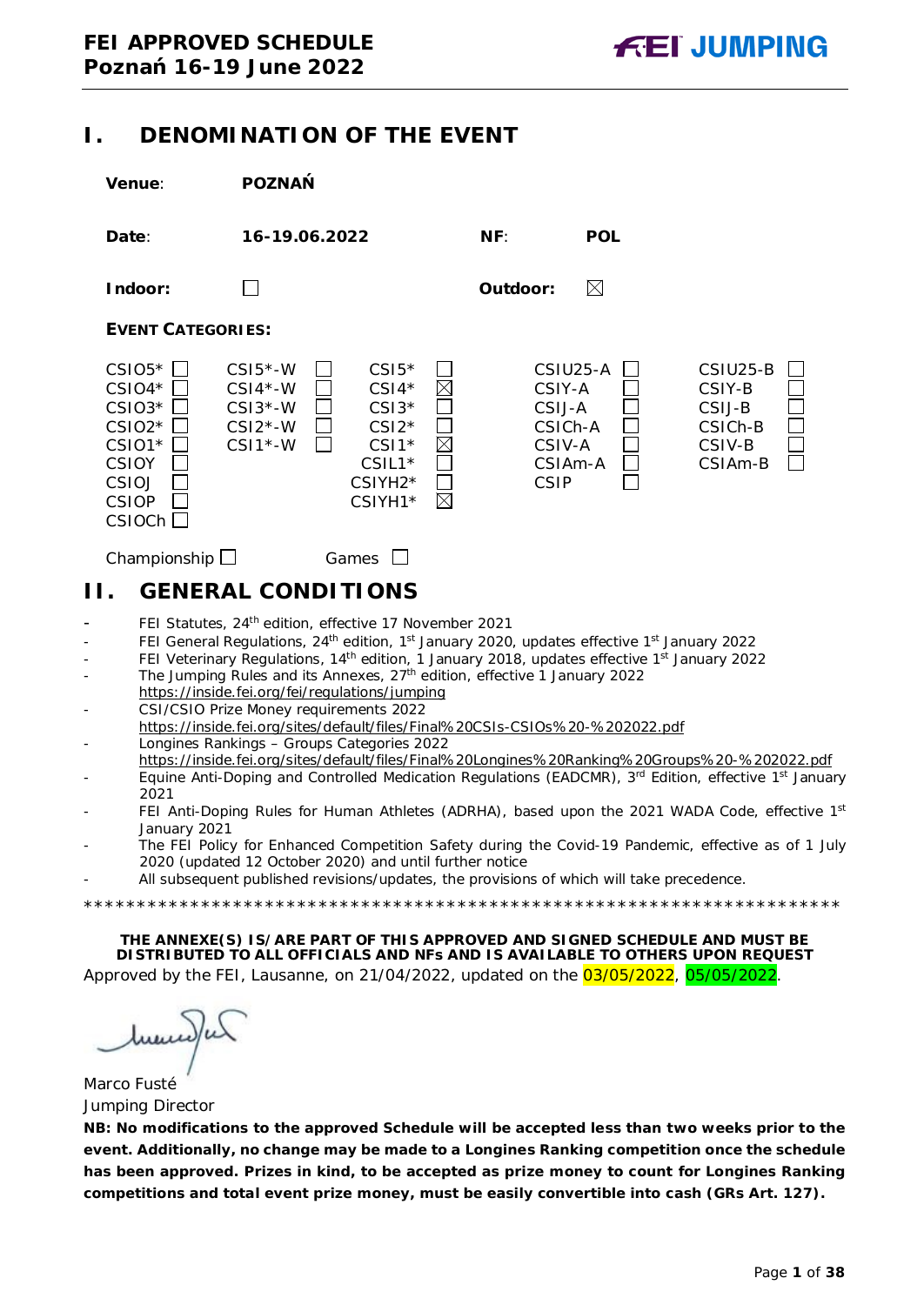### FEI APPROVED SCHEDULE Poznań 16-19 June 2022



### **TABLE OF CONTENTS**

| $\mathbf{I}$ .                     |                                                                                              |  |
|------------------------------------|----------------------------------------------------------------------------------------------|--|
| II.                                |                                                                                              |  |
| III.                               |                                                                                              |  |
| IV.                                |                                                                                              |  |
|                                    |                                                                                              |  |
| $\mathbf{1}$ .<br>$\mathfrak{D}$ . |                                                                                              |  |
| 3.                                 |                                                                                              |  |
| 4.                                 |                                                                                              |  |
| 5.                                 |                                                                                              |  |
| V.                                 |                                                                                              |  |
| VI.                                |                                                                                              |  |
| 1.                                 |                                                                                              |  |
| VII.                               |                                                                                              |  |
| 1.                                 |                                                                                              |  |
| 2.                                 |                                                                                              |  |
| 3.                                 |                                                                                              |  |
| VIII.                              |                                                                                              |  |
| IX.                                |                                                                                              |  |
| Х.                                 |                                                                                              |  |
| 1.                                 |                                                                                              |  |
| 2.                                 |                                                                                              |  |
| XI.                                |                                                                                              |  |
| 1.                                 |                                                                                              |  |
| 2.                                 |                                                                                              |  |
| 3.                                 |                                                                                              |  |
| 4.                                 |                                                                                              |  |
| 5.                                 |                                                                                              |  |
| 6.                                 |                                                                                              |  |
| 7.                                 |                                                                                              |  |
| 8.                                 |                                                                                              |  |
| 9.<br>10.                          |                                                                                              |  |
| 11.                                |                                                                                              |  |
| 12.                                |                                                                                              |  |
| 13.                                |                                                                                              |  |
| 14.                                |                                                                                              |  |
| 15.                                |                                                                                              |  |
| 16.                                |                                                                                              |  |
| 17.                                |                                                                                              |  |
| XII.                               |                                                                                              |  |
| 1.                                 |                                                                                              |  |
| 2.                                 |                                                                                              |  |
| 3.                                 |                                                                                              |  |
| 4.                                 |                                                                                              |  |
| 5.                                 |                                                                                              |  |
| 6.<br>7.                           |                                                                                              |  |
| 8.                                 | EQUINE ANTI-DOPING AND CONTROLLED MEDICATION PROGRAMME (EADCMP). FEI VETERINARY REGULATIONS, |  |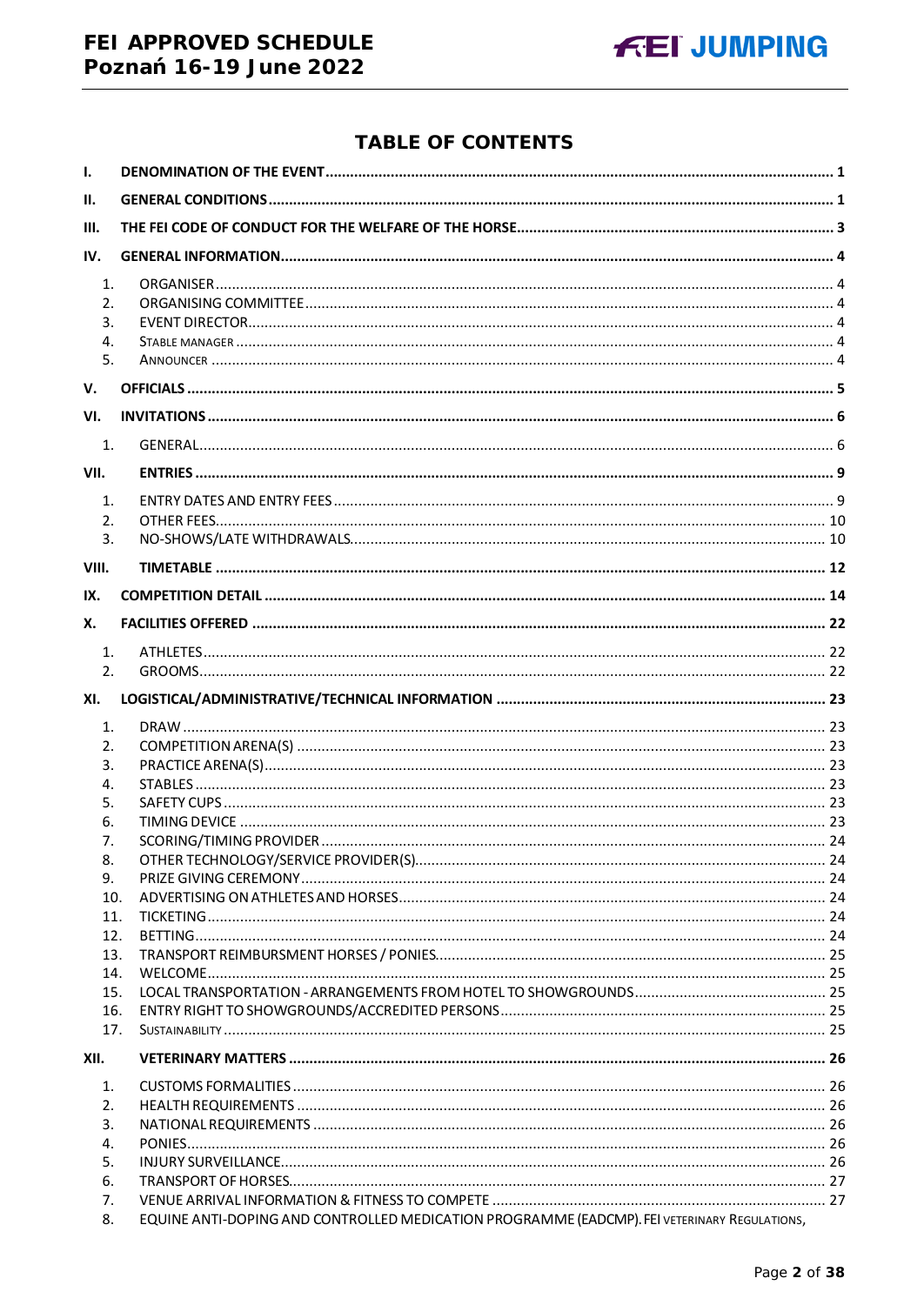| XIII.          |  |
|----------------|--|
| XIV.           |  |
| $\mathbf{1}$ . |  |
| $\overline{2}$ |  |
| 3.             |  |
| 4.             |  |
| 5.             |  |
| 6.             |  |
| 7.             |  |
| 8.             |  |
| 9.             |  |
| 10.            |  |
| 11.            |  |
| XV.            |  |

## <span id="page-2-0"></span>**III. THE FEI CODE OF CONDUCT FOR THE WELFARE OF THE HORSE**

The Fédération Equestre Internationale (FEI) expects all those involved in international equestrian sport to adhere to the FEI's Code of Conduct and to acknowledge and accept that at all times the welfare of the horse must be paramount and must never be subordinated to competitive or commercial influences.

- 1. At all stages during the preparation and training of competition horses, welfare must take precedence over all other demands. This includes good horse management, training methods, farriery and tack, and transportation.
- 2. Horses and Athletes must be fit, competent and in good health before they are allowed to compete. This encompasses medication use, surgical procedures that threaten welfare or safety, pregnancy in mares and the misuse of aids.
- 3. Events must not prejudice horse welfare. This involves paying careful attention to the competition areas, ground surfaces, weather conditions, stabling, site safety and fitness of the horse for onward travel after the event.
- 4. Every effort must be made to ensure that horses receive proper attention after they have competed and that they are treated humanely when their competition careers are over. This covers proper veterinary care, competition injuries, euthanasia and retirement.
- 5. The FEI urges all involved with the sport to attain the highest levels of education in their areas of expertise.

The Long version of this Code can be obtained from the Fédération Equestre Internationale, HM King Hussein I Building, Chemin de la Joliette 8, 1006 Lausanne, Switzerland. Telephone: +41 21 310 47 47. The Code is available in English. The Code is also available on the FEI's website: [http://inside.fei.org/.](http://inside.fei.org/)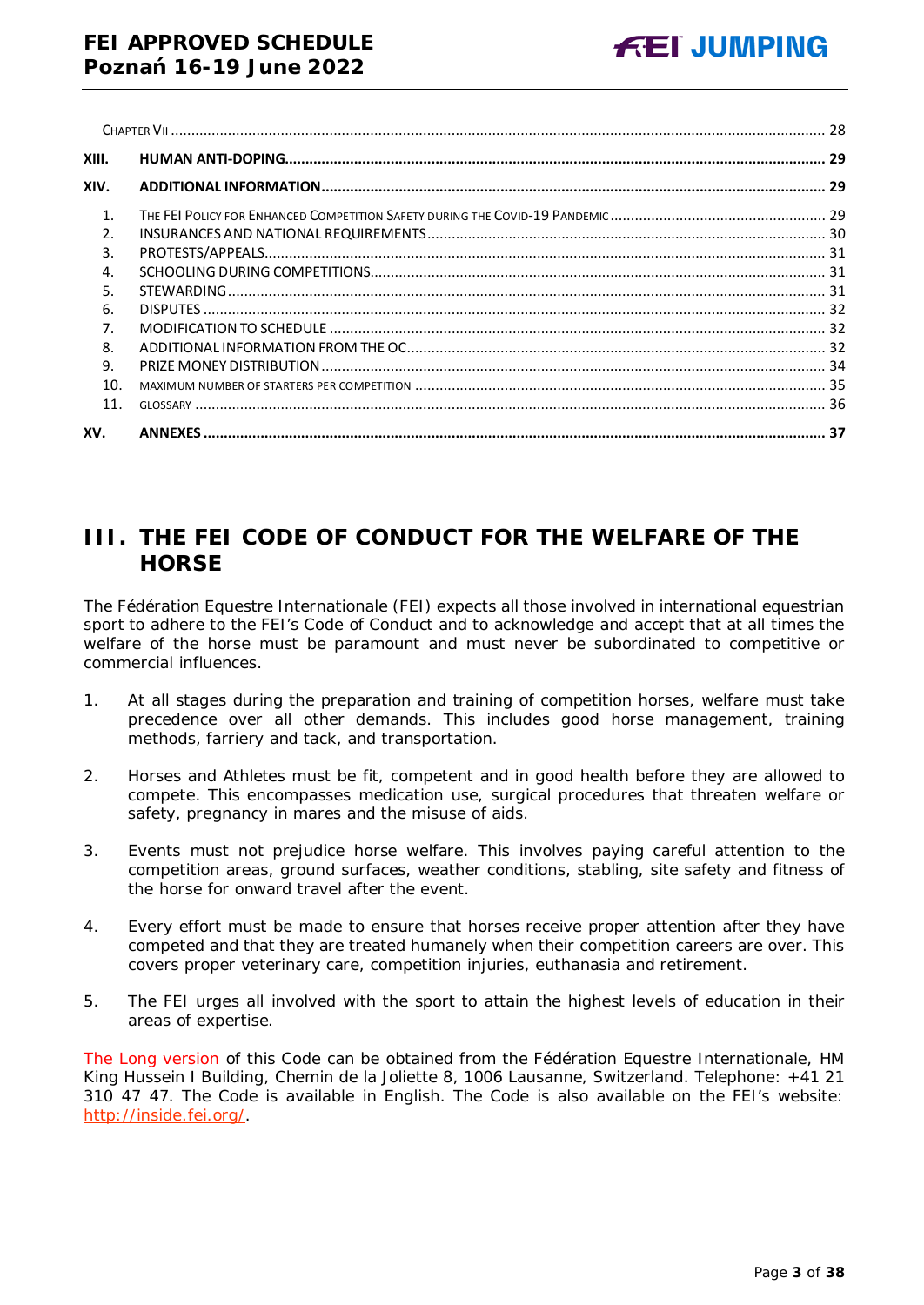## <span id="page-3-0"></span>**IV. GENERAL INFORMATION**

#### <span id="page-3-1"></span>**1. ORGANISER**

| Name:      | <b>KS JUMPING EVENTS</b>           |
|------------|------------------------------------|
| Address:   | ul. Chotomińska 41 A 61-311 Poznań |
| Telephone: | +48 792 345 080                    |
| Email:     | 4foulee@gmail.com                  |
| Website:   | www.4fouee.pl                      |

#### Contact Details Show Ground:

Address: Hipodrom Wola, ul. Lutycka 34; 60-415 Poznań<br>Telephone: +48 602 345 080  $+48$  602 345 080 GPS Coordinates: Corner 52o 25' 53.76" North / 16o 51' 17.931" East Accessibility details (directions by road, nearest airport / train station): Arrival by car route from Western Europe - highway A2 to Poznań Arrival by train to Poznań Główny (main station) - [www.pkp.pl](http://www.pkp.pl/) Arrival by plane Poznań Airport - www.airport-poznan.com.pl

#### <span id="page-3-2"></span>**2. ORGANISING COMMITTEE**

| Honorary President:     | Mr Roman Roszkiewicz    |
|-------------------------|-------------------------|
| President of the Event: | Mr Grzegorz Jaroszewski |
| Show Secretary:         | Ms Zofia Tarant         |
| Press Officer:          | Ms Zuzanna Ostańska     |

#### <span id="page-3-3"></span>**3. EVENT DIRECTOR**

| Name:      | Mr Grzegorz Jaroszewski           |
|------------|-----------------------------------|
| Address:   | ul. Chotomińska 41A 61-311 Poznań |
| Telephone: | $+48602345080$                    |
| Mobile:    | $+48602345080$                    |
| Email:     | tarantevents@gmail.com            |
|            |                                   |

#### <span id="page-3-4"></span>**4. STABLE MANAGER**

| Name:      | Małgorzata Siczyńska |
|------------|----------------------|
| Telephone: | +48 502 328 293      |
| Email:     | malsicz@gamil.com    |

#### <span id="page-3-5"></span>**5. ANNOUNCER**

| Name:  | Mr Grzegorz Hałasik             |
|--------|---------------------------------|
| Email: | Grzegorz.halasik@radiopoznan.pl |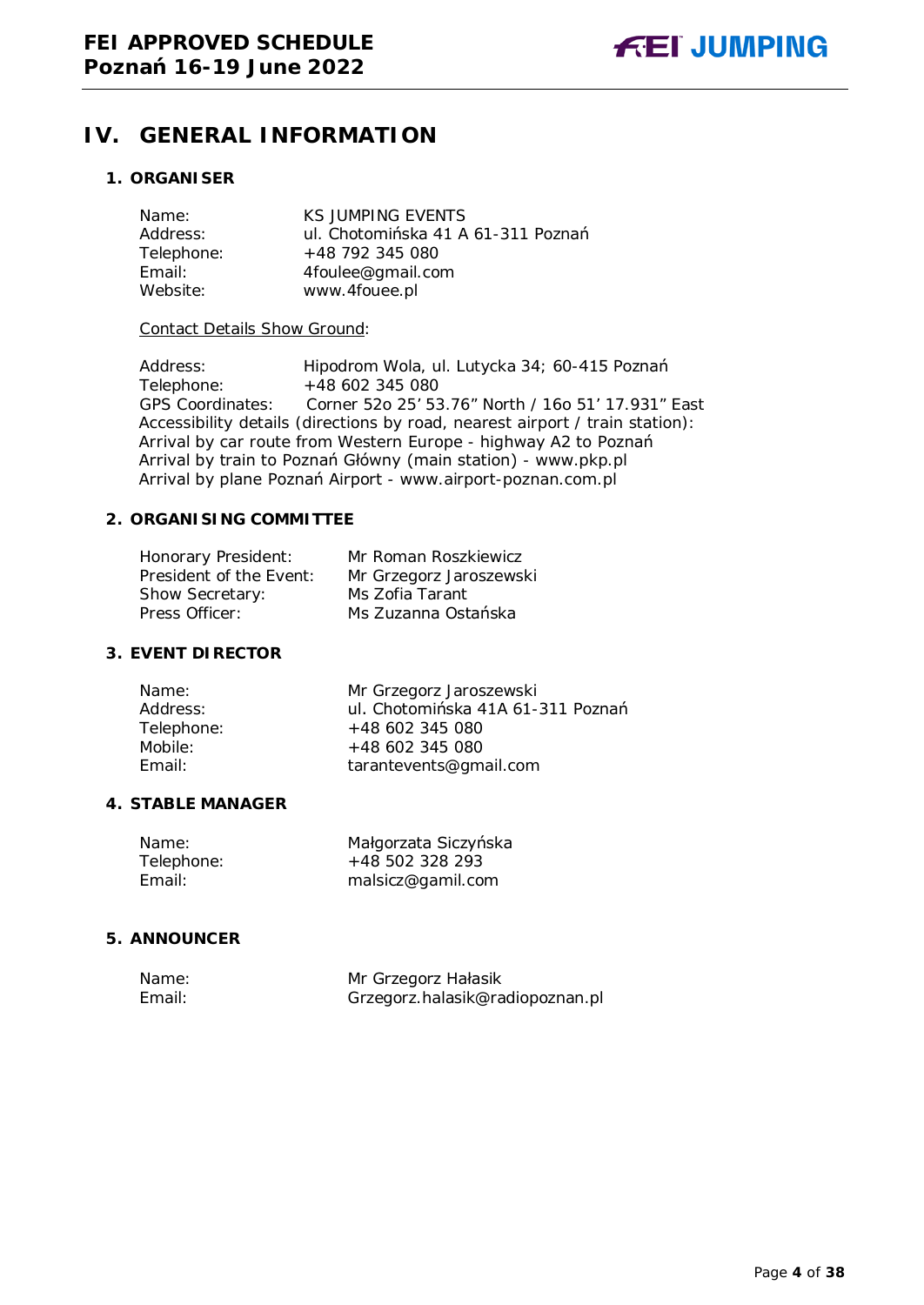### **V. OFFICIALS**

**Compulsory** 

**In case there are several categories and officials are not the same, please complete an additional chart per category.**

\*\* **National Judges may only officiate on the Ground Jury at CSI1\*/CSIYH1\* and CSIY/J/Ch//P/V/Am Cat. B Events that are not combined with higher level events. National Judges may not officiate outside their home country.**

| Ref.           | Panel                             | <b>Function</b>                  | <b>FEI ID</b> | <b>Name</b>                  | <b>NF</b>  | Level          | <b>E-mail &amp; Mobile</b>             |
|----------------|-----------------------------------|----------------------------------|---------------|------------------------------|------------|----------------|----------------------------------------|
| 1              | <b>Ground Jury</b>                |                                  | 10049773      |                              | POL        | 3              | tomasz.mossakowski52@gmail.com         |
|                |                                   | Ground Jury President            |               | Tomasz Mossakowski           |            |                | +48 601 701 095                        |
|                |                                   | Ground Jury Member               | 10051394      | <b>JURCZYNSKA-KRET Zofia</b> | POL        |                |                                        |
|                |                                   | Ground Jury Member               | 10119851      | Justyna Olszak               | POL        | 2              |                                        |
| $\overline{2}$ | <b>Foreign Judge</b>              | Foreign Judge                    | 10053153      | Ganna Skabard                | <b>UKR</b> | $\overline{3}$ |                                        |
| 3              | <b>Foreign Technical Delegate</b> | Foreign Technical Delegate       |               |                              |            |                |                                        |
|                |                                   | Course Designer CS14             | 10052103      | Szymon Tarant                | POL        | 3              | tarantevents@gmail.com                 |
|                |                                   |                                  |               |                              |            |                | +48 602 345 080                        |
|                |                                   | Course Designer CSIYH1* & CSI1*  | 10052103      | Szymon Tarant                | POL        | 3              | tarantevents@gmail.com +48 602 345 080 |
|                |                                   | Assistant Course Designer        | 10079834      | Renee Nuud                   | <b>EST</b> | $\overline{2}$ |                                        |
|                |                                   | Assistant Course Designer        |               | Łukasz Szustorowski          | POL        | N              |                                        |
| 4              | <b>Course Designer</b>            | <b>Assistant Course Designer</b> |               | Robert Musiał                | POL        | N              |                                        |
|                |                                   | Assistant Course Designer        |               | Piotr Sokołowski             | POL        | N              |                                        |
|                |                                   | Assistant Course Designer        |               | Arkadiusz Weckwert           | POL        | N              |                                        |
|                |                                   | Assistant Course Designer        |               | Daniel Miechowicz            | POL        | N              |                                        |
|                |                                   | <b>Assistant Course Designer</b> |               | Agnieszka Kącka              | POL        | N              |                                        |
|                |                                   | Assistant Course Designer        |               | Liudvikas Salna              | LTU        | N              |                                        |
| 5              | <b>Chief Steward</b>              | <b>Chief Steward</b>             | 10052979      |                              | POL        | 3              | garbaczs@interia.pl                    |
|                |                                   |                                  |               | Sylwia Bogacz                |            |                | +48 606 296 278                        |
| 6              | <b>Foreign Steward</b>            | Foreign Steward                  |               |                              |            |                |                                        |
|                |                                   | <b>Assistant Steward</b>         | 10051240      | Barbara Berezowska           | POL        | 3              |                                        |
| $\overline{7}$ | <b>Assistants Stewards</b>        | <b>Assistant Steward</b>         | 10051303      | Witold Bogacz                | POL        | 3              |                                        |
|                |                                   | <b>Assistant Steward</b>         | 10087603      | Joanna Gawłowska             | POL        | $\overline{a}$ |                                        |
|                |                                   | Assistant Steward                | 10116087      | Weronika Raczak              | POL        | $\overline{2}$ |                                        |
| 8              | FEI Veterinary Delegate           | <b>FEI Veterinary Delegate</b>   | 10018663      | Jacek Kwiatkowski            | POL        | 3              | Jacek-vet@o2.pl +48 602 639 894        |
|                | Veterinary Service Manager /      | Veterinary Service Manager       | 10095102      | Michał Stanisławiak          | POL        |                | +48 602 731 064                        |
| 9              | Treating Veterinarian (one for    | Permitted Treating Veterinarian  | 10095102      | Michał Stanisławiak          | POL        |                | +48 602 731 064                        |
|                | every 200 horses)                 | Permitted Treating Veterinarian  | 10180096      | Marta Zmiertka               | POL        |                | +48 604 343 802                        |
| 10             | <b>Medical Doctor</b>             | <b>Medical Doctor</b>            |               | OL-MED                       |            |                | + 48 883 794 264                       |
| 11             | Farrier                           | Farrier                          |               | Robert Musiał                | POL        |                | + 48 518 383 959                       |
| $12 \,$        | <b>NF Delegate</b>                | NF Delegate (if applicable)      |               |                              |            |                |                                        |

<span id="page-4-0"></span>**A minimum of one VD must be appointed for every 400 horses. The FEI Veterinary Department reserves the right to request AVDs.**

Please note that the schedule has been approved under the provision that all appointed Officials have successfully passed the on-line FEI Competency Evaluation Test.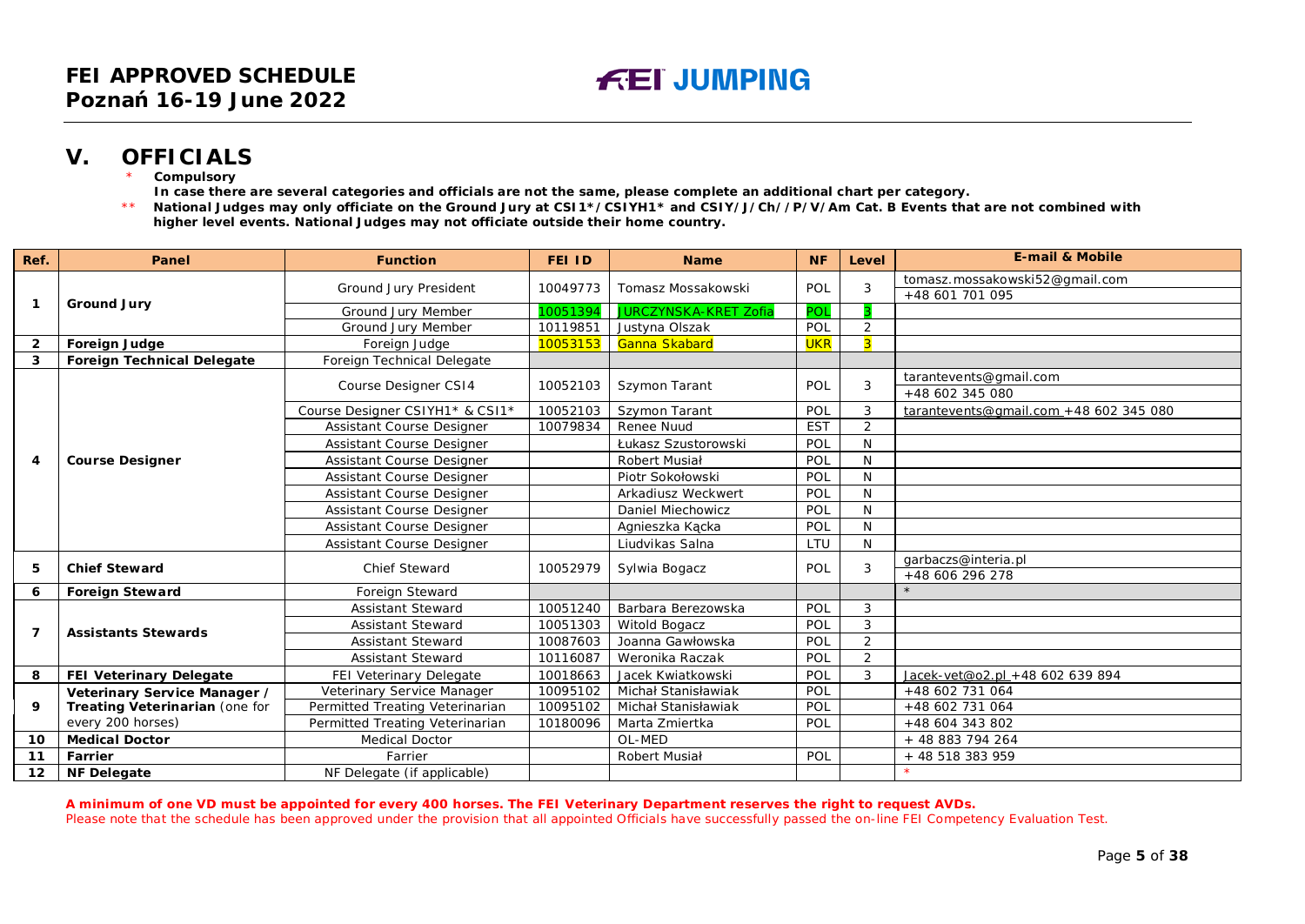### <span id="page-5-0"></span>**VI. INVITATIONS**

#### <span id="page-5-1"></span>**1. GENERAL**

Horses entered in one CSI star level/category may not enter another CSI star level/category at the same Show.

Horses may take part in national Competitions and international Competitions at the same Show only under the following conditions:

- Horses may take part in national Events up to two hours prior to the start of the international Event's Horse Inspection;
- If the national Event includes Competitions after the international Event ends, either on the same day or on the following day(s), horses having taken part in the international Event may take part in national Competitions only, following the conclusion of the international Event.

#### **Invitations**

For all Events at which the CSI Invitation Rules apply, a certain percentage of Athletes must be invited in descending order of the Longines Ranking, a certain percentage of Athletes will be home Athletes selected by the host NF and a certain percentage will be Athletes invited by the Organising Committee (OC); the percentages for each invitation group are established for each star level as follows:

| <b>Event Level</b>                                                                                                           | <b>Athletes</b><br>from the<br>Longines<br>Ranking                                                                    | <b>Athletes</b><br>selected by<br>the host NF | OC<br><b>Invitations</b> |
|------------------------------------------------------------------------------------------------------------------------------|-----------------------------------------------------------------------------------------------------------------------|-----------------------------------------------|--------------------------|
| $CSI5*$                                                                                                                      | 60%                                                                                                                   | 20%                                           | 20%                      |
| $CSI4*$                                                                                                                      | 50%                                                                                                                   | 25%                                           | 25%                      |
| $CSI3*$                                                                                                                      | 40%                                                                                                                   | 30%                                           | 30%                      |
| $CSI2*$                                                                                                                      | 30%                                                                                                                   | 30%                                           | 40%                      |
| CSI2 <sup>*</sup> Open, option with no Longines Ranking<br>Competitions if the number of invited Athletes is<br>restricted   | 0%                                                                                                                    | 20%                                           | 80%                      |
| CSI2 <sup>*</sup> Open, option with no Longines Ranking<br>Competitions if the number of invited Athletes is<br>unrestricted | N/A, CSI Invitation Rules do not apply to CSI<br>Events at which the number of Athletes<br>invited is not restricted. |                                               |                          |

#### **Longines Rankings**

The Longines Rankings number 254, established three (3) months prior to this Event will be used for the invitation of Athletes. Athletes are invited through the FEI online Invitation System for Jumping in accordance with the CSI Invitation Rules (refer to Jumping Rules, Annex V)

#### **CSI4\*:**

Maximum number of Athletes to be invited: 80 Maximum number of Horses that may be entered: 240 Maximum number of Horses per Athlete: 3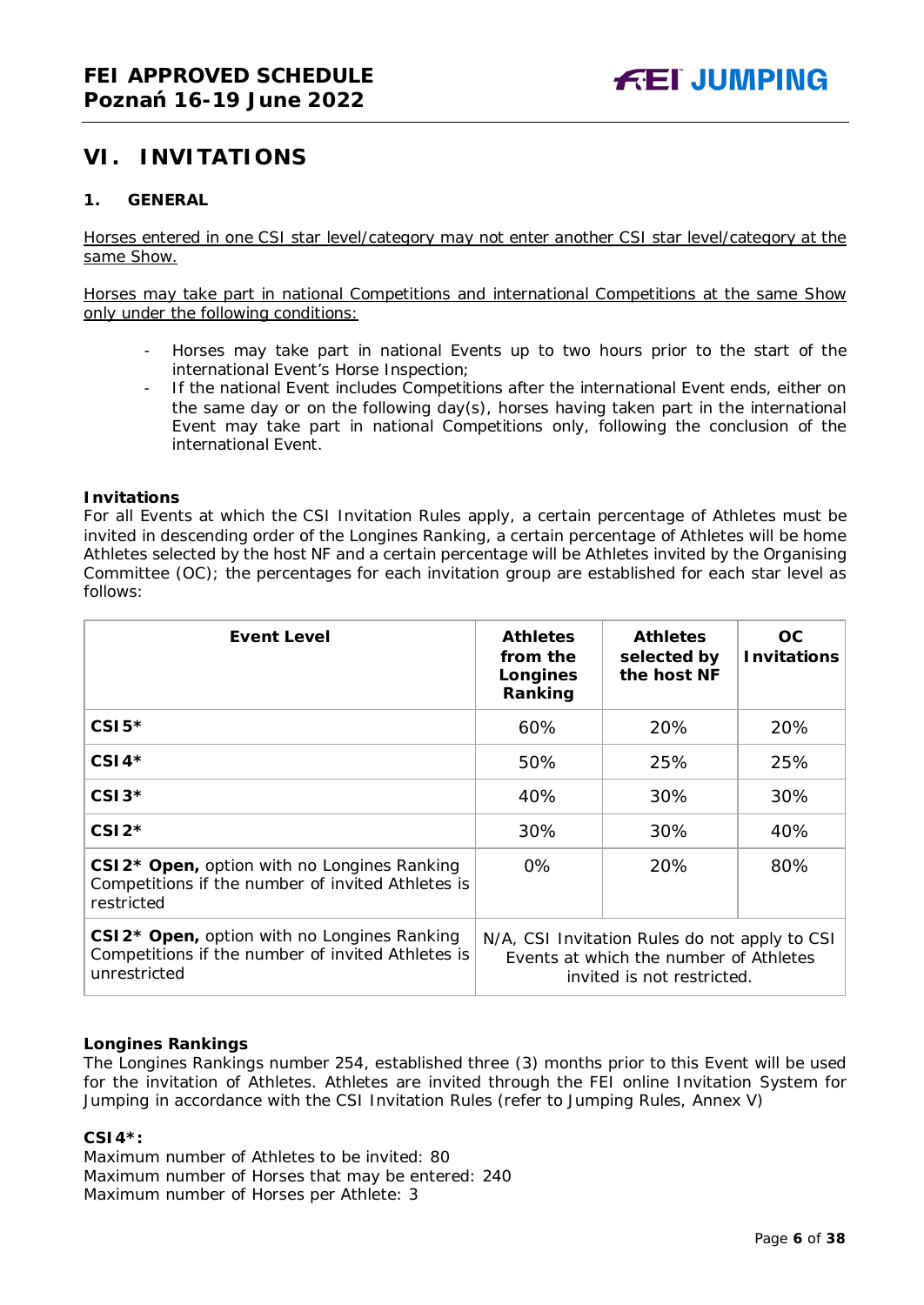

| <b>Maximum number of Athletes</b><br>invited | No. of Athletes<br>from the<br>Longines<br>Ranking | No. of Athletes<br>selected by the<br>host NF | No. of OC<br><b>Invitations</b> |
|----------------------------------------------|----------------------------------------------------|-----------------------------------------------|---------------------------------|
| 80                                           | 40                                                 | 20                                            | 20                              |

(OCs will be permitted to invite a limited number of additional Athletes, if, at the closing of entries, the maximum number of Horses that may be entered has not been reached. For details, please refer to Jumping Rules, Art. 251.9.2.)

#### **FEI Wild Cards:**

CSI5\*: 1 CSI4\*/CSI3\*/CSI2\*: 2

#### **Connected Events:**

There are no connected Events in this show  $\boxtimes$ 

#### **Section 1: Compulsory Invitations**

Athletes can choose Events for which they wish to receive an information from the Monday eight weeks prior to the week of the Event until midnight GMT on the 4<sup>th</sup> Sunday prior to the Event.

#### **Section 2: Home Athletes selected by the host NF**

Entries for home Athletes in this section must be made through the FEI Entry System between the Monday eight weeks prior to the week of the Event until midnight GMT on the 3<sup>rd</sup> Wednesday prior to the week of the Event.

#### **Section 3: OC Invitations**

Entries in the OC Invitation Quota can be made in the FEI Entry System from the Monday eight weeks prior to the week of the Event up until the closing date for regular entries (the closing date for regular entries cannot be earlier than the 3rd Thursday prior to the week of the Event, and no later than four days prior to the Event) as indicated in the Schedule.

Events for which the Schedule states that overseas air transportation of Horses will be provided/organised by the OC are, for logistical reasons, authorised to establish the closing date for entries at the earliest on the 5<sup>th</sup> Sunday prior to the event.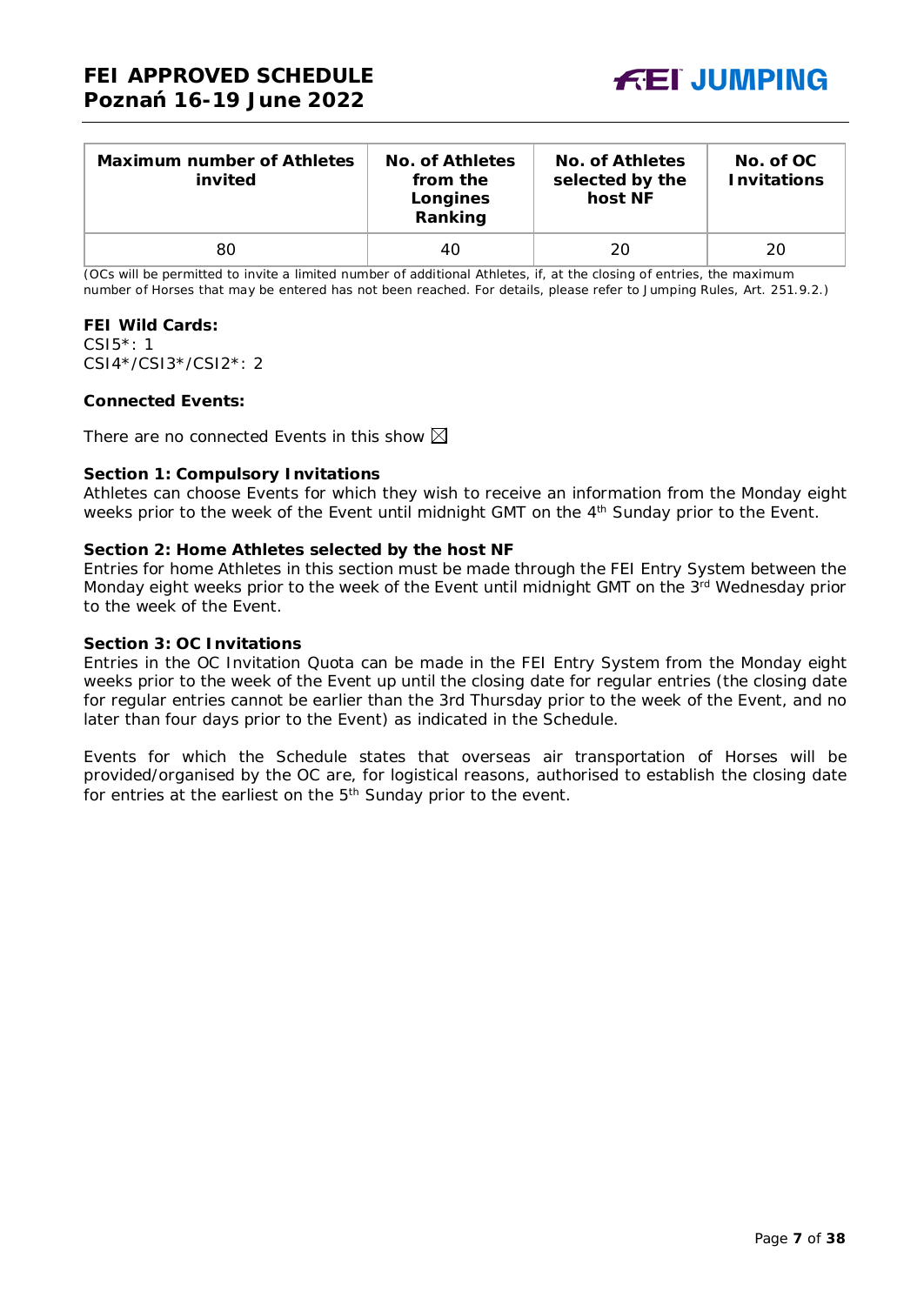*For all other Events, please use the template below:*

| all                  |  |  |
|----------------------|--|--|
| all                  |  |  |
| 100                  |  |  |
| $\mathcal{P}$        |  |  |
|                      |  |  |
| all                  |  |  |
| all                  |  |  |
| 80                   |  |  |
| 2 (only 6 years old) |  |  |
|                      |  |  |

Athletes are invited by the Organiser through their National Federation.

One (1) groom per athlete.

Entries of Polish athletes (CSI4 section 2) will be accept in order by Polish NF Ranking (No 4/2022)

Each horse (CSI4\*, CSIYH1\*, CSI1\*) can start only in one competition per day and can start 3 times during the event (can start in 3 competitions).

Competitions Elite Tour (1\*) are reserved for riders not taking part in any other Tour: CSI1\*, CSI4\* and CSIYH.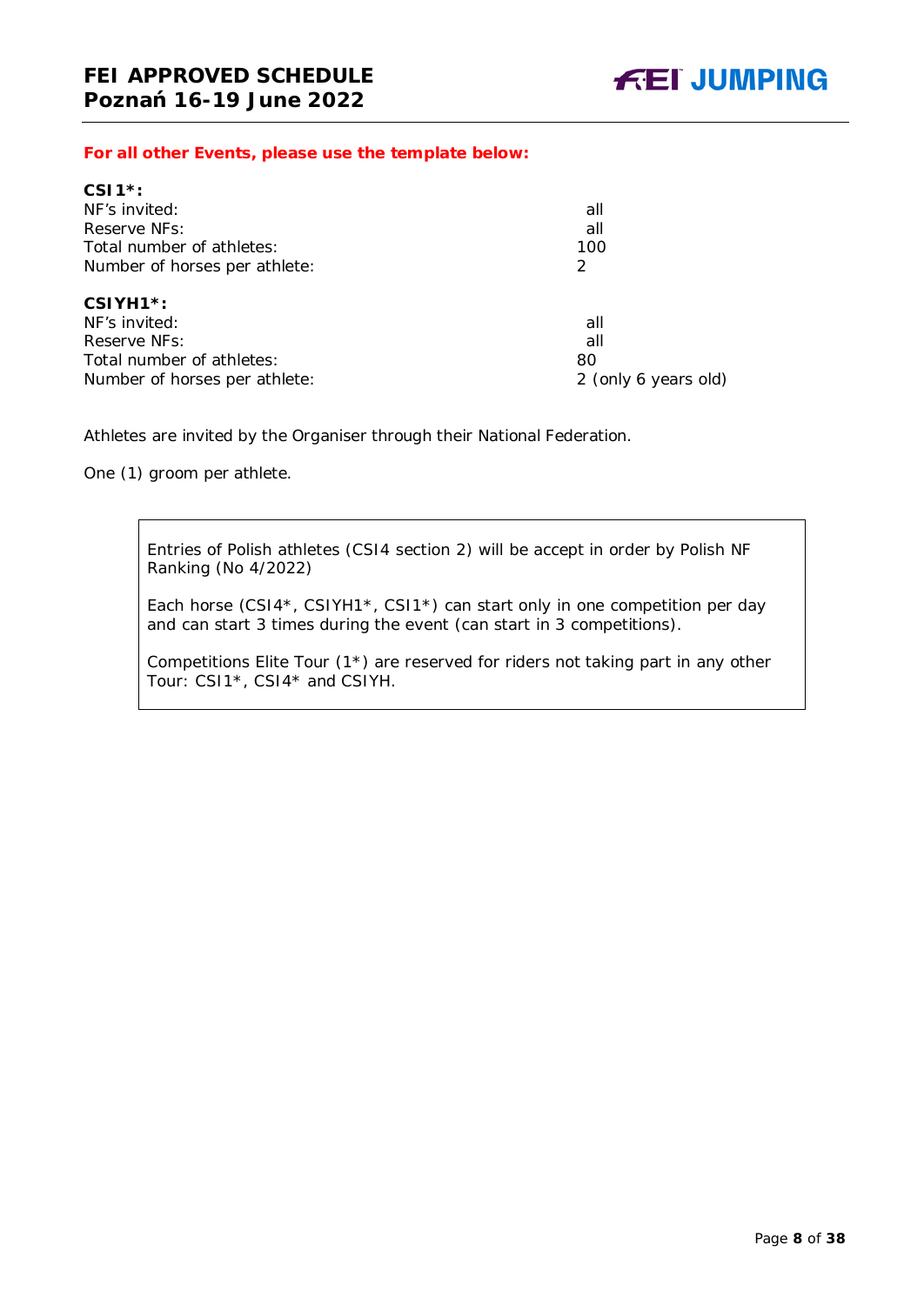## <span id="page-8-0"></span>**VII. ENTRIES**

### **IMPORTANT**

- Entries must be made by NFs through the FEI Entry System for all categories of this Event [\(https://invitation.fei.org/login\)](https://invitation.fei.org/login);
- Additional documentation can be found at: [https://inside.fei.org/fei/your-role/it-services/fei-entry-system/fei-entry-system-jumping;](https://inside.fei.org/fei/your-role/it-services/fei-entry-system/fei-entry-system-jumping)
- All Athletes and Horses participating in any International Competition must be registered with the FEI;
- Athletes and/or Horses present at the Event without having been entered through the FEI's Online Entry System will be automatically disqualified unless compelling circumstances warrant otherwise.

#### <span id="page-8-1"></span>**1. ENTRY DATES AND ENTRY FEES**

Entries have to be in accordance with Art.251 of the FEI Jumping Rules, 27th edition, effective 1 January 2022

#### **Deadlines for Entries:**

Definite Entries: **26.05.2022**

Last date for substitutions: **16.06.2022**

## **Entry fee per horse** *(per category):*

**VAT excluded**

#### **CSI4\* - 550 EUR CSIYH1\* - 300 EUR CSI1\* - 400 EUR**

**VAT** (in %) **: 0%**

Please refer to definition of Entry fees and Compulsory fees in the Glossary of the FEI Jumping Rules 27th edition, effective 1 January 2022, that is copied in Section XIV point 10.

#### **Compulsory fees per horse:**

• EADCMP Fee:  $I_n = \text{Induced in entry fee}$ Not included in entry fee  $\boxtimes$ Lower Level Events (CIMs)<br>CHF 18 per horse per event Higher Level Events CHF 25 per horse per event

(For definition of CIMs see Appendix E of the FEI General Regulations, all other events not defined as CIMs)

- Fee for manure disposal (at OC discretion; maximum  $\epsilon$  40 per horse per Event). 40 EUR Per horse
- Fee for health/customs-related documents for Horses, if applicable (only if requested) 15 EUR Per horse

#### **All aforementioned amounts are including VAT**

#### **Total maximum fee per horse:** 55 EUR + 18 or 25 CHF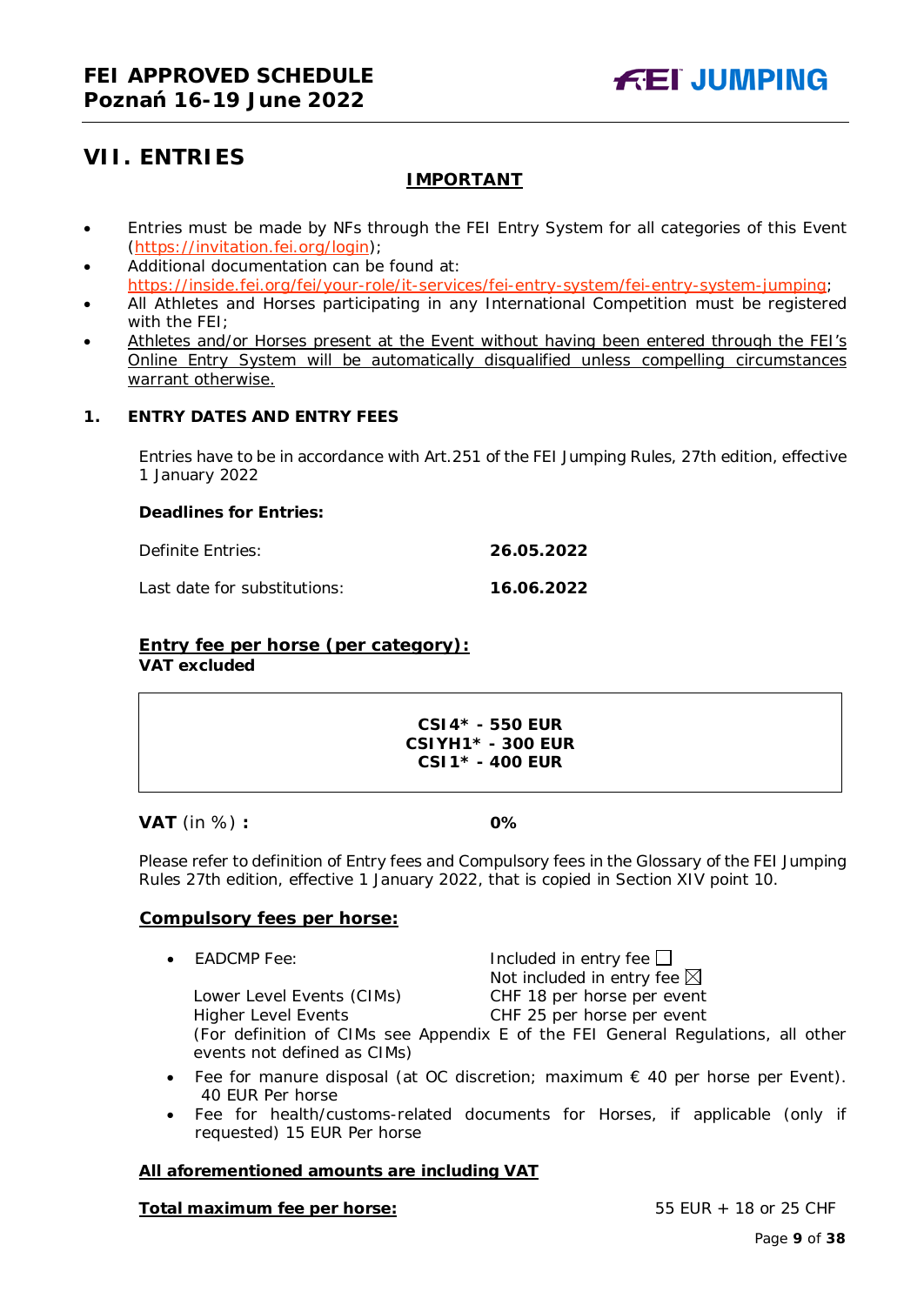

#### **Compulsory fees per athlete:**

| All aforementioned amounts are including VAT      |                          |
|---------------------------------------------------|--------------------------|
| Fee for electric hook-up for lorry                | 80 EUR Per lorry/caravan |
| Fee for lorry parking if applicable<br>$\bullet$  | Per lorry/caravan        |
| NF medication control programme fee if applicable | Per athlete              |
| NF fee if applicable                              | Per athlete              |

#### **Total maximum fee per Athlete:** 80 EUR

#### <span id="page-9-0"></span>**2. OTHER FEES**

All other fees must optional fees and be listed hereunder with the details of the amounts to be charged and approved by the FEI. Only fees approved by the FEI and listed in the approved Schedule can be charged by the OC. *Please specify if price per bale or other quantity.*

| Hay:                    | 6 EUR per bail                                                         |
|-------------------------|------------------------------------------------------------------------|
| Straw:                  | 5 EUR per bail first bedding free                                      |
| Shavings:               | 15 EUR per bail                                                        |
| Other (please specify): | tack box (if availble) - 200 EUR<br>box for horse not taking - 200 EUR |

#### **All aforementioned amounts are including VAT**

VAT number of the organiser: PL 782 255 38 69

#### <span id="page-9-1"></span>**3. NO-SHOWS/LATE WITHDRAWALS**

**NB**: In the case of withdrawals after the date of definite entries or no-shows the athlete or the respective NF will be held liable to reimburse the OC for the actual financial loss incurred by the OC (please refer to Jumping Rules Art. 251.17) as a result of the late withdrawal or no-show.

#### **Amount charged: Withdrawal before the date of definite entries - 19.05.2022 - free of charge.**

**Withdrawal after the date 26.05.2022 (the date of definite entries) and before 16.06.2022 (the date of last substitution)- The Athlete or respective NF has to pay 200 EUR per horse.**

**Withdrawal after 16.06.2022 (the date of last substitution) or no-shows - the Athlete or respective NF has to pay full entry fee as mentioned below: CSI4\* 550 EUR per horse; CSI1\* 400 EUR per horse; CSI YH 300 EUR per horse;** 

From 01.01.2020, in accordance with the regulations, the seller may issue the buyer (VAT payer) an invoice to the receipt only if the buyer's tax identification number is on the receipt.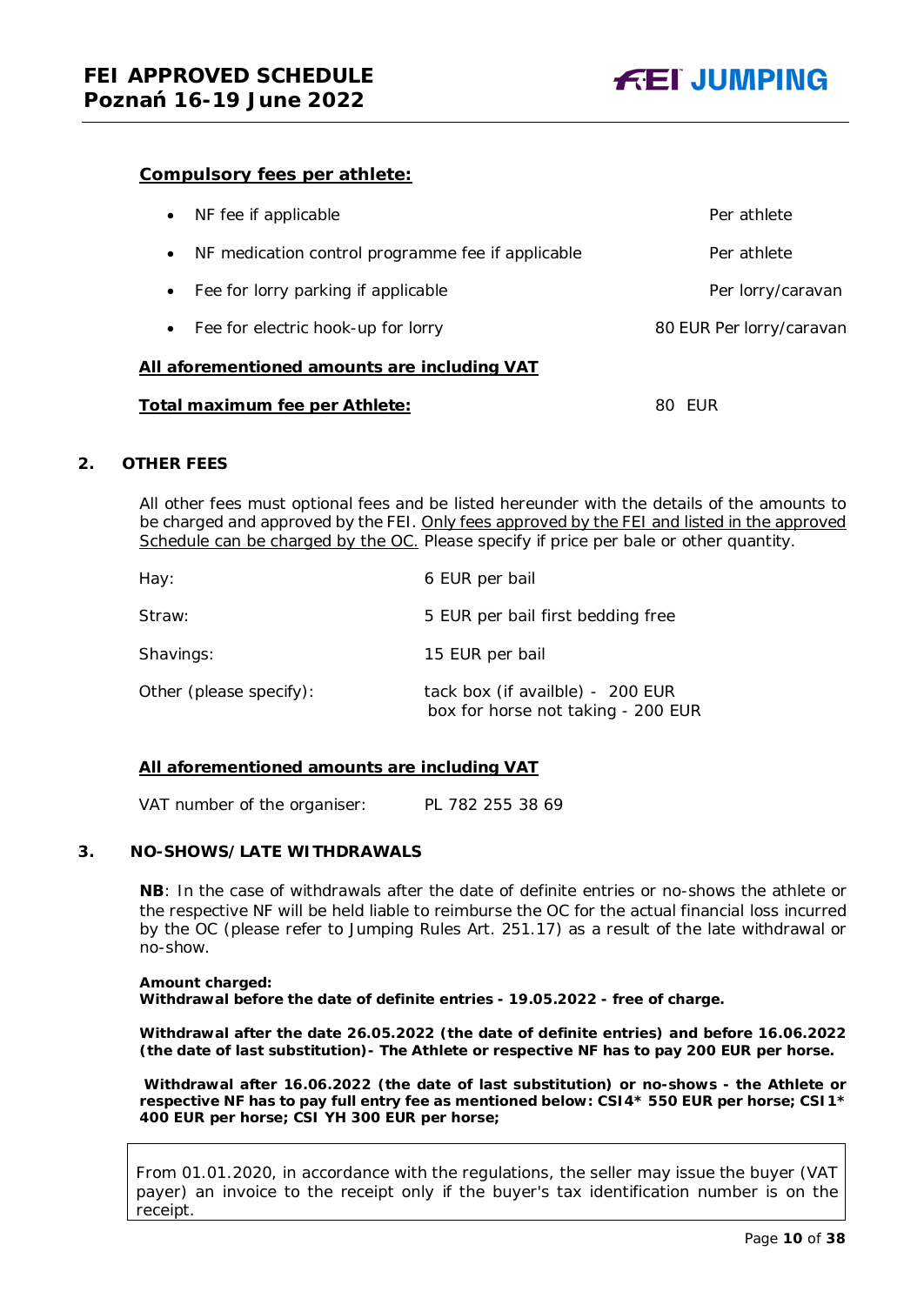### **FEI APPROVED SCHEDULE Poznań 16-19 June 2022**



Therefore, riders who wants to receive an invoice for the company are asked to write a tax identification number in the title of the transfer and send information to the email address: agnieszkatarant@gmail.com

After issuing a receipt without a tax identification number, it will not be possible to issue an invoice to the company.

The athlete has to pay with the entries a prepayment of the amount of minimum 200 EUR (880 PLN) per horse by the date of definite entries (19.05.2022), to the account of: Klub Sportowy Jumping Events Address: ul. Chotominska 41A 61-311 Poznan, Poland Bank: Santander

FOR EUR: Account number: PL 91 1090 1694 0000 0001 3643 4553 SWIFT/BIC code: WBKPPLPP

 $FOR$  PLN: Account number: PL 56 1090 1694 0000 0001 3643 4407 SWIFT/BIC code: WBKPPLPP

At the venue there is a possibility to pay by cash or by card in EUR or in PLN equivalent of the average exchange rate of the National Bank of Poland on 10.04.2022. The rest of the fees has to be paid on arrival.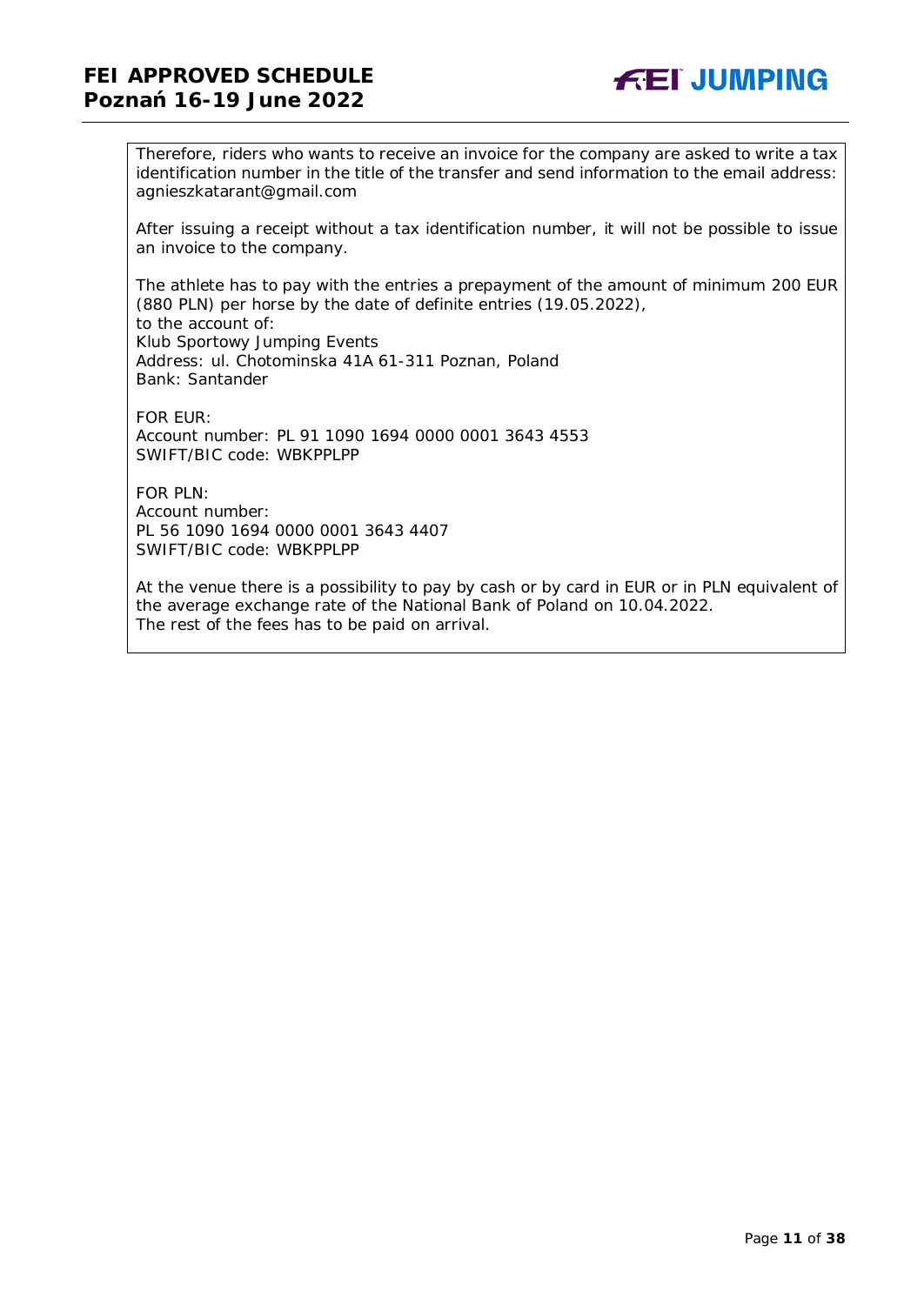### <span id="page-11-0"></span>**VIII. TIMETABLE**

#### **Competitions must not start before 08:00 and must not finish after 23:00, unless prior approval is granted by the FEI.**

#### **As per Jumping Rules Annex VI: combined competitions are not permitted.**

*The scheduling of competitions must take into account mandatory maintenance breaks as follows. In principle, there should be one maintenance break for every 40 starters; at a minimum, it is compulsory to include one maintenance break in competitions with 50-99 starters after half of the starters have competed. Competitions with 100 starters or more must have three maintenance breaks. The start list must indicate when the maintenance break will take place (e.g. after N° 25).*

|   | (to be provided per category/level if multiple events)            | Dav                   | Date                     | Time                   |  |
|---|-------------------------------------------------------------------|-----------------------|--------------------------|------------------------|--|
|   | Opening of stables                                                | Wednesday             | 15 06 2022               | 12:00                  |  |
|   | Examination on Arrival                                            | Wednesday<br>Thursday | 15 06 2022<br>16 06 2022 | 12:00<br>20:00<br>8:00 |  |
|   |                                                                   |                       |                          | 10:00                  |  |
| ٠ | Horse Inspection All horses taking part at this Event must be     | Thursday              | 16 06 2022               | 10:00                  |  |
|   | present during the first horse inspection, unless unable to do so |                       |                          |                        |  |
|   | due to "force majeure"                                            |                       |                          |                        |  |
|   | Horse Re-Inspection                                               | Thursday              | 16 06 2022               | 13:00                  |  |
|   |                                                                   |                       |                          |                        |  |
|   | Opening times of exercise areas                                   | All days              | 16-19.06.2022            | 7:30                   |  |
|   |                                                                   |                       |                          | 20:00                  |  |

| <b>Competitions CSI4*</b>             | Day      | <b>Date</b> | <b>Time</b> | Art.                         | <b>Prize Money</b> |
|---------------------------------------|----------|-------------|-------------|------------------------------|--------------------|
| Comp. 1 - Big Tour - 145 (LR D)       | Thursday | 16 06       | following   | 238.2.1                      | 103 500 PLN        |
| Comp. 2 Medium Tour - 140             | Friday   | 1706        | following   | 238.2.1                      | 22 000 PLN         |
| Comp. 3 Big Tour - 150 (LR C)         | Friday   | 1706        | following   | 238.2.2                      | 206 500 PLN        |
| Comp. 4 Medium Tour - 140             | Saturday | 1806        | following   | 274.1.5.3                    | 22 000 PLN         |
| Comp. 5 Medium Tour Final- 145 (LR D) | Saturday | 1806        | following   | 273.3.3.1<br>$273.2.2.2$ (i) | 120 000 PLN        |
| Comp. 6 - Last Chance - 140           | Sunday   | 19 06       | following   | 269.5                        | 12 000 PLN         |
| Comp. 7 BT Grand Prix - 160 (LR B)    | Sunday   | 19 06       | following   | 238.2.2                      | 440 000 PLN        |
| <b>Total Prize Money</b>              |          |             |             |                              | 926 000 PLN        |

| <b>Competitions CSIYH1*</b>          | Day      | <b>Date</b> | Time  | Art.      | <b>Prize Money</b> |
|--------------------------------------|----------|-------------|-------|-----------|--------------------|
| Comp. 1 YH Tour (6 y.) - 125         | Thursday | 16 06       | 14.00 | 274.2.5   | 6 000 PLN          |
| Comp. 2 YH Tour (6 y.) - 125         | Friday   | 1706        | 8.00  | 238.2.1   | 6 000 PLN          |
| Comp. 3 YH Tour Final $(6 y.) - 130$ | Saturday | 18 06       | 8.00  | 274.1.5.3 | 12 000 PLN         |
| <b>Total Prize Money</b>             |          |             |       |           | 24 000 PLN         |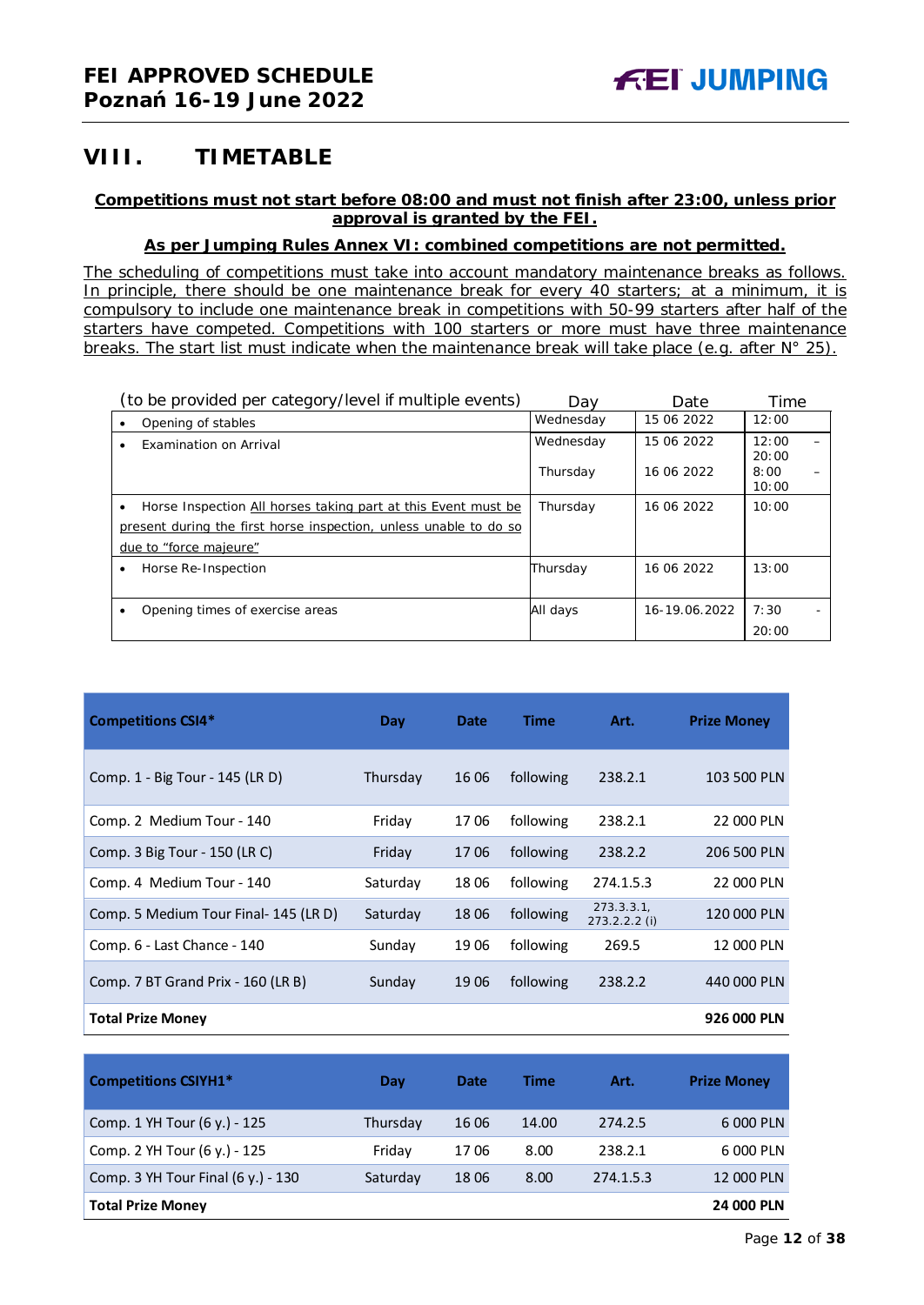| <b>Competitions CSI1*</b>       | Day      | <b>Date</b> | Time      | Art.      | <b>Prize Money</b> |
|---------------------------------|----------|-------------|-----------|-----------|--------------------|
| Comp. 1* Elite Tour - 110       | Thursday | 16 06       | following | 274.2.5   | 2 000 PLN          |
| Comp. 2* Small Tour - 130       | Friday   | 1706        | following | 274.2.5   | 14 000 PLN         |
| Comp. 3* Elite Tour - 110       | Friday   | 1706        | following | 238.2.1   | 2 000 PLN          |
| Comp. 4* Small Tour - 130       | Saturday | 1806        | following | 238.2.1   | 14 000 PLN         |
| Comp. 5* Elite Tour Final - 115 | Saturday | 1806        | following | 238.2.1   | 4 000 PLN          |
| Comp. 6* Small Tour - 135       | Sunday   | 1906        | 8.00      | 274.1.5.3 | 14 000 PLN         |
| <b>Total Prize Money</b>        |          |             |           |           | 50 000 PLN         |

#### **Overall Prize Money: 1 000 000 PLN**

#### **Applicable government tax to be deducted from Prize Money (see also XIV.8): 10 %**

#### **GENERAL CLASSIFICATION AT THE END OF THE COMPETITIONS:**

Leading athlete award –winner of competition no 7 (Grand Prix) – the watch value 3 800 PLN – from Polish Equestrian Federation

Best Hanoverian Horse (The horse which won the most money in Competitions no 1,3,5,7 in total) – Cup

Best PZHK Horse (The horse which won the most money in Competitions no 1,3,5,7 in total) - Cup Best foreign athlete - (Prize description and value) Best home athlete – (Prize description and value) Team awards – (Prize description and value)

#### **PRIZE – CLASSIFICATION:**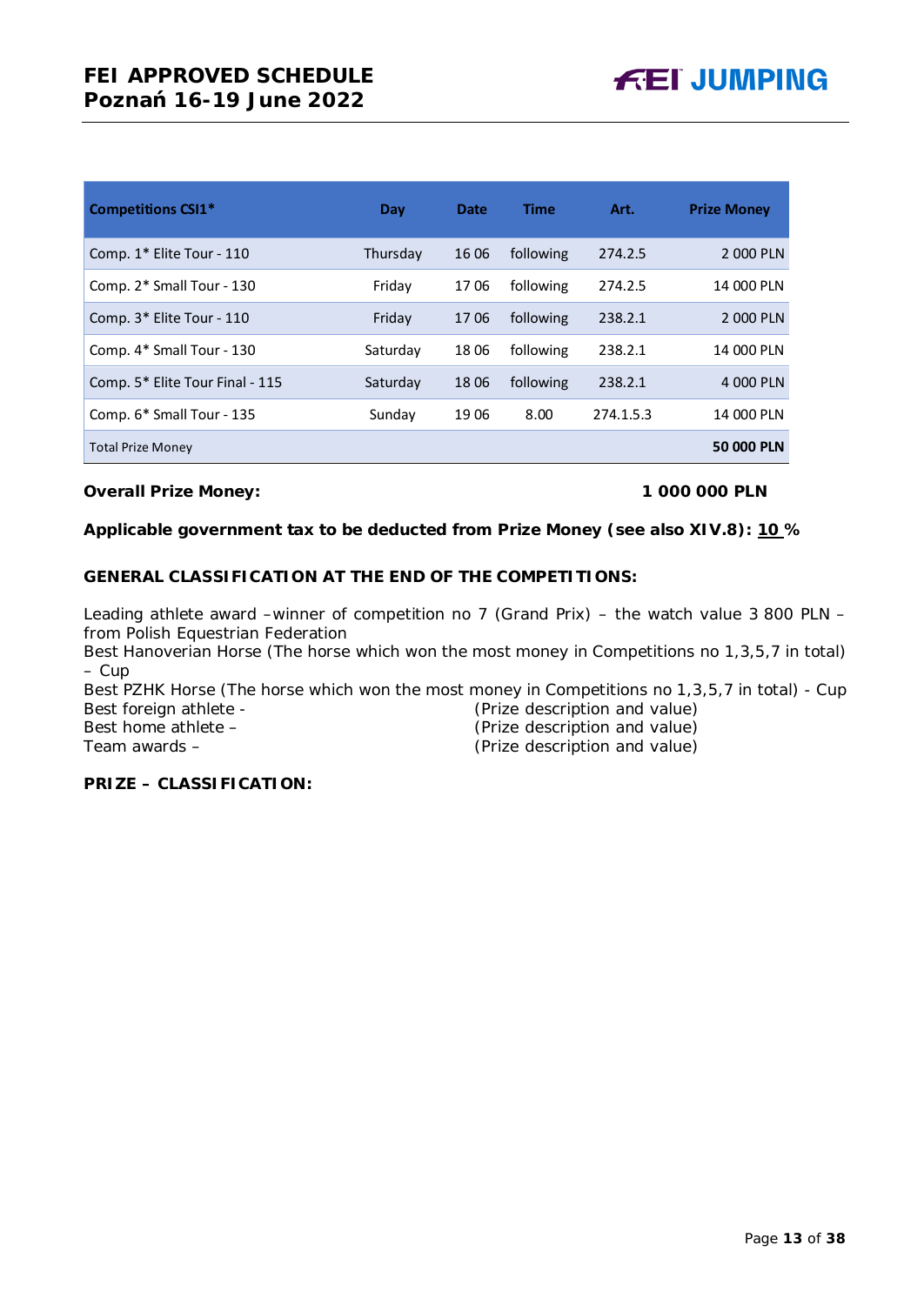## <span id="page-13-0"></span>**IX. COMPETITION DETAIL**

# **CSI4\***

| <b>FIRST DAY: Thursday</b>                                                                                                                                                                                                                                                         |                                                                                                                                               | DATE: 16/06/2022         |
|------------------------------------------------------------------------------------------------------------------------------------------------------------------------------------------------------------------------------------------------------------------------------------|-----------------------------------------------------------------------------------------------------------------------------------------------|--------------------------|
| <u>COMPETITION No:</u> 1                                                                                                                                                                                                                                                           |                                                                                                                                               |                          |
| Type of Competition: Big Tour<br>Competition description: against the clock                                                                                                                                                                                                        |                                                                                                                                               | Acc. to Article: 238.2.1 |
| <b>Counts to Longines Rankings (D)</b><br>1st Qualification to Grand Prix (competition No 7)                                                                                                                                                                                       |                                                                                                                                               |                          |
| Jump-off (if any)<br>Speed/Fixed time<br>Height of obstacles:<br>Number of horses per athlete<br>Number of Starters (Section XIV.10):<br>Total prize money:<br>Chart to be used:<br>Please specify prize money amount for each athlete placed 13 <sup>th</sup> and beyond: 100 PLN | no<br>375 m/min<br>145 cm<br>$\mathbf{1}$<br>80<br>103 500 PLN<br>$\boxtimes$<br>1 (25% to winner)<br>$2$ (33% to winner)                     |                          |
|                                                                                                                                                                                                                                                                                    | * * * * * * * * * * *                                                                                                                         |                          |
| <b>SECOND DAY: Friday</b>                                                                                                                                                                                                                                                          |                                                                                                                                               | DATE: 17/06/2022         |
| <b>COMPETITION No: 2</b>                                                                                                                                                                                                                                                           |                                                                                                                                               |                          |
| Type of Competition: Medium Tour<br>Competition description: against the clock                                                                                                                                                                                                     |                                                                                                                                               | Acc. to Article: 238.2.1 |
| Qualification to Medium Tour Final (competition No 5)                                                                                                                                                                                                                              |                                                                                                                                               |                          |
| Jump-off (if any)<br>Speed/Fixed time<br>Height of obstacles:<br>Number of horses per athlete<br>Number of Starters (Section XIV.10):<br>Total prize money:<br>Chart to be used:<br>Please specify prize money amount for each athlete placed 13 <sup>th</sup> and beyond: 100 PLN | no<br>350 m/min<br>140 cm<br>2<br>All invited<br>22 000 PLN<br>$\times$<br>1 $(25\%$ to winner)<br>2 (33% to winner)<br>* * * * * * * * * * * |                          |
| <b>COMPETITION No: 3</b>                                                                                                                                                                                                                                                           |                                                                                                                                               |                          |
| Type of Competition:<br><b>Big Tour</b>                                                                                                                                                                                                                                            |                                                                                                                                               | Acc. to Article: 238.2.2 |

Competition description: against the clock with jump off

**Longines Rankings (C) 2nd Qualification to Grand Prix (competition No 7)**

Page **14** of **38**

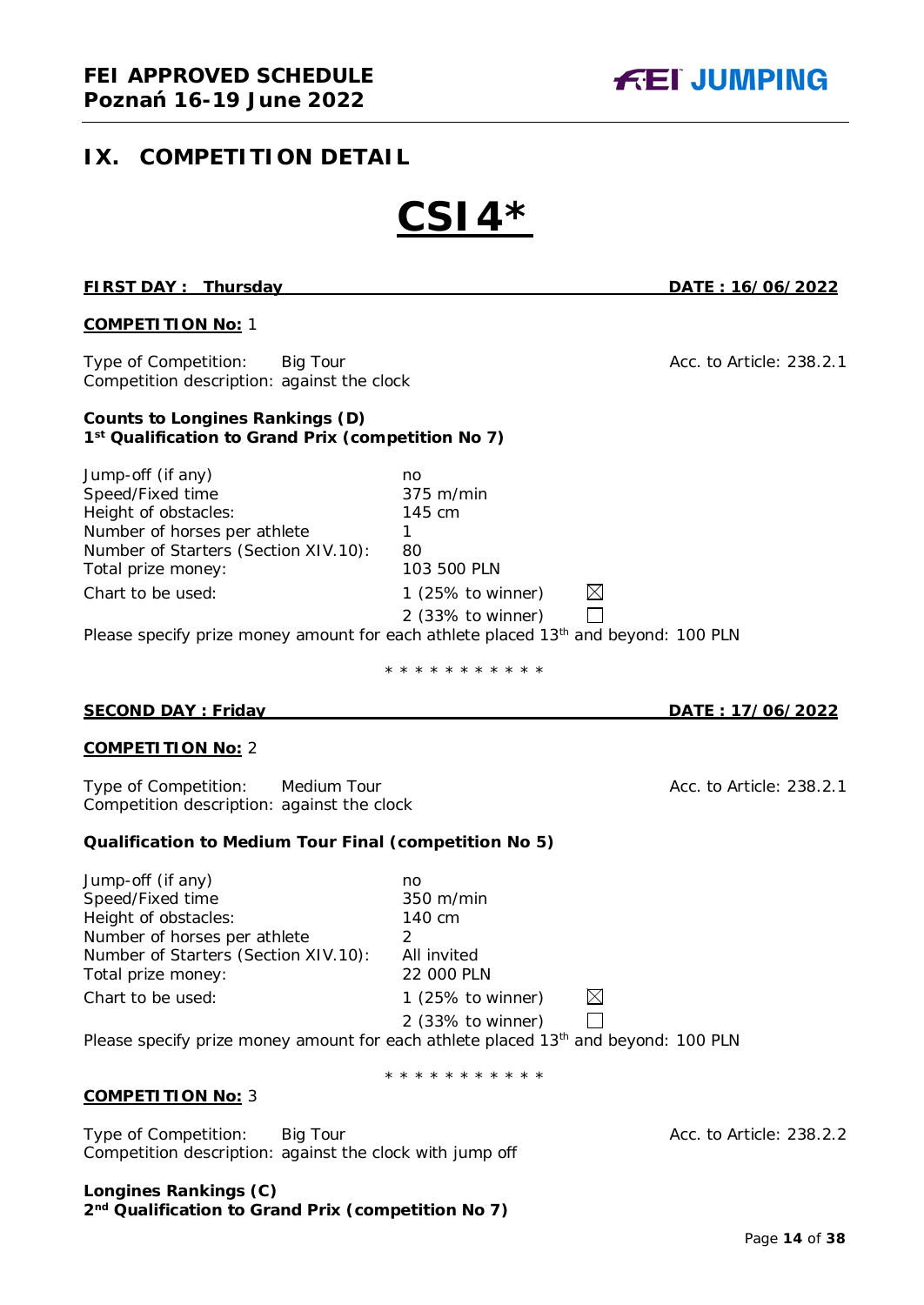| Jump-off (if any)                    |                                                                                      |
|--------------------------------------|--------------------------------------------------------------------------------------|
| Speed/Fixed time                     | $375$ m/min                                                                          |
| Height of obstacles:                 | 150 cm                                                                               |
| Number of horses per athlete         |                                                                                      |
| Number of Starters (Section XIV.10): | 80                                                                                   |
| Total prize money:                   | 206 500 PLN                                                                          |
| Chart to be used:                    | $\times$<br>1 $(25\% \text{ to winner})$                                             |
|                                      | 2 (33% to winner)                                                                    |
|                                      | Please specify prize money amount for each athlete placed $13th$ and beyond: 100 PLN |

\* \* \* \* \* \* \* \* \* \* \*

#### **THIRD DAY : Saturday DATE : 18/06/2022**

#### **COMPETITION No:** 4

| Type of Competition: Medium Tour                        | Acc. to Article: 274.1.5.3        |
|---------------------------------------------------------|-----------------------------------|
| Two phases, $1^{st}$ & $2^{nd}$ phase against the clock |                                   |
| Jump-off (if any)                                       | no                                |
| Speed/Fixed time                                        | 350 m/min                         |
| Height of obstacles:                                    | 140 cm                            |
| Number of horses per athlete                            |                                   |
| Number of Starters (Section XIV.10):                    | All invited                       |
| Total prize money:                                      | 22 000 PLN                        |
| Chart to be used:                                       | $\bowtie$<br>1 $(25\%$ to winner) |
|                                                         | 2 (33% to winner)                 |

Please specify prize money amount for each athlete placed 13<sup>th</sup> and beyond: 100 PLN

\* \* \* \* \* \* \* \* \* \* \*

#### **COMPETITION No:** 5

Type of Competition: Medium Tour Final Acc. to Article: 273.3.3.1; 273.2.2.2 (i)

Competition description: over two rounds 25% of Athletes, return for the second round based on their Penalties and time in the first round;

#### **Counts to Longines Rankings (D)**

The best 48 athletes from Competition No 2 are qualified to participate. If any qualified athlete decide not to compete next from Competition No 2 is coming to fulfil the list.

| Jump-off (if any)                    |                              |             |
|--------------------------------------|------------------------------|-------------|
| Speed/Fixed time                     | $375$ m/min                  |             |
| Height of obstacles:                 | 145 cm                       |             |
| Number of horses per athlete         |                              |             |
| Number of Starters (Section XIV.10): | 48                           |             |
| Total prize money:                   | 120 000 PLN                  |             |
| Chart to be used:                    | 1 $(25\% \text{ to winner})$ | $\boxtimes$ |
|                                      | 2 (33% to winner)            |             |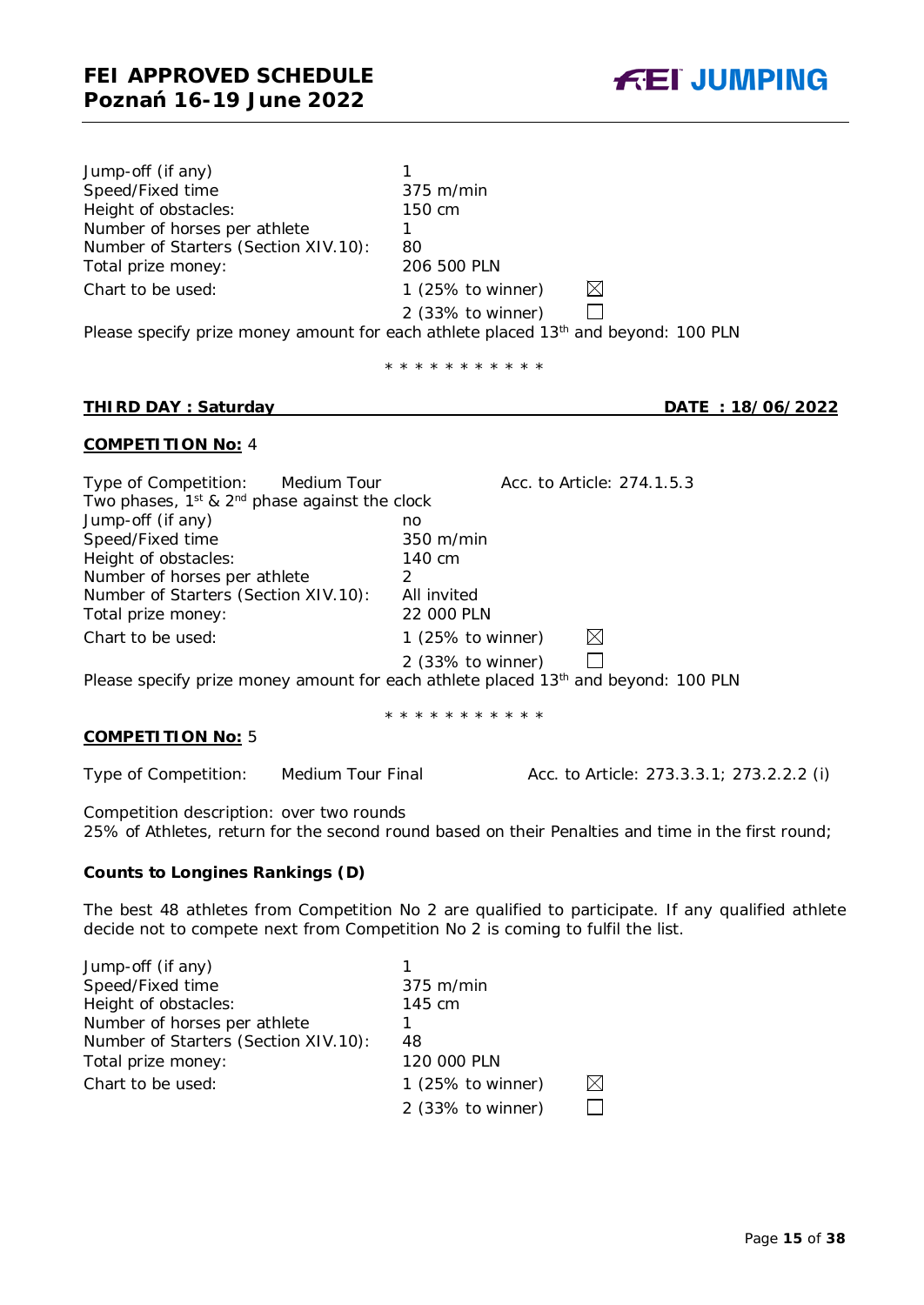#### **FOURTH DAY : Sunday DATE : 19/06/2022**

#### **COMPETITION No:** 6

Type of Competition: Last Chance Competition: Last Chance Acc. to Article: 269.5 Competition description: Accumulator with joker

Jump-off (if any) no<br>Speed/Fixed time 350 m/min Speed/Fixed time Height of obstacles: 140 cm Number of horses per athlete 2 Number of Starters (Section XIV.10): All invited Total prize money: 12 000 PLN Chart to be used: 1 (25% to winner) 2 (33% to winner)

Please specify prize money amount for each athlete placed  $13<sup>th</sup>$  and beyond: 100 PLN

\* \* \* \* \* \* \* \* \* \* \*

#### **COMPETITION No:** 7

Type of Competition: **GRAND PRIX** Acc. to Article: 238.2.2+ *JRs Annex VIII, Art. 4* 

 $\boxtimes$  $\Box$ 

Competition description: against the clock with jump off

#### **Counts to Longines Rankings (B)**

**Competition counting for CH-M-S 2022 / CH-EU-S 2023 for Athletes and Horses to achieve the MERs, providing the course requirements are met (JRs Annex VIII, Art. 4)**

| Jump-off (if any)                    |                   |    |
|--------------------------------------|-------------------|----|
| Speed/Fixed time                     | 375 m/min         |    |
| Height of obstacles:                 | 160 cm            |    |
| Number of horses per athlete         |                   |    |
| Number of Starters (Section XIV.10): | 48                |    |
| Total prize money:                   | 440 000 PLN       |    |
| Chart to be used:                    | 1 (25% to winner) | IX |
|                                      | 2 (33% to winner) |    |

Qualification rules:

The best 18 placed Athletes from Comp. No. 1 (including automatically qualified Athletes if they are classified among the top 18) are qualified to participate.

The best placed Athletes from Comp. No. 3, including automatically prequalified Athletes, to reach the number of 48 participating Riders.

If any qualified Athlete decides not to compete in Grand Prix (not later than 1 hour before start the Competition), next is coming to fulfil the list, first from Comp. No. 1, next from Comp. No. 3.

The following Athletes (not Athlete/Horse combinations) are automatically qualified for the Grand Prix at CSI Events, if present:

4.2.1. The winner of that Event's Grand Prix the previous year (2021);

4.2.2. The current National Jumping Champion of the host country;

4.2.3. The individual Jumping medal winners of the last Olympic and Pan-American Games, the last World and Continental Championships and the winner of the last FEI World Cup™ Jumping Final.

#### **Athletes qualified to Grand Prix has to declare participation in Grand Prix on Friday till 20:00 in Show office.**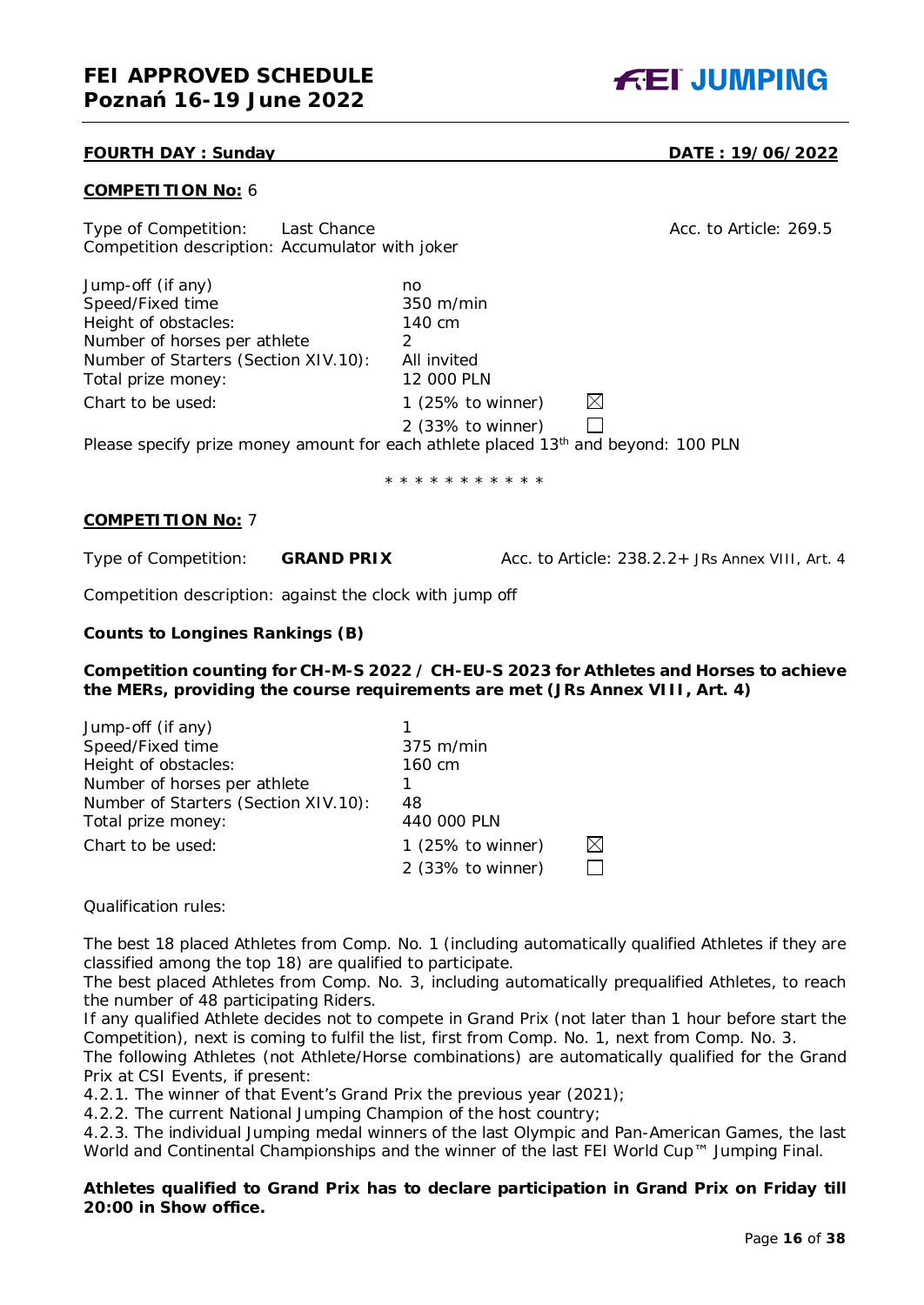**FEI JUMPING** 

All athletes qualified for the Grand Prix, including those automatically qualified must complete, with their Grand Prix horse, the initial round of at least one FEI competition among those listed in JRs Art. 261.4.4 prior to the Grand Prix.

#### *JRs Annex VIII, Art. 4*

*Courses of selected Nations Cup, Grand Prix and FEI World Cup™ Competitions must comply at least with the minimum dimensions and technical requirements outlined under the mandatory requirements below. (At Events where the Schedule indicates that the height of obstacles in a qualifying Competition, e.g. the Grand Prix at a CSI3\*, is 1.50 m, a special mention may be added to the Event Schedule that if the Competition is listed as a qualifying Competition for the Olympic Games, the World or Continental Championship, the compulsory two verticals at 1.60 m will be included in the course without it being considered to be a Competition conducted at a height of 1.60 m.)*

*The Course Designer must clearly identify on the course plan of the Competition the specific obstacles that must be included as per the mandatory requirements below, e.g. planks, wall, gate, narrow obstacle, etc.*

*Mandatory requirements:*

- *The first obstacle must be either a vertical minimum height 1.45 m or an oxer minimum height 1.40 m for the front pole and 1.45 m for the back pole;*
- *At least three of the following five obstacles must be included in the course:*
- *One set of planks on flat cups or a vertical of poles with a plank on flat cups as the top element;*
- *Triple bar minimum 1.80 m spread and 1.50 m height;*
- *One wall or gate;*
- *One narrow vertical or spread obstacle with frontal width between 2m50 to 3m00;*
- *Minimum one triple and one double combination (three doubles are not allowed);*
- *The triple combination must have at least one oxer minimum 1m50 height and 1m50 spread, and at least one one-stride distance either from A to B or from B to C;*
- *Approximately 50% of the efforts must be vertical obstacles and 50% must be spread obstacles (e.g. oxer, triple bar, Swedish oxer, narrow oxer etc.). Nevertheless, no more than 55% of the efforts may be vertical and no more than 60% of the efforts may be spread obstacles, including the water jump if there is one (NB: a water jump is compulsory in Nations Cup Competitions, refer to JRs Art. 264.3);*
- *Two verticals (other than the wall) must have a height of 1.60 m;\**
- *At least two spread obstacles with minimum height of 1.50 m and minimum spread of 1.60 m;\**
- *Two liverpool obstacles, one vertical and one spread. If the course includes a water jump, a minimum of one liverpool will be allowed;*
- *Bend or straight line of up to six strides between two single obstacles;*
- *Depth of cups: minimum 50% of cups must have a depth of 18mm, for special obstacle material cups may be shallower (refer to JRs Art. 208.6); depth of cups maximum 20mm;*
- *Minimum length of course 400 meters with a minimum speed of 375m/min;*
- *The course will include minimum 12 and maximum 14 obstacles which may vary in height between 1.40 m and 1.60 m;*
- *At least two of the following recommended criteria must be included in the course:*
- *One line between two obstacles should be a forward line up to five strides;*
- *One bend or straight line up to seven strides with minimum three obstacles;*
- *Double combination in a bend or straight line with an obstacle before or after at maximum seven strides;*
- *A related distance bend or straight line of up to eight strides leading to the triple combination or up to seven strides following the triple combination;*
- *One of the combinations must have a related distance (maximum seven strides) with an obstacle (before or after the combination) in a straight line.*

*\* For Nations Cup Competitions at selected CSIO3\* and CSIO4\* Events, the above requirements relating to the compulsory two verticals of 1.60 m and two spread obstacles with a minimum height/spread of 1.50/1.60 m, take precedence over the requirement established in JRs. Art. 264.3.1 to have two verticals of 1.55 m for 4\* Nations Cups, respectively two verticals of 1.50 m for 3\* Nations Cups, and the requirement to have two spread obstacles with minimum height/spread of 1.45/1.55 m for 3\* Nations Cups.*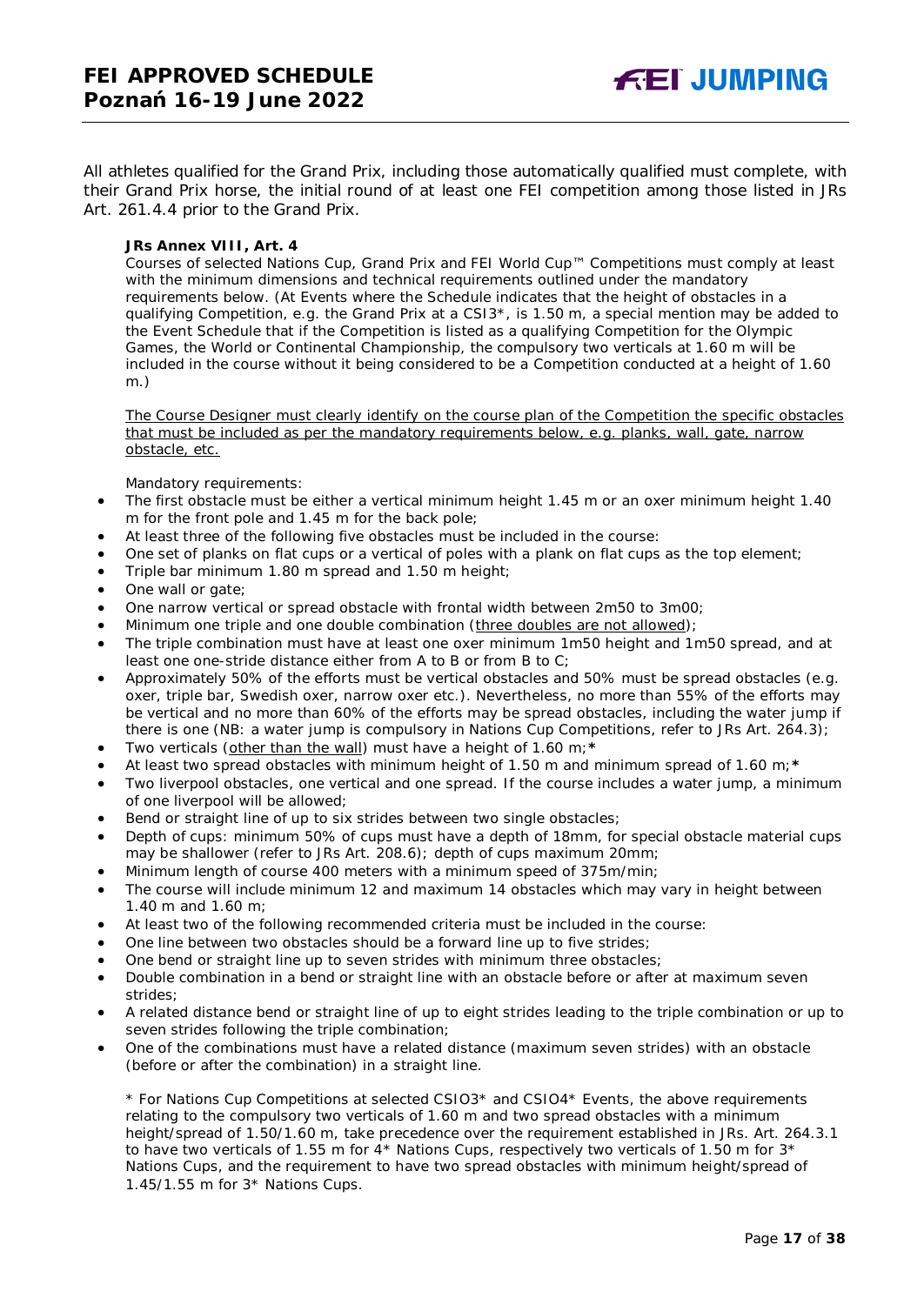Page **18** of **38**

*The Foreign Judge is responsible for ensuring that the course is built to the required dimensions and must confirm to the FEI through the Foreign Judge Report whether or not the course requirements*  have been met and must upload/sent the course plan including all heights and dimensions following *the Event.*

### **FIRST DAY : Thursday DATE: 16/06/2022**

#### **COMPETITION No:** 1YH

Type of Competition: Youngster Tour for 6 years old horses Acc. to Article: 274.2.5 Competition description: two phases special,  $1<sup>st</sup>$  phase not against the clock,  $2<sup>nd</sup>$  against the clock.

2 (33% to winner)

Jump-off (if any) no<br>Speed/Fixed time 350 m/min Speed/Fixed time Height of obstacles: 125 cm Number of horses per athlete 2 Number of Starters (Section XIV.10): All invited<br>Total prize money: 6 000 PLN Total prize money: Chart to be used: 1 (25% to winner)

Please specify prize money amount for each athlete placed  $13<sup>th</sup>$  and beyond: 100 PLN

#### **SECOND DAY : Friday DATE: 17 06 2022**

#### **COMPETITION No:** 2YH

Type of Competition: Youngster Tour for 6 years old horses Acc. to Article: 238.2.1 Competition description: against the clock

| Jump-off (if any)                    | no                           |             |
|--------------------------------------|------------------------------|-------------|
| Speed/Fixed time                     | 350 m/min                    |             |
| Height of obstacles:                 | 125 cm                       |             |
| Number of horses per athlete         |                              |             |
| Number of Starters (Section XIV.10): | All invited                  |             |
| Total prize money:                   | 6 000 PLN                    |             |
| Chart to be used:                    | 1 $(25\% \text{ to winner})$ | $\boxtimes$ |
|                                      | 2 (33% to winner)            |             |

Please specify prize money amount for each athlete placed 13<sup>th</sup> and beyond: 100 PLN

#### **THIRD DAY : Saturday DATE : 18/06/2022**

### **COMPETITION No:** 3YH

Type of Competition: Youngster Tour Final for 6 years old horses Acc. to Article: 274.1.5.3 Competition description: Two phases,  $1^{st}$  &  $2^{nd}$  phase against the clock

| Jump-off (if any)                    | no                  |    |
|--------------------------------------|---------------------|----|
| Speed/Fixed time                     | 350 m/min           |    |
| Height of obstacles:                 | 130 cm              |    |
| Number of horses per athlete         |                     |    |
| Number of Starters (Section XIV.10): | All invited         |    |
| Total prize money:                   | 12 000 PLN          |    |
| Chart to be used:                    | 1 $(25%$ to winner) | IX |





 $\boxtimes$  $\Box$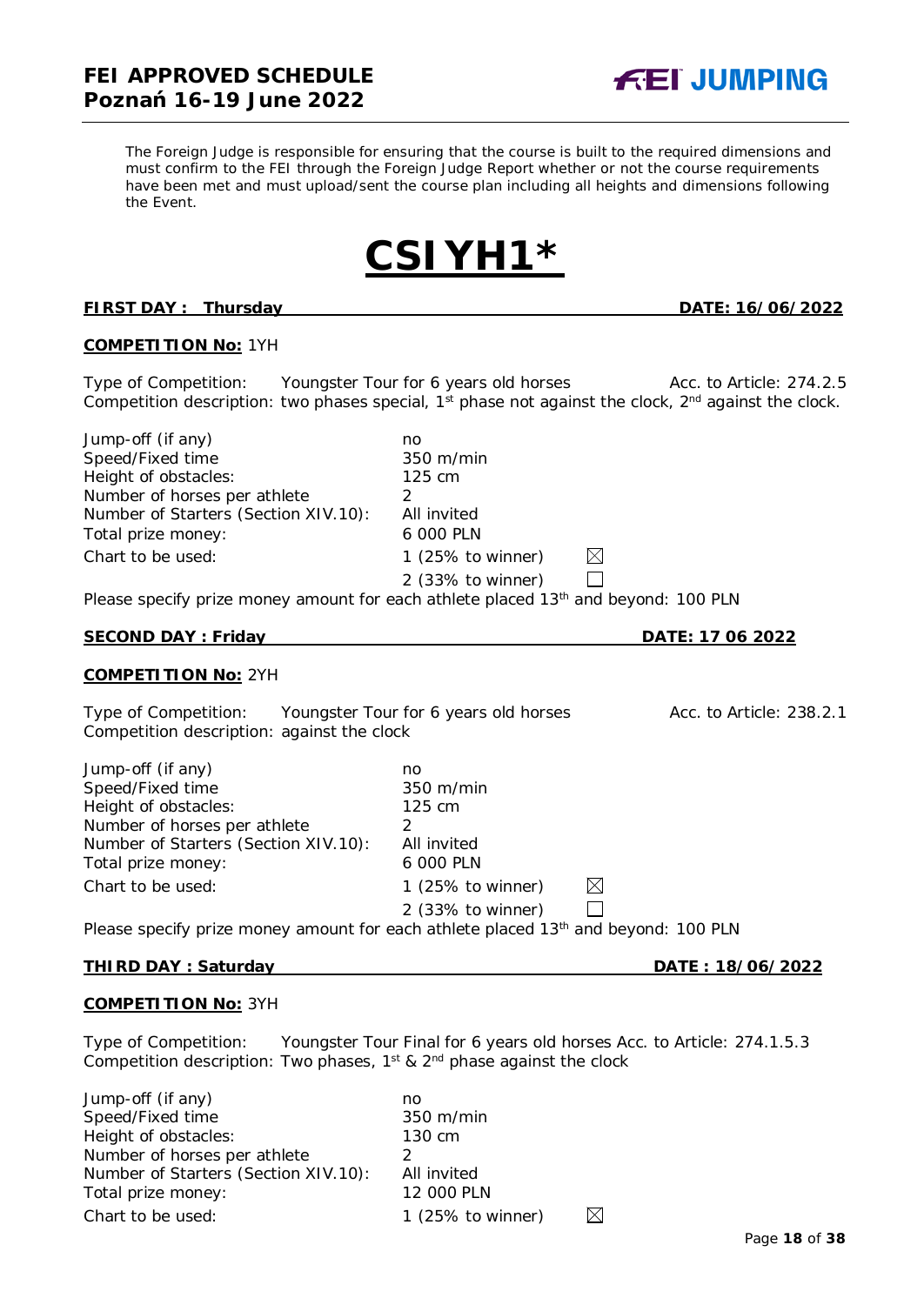2 (33% to winner)

**CSI1\***

Please specify prize money amount for each athlete placed 13<sup>th</sup> and beyond: 100 PLN



# **COMPETITION No:** 1\*

Type of Competition: Elite Tour Acc. to Article: 274.2.5 Competition description: Two phases special, 1<sup>st</sup> phase not against the clock, 2<sup>nd</sup> phase against the clock

| Jump-off (if any)                    | no                                                                                            |
|--------------------------------------|-----------------------------------------------------------------------------------------------|
| Speed/Fixed time                     | 350 m/min                                                                                     |
| Height of obstacles:                 | 110 cm                                                                                        |
| Number of horses per athlete         |                                                                                               |
| Number of Starters (Section XIV.10): | All invited                                                                                   |
| Total prize money:                   | 2 000 PLN                                                                                     |
| Chart to be used:                    | $\times$<br>1 (25% to winner)                                                                 |
|                                      | 2 (33% to winner)                                                                             |
|                                      | Please specify prize money amount for each athlete placed 13 <sup>th</sup> and beyond: 40 PLN |

\* \* \* \* \* \* \* \* \* \* \*

#### **SECOND DAY : Friday DATE : 17 06 2022**

#### **COMPETITION No:** 2\*

Type of Competition: Small Tour Acc. to Article: 274.2.5 Competition description: Two phases special, 1<sup>st</sup> phase not against the clock, 2<sup>nd</sup> phase against the clock

| Jump-off (if any)                    | no                           |          |  |
|--------------------------------------|------------------------------|----------|--|
| Speed/Fixed time                     | 350 m/min                    |          |  |
| Height of obstacles:                 | 130 cm                       |          |  |
| Number of horses per athlete         |                              |          |  |
| Number of Starters (Section XIV.10): | All invited                  |          |  |
| Total prize money:                   | 14 000 PLN                   |          |  |
| Chart to be used:                    | 1 $(25\% \text{ to winner})$ | $\times$ |  |
|                                      | 2 (33% to winner)            |          |  |

Please specify prize money amount for each athlete placed 13<sup>th</sup> and beyond: 100 PLN

\* \* \* \* \* \* \* \* \* \* \*

#### **COMPETITION No:** 3\*

Type of Competition: Elite Tour Acc. to Article: 238.2.1 Competition description: against the clock

| Jump-off (if any)                    | no          |
|--------------------------------------|-------------|
| Speed/Fixed time                     | 350 m/min   |
| Height of obstacles:                 | 110 cm      |
| Number of horses per athlete         | 2           |
| Number of Starters (Section XIV.10): | All invited |
| Total prize money:                   | 2 000 PLN   |
|                                      |             |



**FIRST DAY : Thursday DATE: 16/06/022**

 $\Box$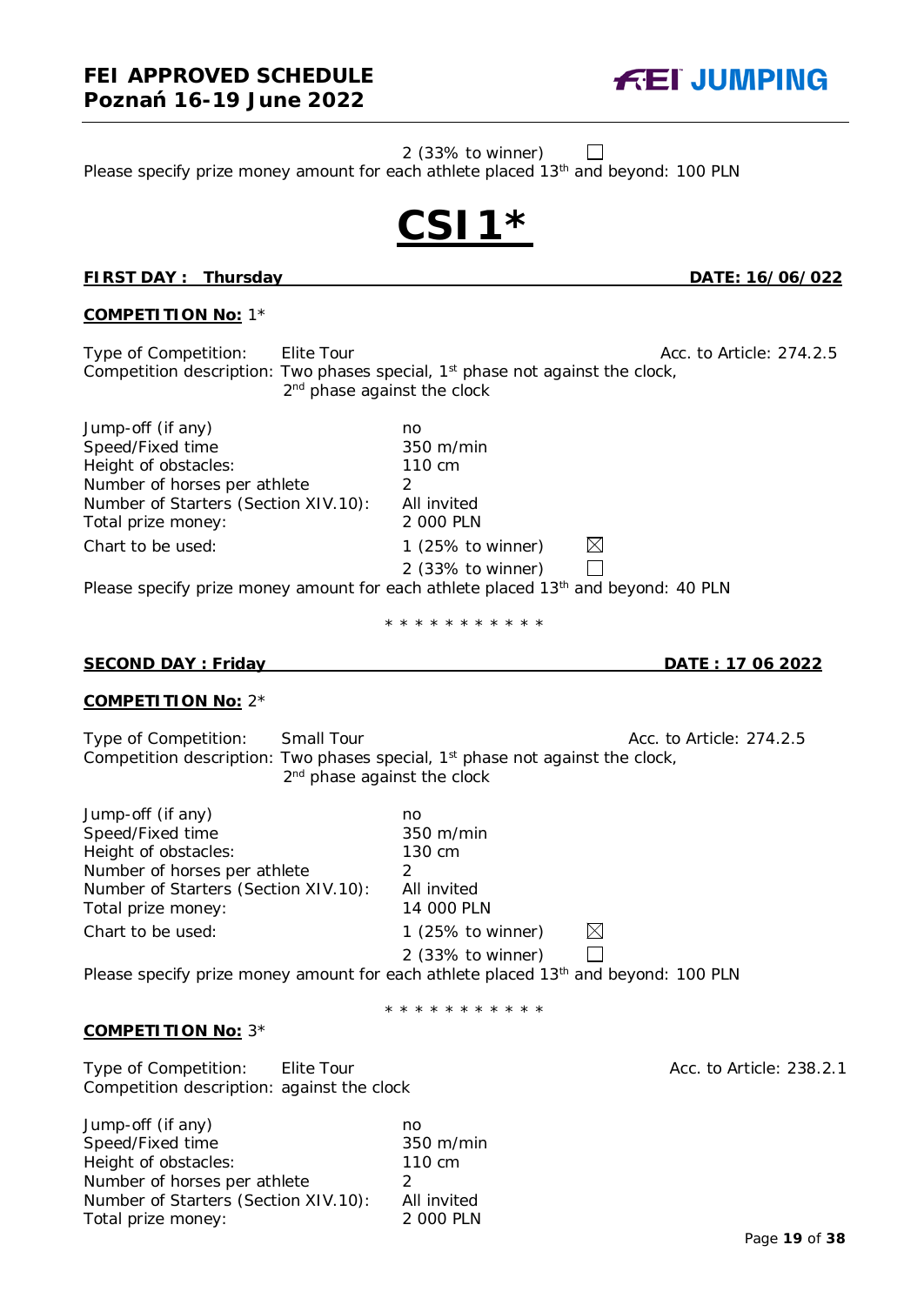# **FEI APPROVED SCHEDULE Poznań 16-19 June 2022** Chart to be used: 1 (25% to winner) 2 (33% to winner)

Please specify prize money amount for each athlete placed 13<sup>th</sup> and beyond: 40 PLN

|                                                                                                                                                                                                                                                                                    | * * * * * * * * * * *                                                                                              |                            |
|------------------------------------------------------------------------------------------------------------------------------------------------------------------------------------------------------------------------------------------------------------------------------------|--------------------------------------------------------------------------------------------------------------------|----------------------------|
| <b>THIRD DAY: Saturday</b>                                                                                                                                                                                                                                                         |                                                                                                                    | <u>DATE: 18/06/2022</u>    |
| <b>COMPETITION No: 4*</b>                                                                                                                                                                                                                                                          |                                                                                                                    |                            |
| Type of Competition:<br>Small Tour<br>Competition description: against the clock                                                                                                                                                                                                   |                                                                                                                    | Acc. to Article: 238.2.1   |
| Jump-off (if any)<br>Speed/Fixed time<br>Height of obstacles:<br>Number of horses per athlete<br>Number of Starters (Section XIV.10):<br>Total prize money:<br>Chart to be used:<br>Please specify prize money amount for each athlete placed 13 <sup>th</sup> and beyond: 100 PLN | no<br>350 m/min<br>130 cm<br>2<br>All invited<br>14 000 PLN<br>1 $(25\% \text{ to winner})$<br>$2$ (33% to winner) | $\boxtimes$                |
|                                                                                                                                                                                                                                                                                    | * * * * * * * * * * *                                                                                              |                            |
| <b>COMPETITION No: 5*</b>                                                                                                                                                                                                                                                          |                                                                                                                    |                            |
| Type of Competition:<br>Elite Tour Final                                                                                                                                                                                                                                           |                                                                                                                    | Acc. to Article: 238.2.1   |
| Competition description: against the clock                                                                                                                                                                                                                                         |                                                                                                                    |                            |
| Jump-off (if any)<br>Speed/Fixed time<br>Height of obstacles:<br>Number of horses per athlete<br>Number of Starters (Section XIV.10):<br>Total prize money:<br>Chart to be used:                                                                                                   | no<br>350 m/min<br>115 cm<br>2<br>All invited<br>4 000 PLN<br>1 $(25\% \text{ to winner})$                         | $\boxtimes$                |
| Please specify prize money amount for each athlete placed 13 <sup>th</sup> and beyond: 80 PLN                                                                                                                                                                                      | 2 (33% to winner)                                                                                                  |                            |
|                                                                                                                                                                                                                                                                                    |                                                                                                                    |                            |
| <b>FOURTH DAY: Sunday</b>                                                                                                                                                                                                                                                          |                                                                                                                    | DATE: 19/06/2022           |
| <b>COMPETITION No: 6*</b>                                                                                                                                                                                                                                                          |                                                                                                                    |                            |
| Type of Competition:<br>Small Tour<br>Competition description: two phases $1^{st}$ & $2^{nd}$ phase against the clock                                                                                                                                                              |                                                                                                                    | Acc. to Article: 274.1.5.3 |
| $l$ umn-off (if any)                                                                                                                                                                                                                                                               | no                                                                                                                 |                            |

| $39.111P$ $31.11$ $31.11$            |                   |     |
|--------------------------------------|-------------------|-----|
| Speed/Fixed time                     | 350 m/min         |     |
| Height of obstacles:                 | 135 cm            |     |
| Number of horses per athlete         |                   |     |
| Number of Starters (Section XIV.10): | All invited       |     |
| Total prize money:                   | 14 000 PLN        |     |
| Chart to be used:                    | 1 (25% to winner) | ıХI |
|                                      |                   |     |



 $\boxtimes$ 

 $\Box$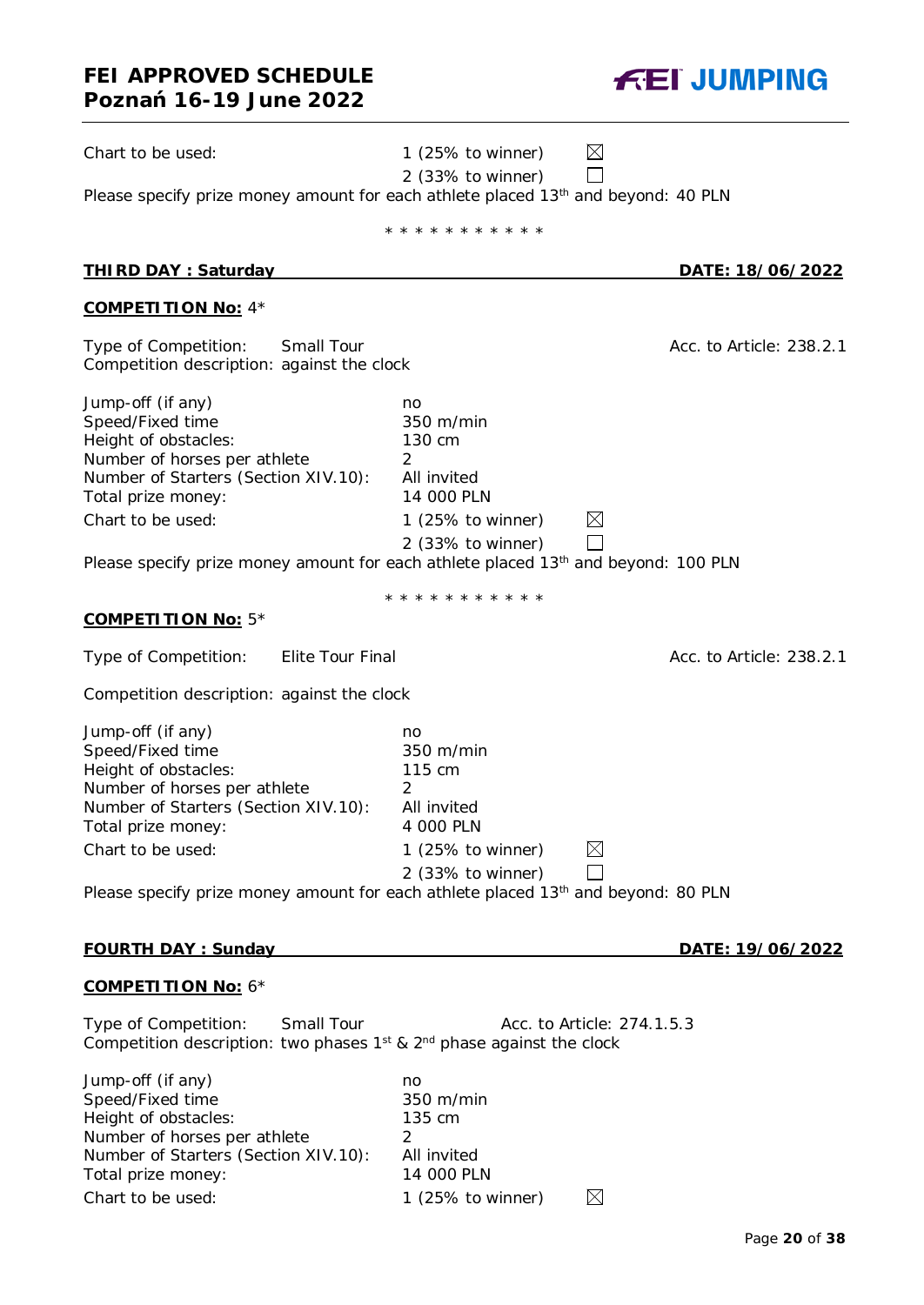### **FEI APPROVED SCHEDULE Poznań 16-19 June 2022**



2 (33% to winner)

Please specify prize money amount for each athlete placed 13<sup>th</sup> and beyond: 100 PLN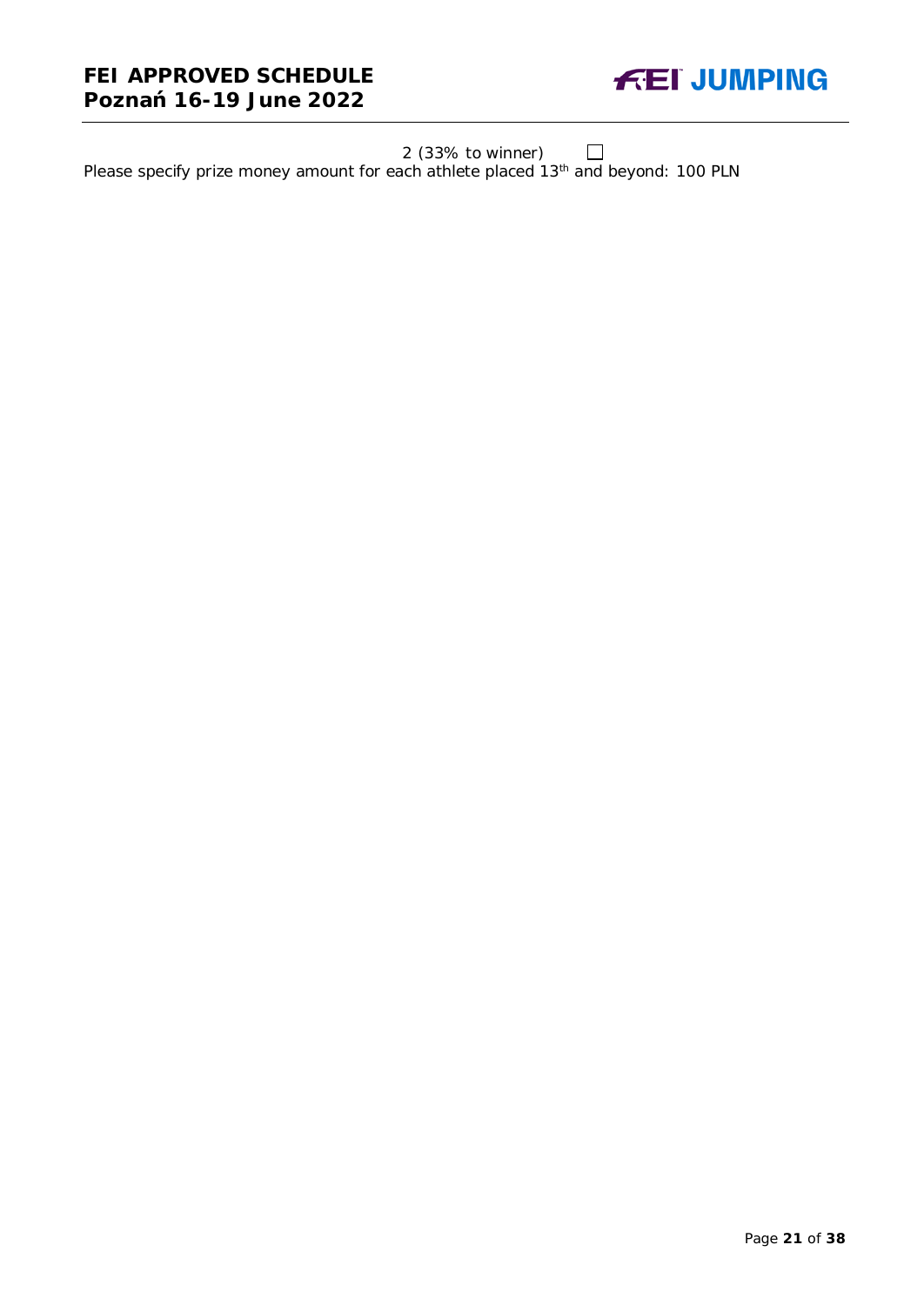### <span id="page-21-0"></span>**X. FACILITIES OFFERED**

#### <span id="page-21-1"></span>**1. ATHLETES**

#### **Accommodation**

Hotel: information e-mail: 4foulee@gmail.com Address: Telephone: At the expense of: The Organiser  $\Box$  or Athletes  $\boxtimes$ Accommodated (bed and breakfast) from to

#### **Meals**

At the expense of: The **Organiser**  $\Box$  or Athletes  $\boxtimes$ Meals provided from to

Space for organiser to include details if necessary

#### <span id="page-21-2"></span>**2. GROOMS**

#### **Accommodation.**

| Requests for accommodation must be sent with entries.              |     |
|--------------------------------------------------------------------|-----|
| At the expense of: The Organiser $\square$ or Athletes $\boxtimes$ |     |
| Accommodated (bed and breakfast) from                              | to. |

#### **Meals.**

| At the expense of: The Organiser $\Box$ |    | or Athletes $\boxtimes$ |  |
|-----------------------------------------|----|-------------------------|--|
| Meals provided from                     | TΩ |                         |  |

Space for organiser to include details if necessary

**NB**: If applicable, Organiser must provide proper sanitary conditions. The showering facilities should be sufficient for both male and female grooms with hot and cold water. Shower facilities as well as restrooms should at all times be in a state of cleanliness.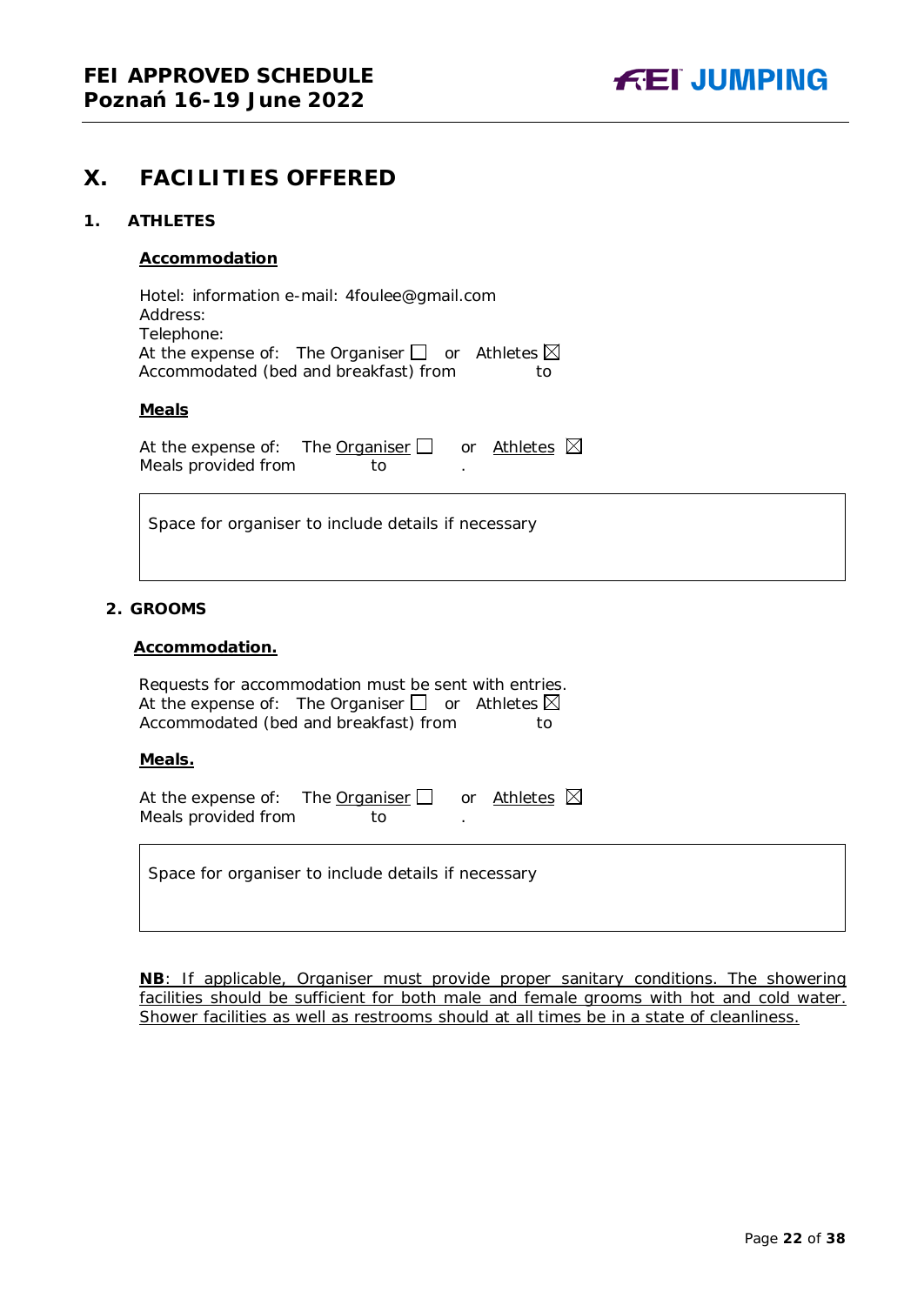### <span id="page-22-0"></span>**XI. LOGISTICAL/ADMINISTRATIVE/TECHNICAL INFORMATION**

#### <span id="page-22-1"></span>**1. DRAW**

List of Draws, time, date and location: (except comp. 7 Grand Prix) will be conducted by the computer system. ,

Draw to Grand Prix: 17 06 2021 time 21.00

**Athletes qualified to Grand Prix has to declare participation in Grand Prix on Friday till 20:00 in Show office.**

#### <span id="page-22-2"></span>**2. COMPETITION ARENA(S)**

| Dimensions:      | 115 x 60 |
|------------------|----------|
| Type of Footing: | grass    |

#### <span id="page-22-3"></span>**3. PRACTICE ARENA(S)**

| Dimensions:      | 30 x 60 |
|------------------|---------|
| Type of Footing: | sand    |

Riders must have the possibility to exercise their horses in an exercise area under a Steward's supervision at least 30 minutes per day outside of the competition warm-up period. Details of opening times of exercise areas must be included in the timetable.

#### <span id="page-22-4"></span>**4. STABLES**

Size of boxes 3 m x 3 m (at least 3m x 3m) **An adequate number of stables must be at least 4m x 3m to accommodate the larger Horses.**

Stables: from Wednesday 15.06.2022 - 12:00 am

There is no possibility to come earlier! There will be no night arrival!

Hours of arrival at the competition site are limited to the following time slots: • Wednesday, 15.06.2022, 12:00 am - 23:00 pm Thursday 16.06.2022 6:00 am - 10:00 am

In random cases there is possibility to call the stable manager abour arrival at a different time.

There is not possible to arrive at other times. Outside of these hours the horses won't be checked and they won't be allowed to pass stable area.

Request for first bedding in shavings must be sent together until 2 of June.

#### <span id="page-22-5"></span>**5. SAFETY CUPS**

Name of Manufacturer: caro

#### <span id="page-22-6"></span>**6. TIMING DEVICE**

Name of Manufacturer: Tag Heur & Alge-Timing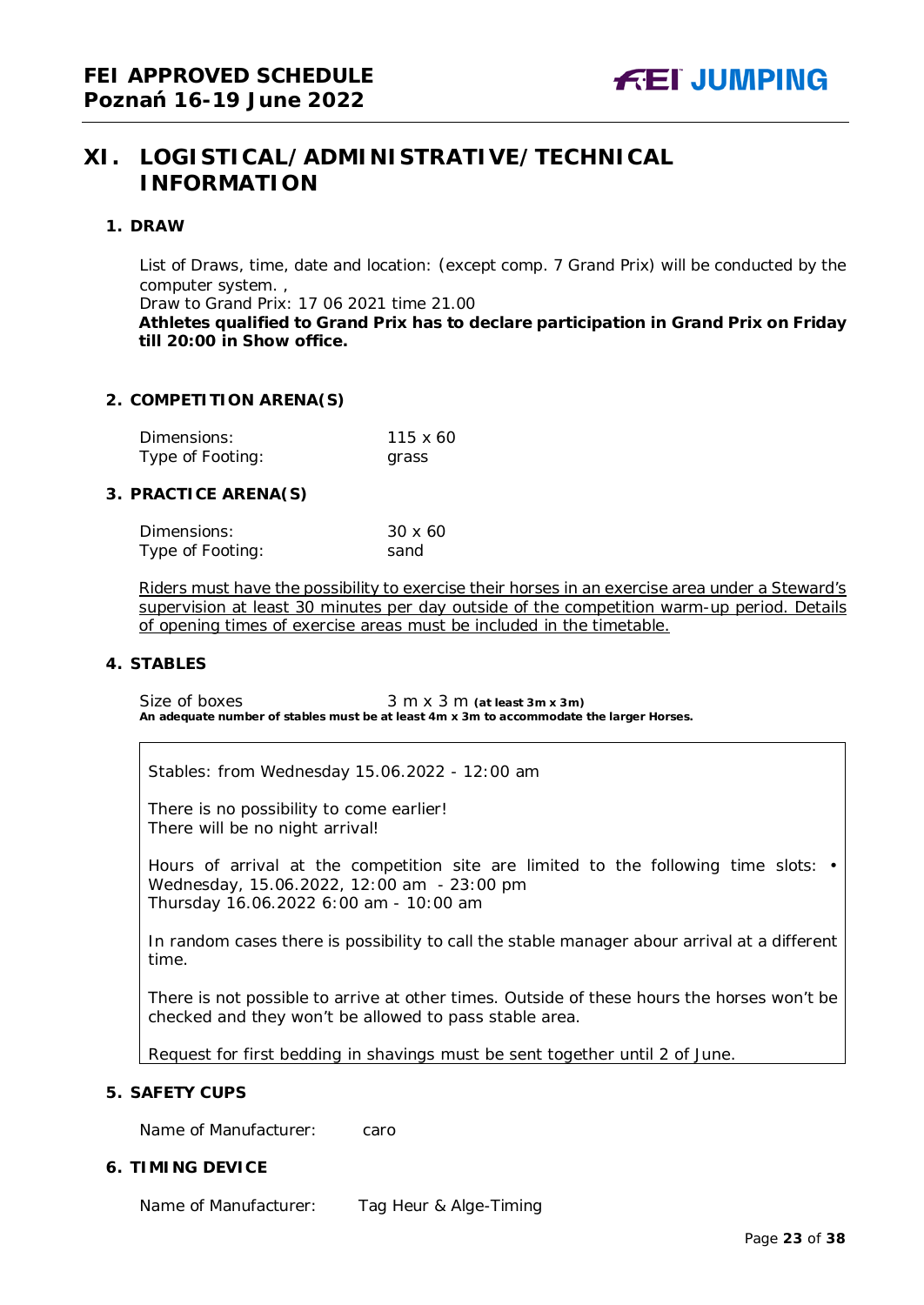Model: CP 545, HLS – RX & Timy3 WP, PR1aW FEI Report number: 22010028A, 2016004B & 2014001 A, 2014002 B

#### <span id="page-23-0"></span>**7. SCORING/TIMING PROVIDER**

Will you use a FEI Certified Service Provider to manage the scoring and timing at your Event?

*(The list of certified Service Providers is available here:* [https://inside.fei.org/fei/your](https://inside.fei.org/fei/your-role/it-services/it-providers/list)[role/it-services/it-providers/list](https://inside.fei.org/fei/your-role/it-services/it-providers/list)*)*

No  $\boxtimes$ Name of the company: Tarant Events Contact person at Event Name: Agnieszka Tarant FEI ID number: 10139344

Contact email: *agnieszkatarant@gmail.com*

#### *Please fill in Annex XV – FEI Entry System for the Timing Provider*

The FEI may require to be provided with real time results data feed of your Events according to FEI requirements; in this case you and your provider will be informed accordingly.

#### <span id="page-23-1"></span>**8. OTHER TECHNOLOGY/SERVICE PROVIDER(S)**

Will you use other technology/service provider(s) at your event?

No  $\nabla$ 

#### <span id="page-23-2"></span>**9. PRIZE GIVING CEREMONY**

The owner of the winning horse/pony must be invited to the prize giving ceremony for the Grand Prix, if present at the event.

The number of athletes required to present themselves for the prize-giving ceremony of each competition is 8.

All Prize Giving Ceremonies must strictly follow the **Covid-19 guidelines for Prize giving protocols and media activities.**

#### <span id="page-23-3"></span>**10.ADVERTISING ON ATHLETES AND HORSES**

At CSI events, and all competitions except for the Nations Cup, athletes are authorised to carry the logo of their personal sponsor in accordance with the articles 256.3 and 257.3 of the FEI Jumping Rules.

The Chief Steward will check that the advertising on athletes and horses complies with these Articles.

#### <span id="page-23-4"></span>**11.TICKETING**

Are you selling tickets for spectators to attend your event: Yes  $\boxtimes$  No  $\Box$ Name of your ticketing provider: ToBilet Web address to buy ticket: tobilet.pl

#### <span id="page-23-5"></span>**12.BETTING**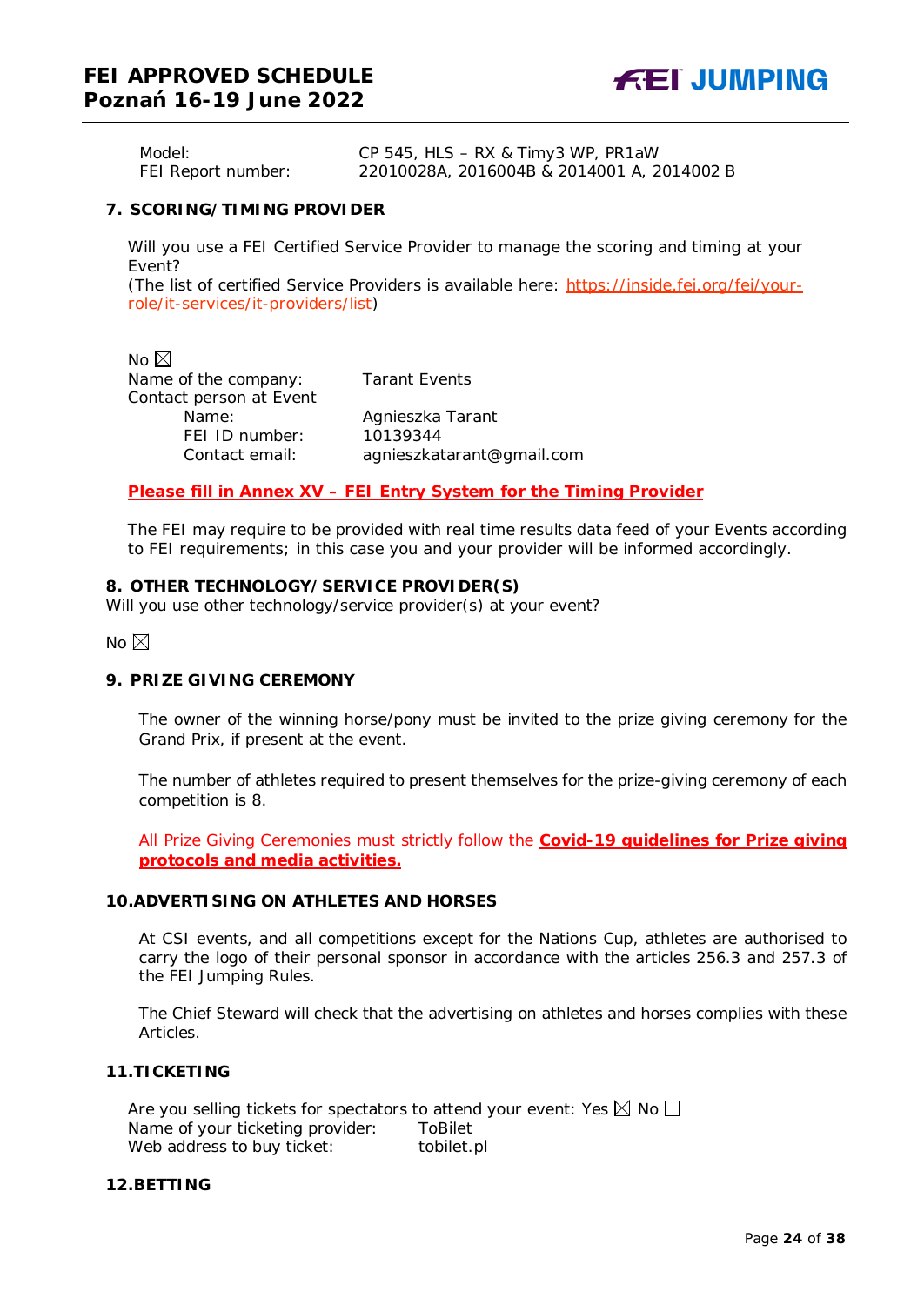Betting will be authorised by the Organiser: Yes  $\boxtimes$  No  $\Box$ 

#### <span id="page-24-0"></span>**13.TRANSPORT REIMBURSMENT HORSES / PONIES**

Transport expenses to be paid by: The Organiser  $\Box$  at per km. The Athlete  $\overline{\boxtimes}$ 

#### <span id="page-24-1"></span>**14.WELCOME**

The time and date of arrival of athletes, horses and their means of transport must be given to the Organiser in order to facilitate their arrival.

#### <span id="page-24-2"></span>**15.LOCAL TRANSPORTATION - ARRANGEMENTS FROM HOTEL TO SHOWGROUNDS** Walking distance  $\square$

Organiser Shuttle Service  $\boxtimes$ Public Transport  $\Box$  to be paid by the Organiser  $\Box$  / the Athlete  $\Box$ If paid by Athlete approximate cost per round trip: Other:

#### <span id="page-24-3"></span>**16.ENTRY RIGHT TO SHOWGROUNDS/ACCREDITED PERSONS**

Entry right to the stable area according to FEI Veterinary Regulations Articles 1008-1009.

NUMBER OF ACCREDITED PERSONS:

Athlete: 1 Partner: 1 Groom: 1 Horse Owner: 2 two (2) accreditations per horse acc. to FEI-Passport

#### <span id="page-24-4"></span>**17.SUSTAINABILITY**

Please consider the environment when organising an FEI Event. Please find useful information on FEI Sustainability here: [http://inside.fei.org/fei/your](http://inside.fei.org/fei/your-role/organisers/handbook)[role/organisers/handbook](http://inside.fei.org/fei/your-role/organisers/handbook)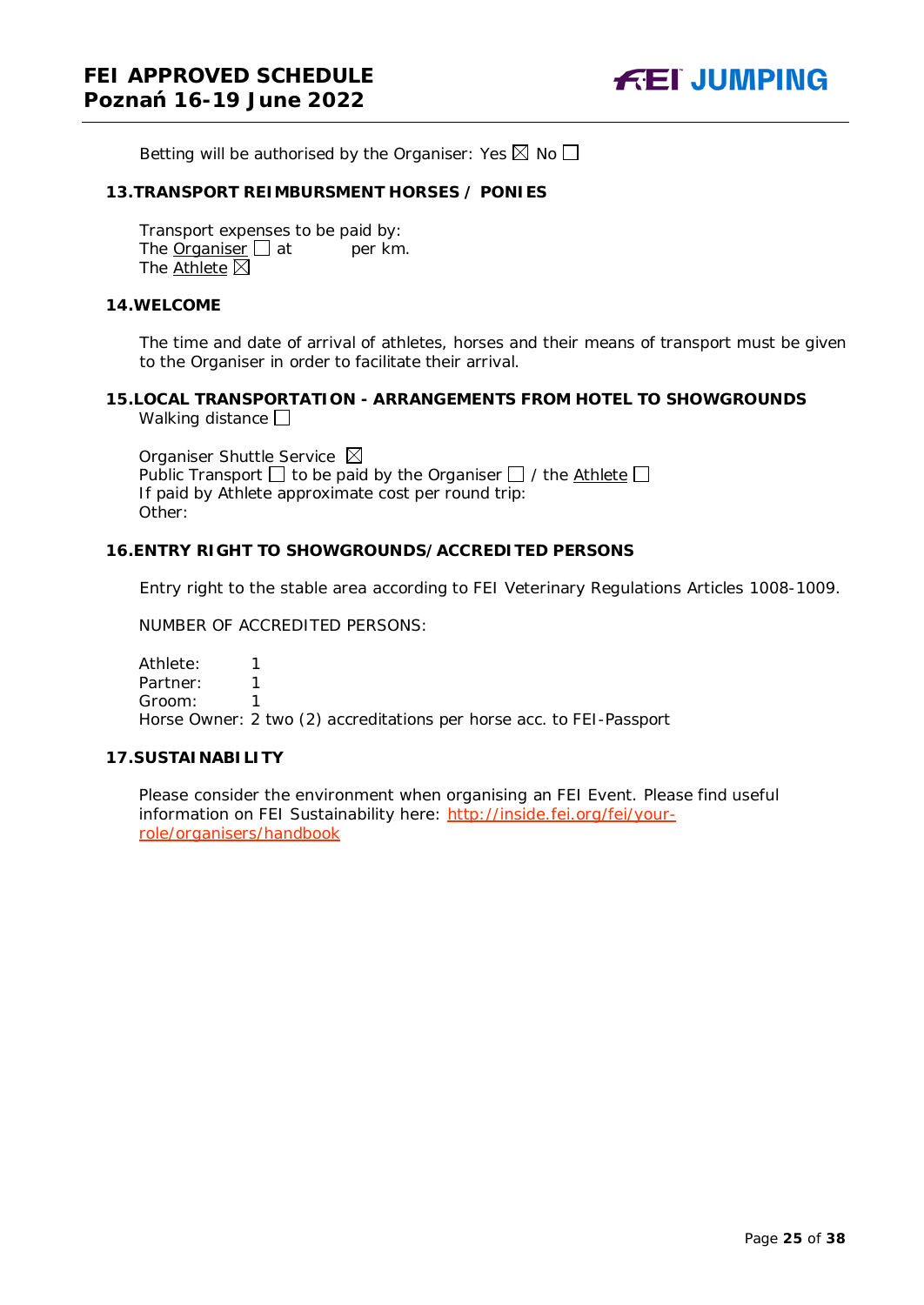### <span id="page-25-0"></span>**XII. VETERINARY MATTERS**

#### <span id="page-25-1"></span>**1. CUSTOMS FORMALITIES**

Contact details for Customs Formalities:

| Name:          | C. Hartwing S.A                   |
|----------------|-----------------------------------|
| Address:       | ul. Równoległa 4, 02 235 Warszawa |
| Telephone:     | + 48 22 574 97 39                 |
| Fax:           | + 48 22 574 98 04                 |
| Email:         | sprzedaz@c.hartwig.pl             |
| Opening hours: | $8.00 - 16.00$                    |

Space for organiser to include details if necessary

#### <span id="page-25-2"></span>**2. HEALTH REQUIREMENTS**

#### **GENERAL**

In accordance with the FEI Code of Conduct for the Welfare of the Horse it is imperative that all Horses at FEI Events are physically fit and free from infectious disease before being allowed to compete.

#### **ENTRY OF HORSES**

Required health tests and vaccinations: Quarantine period: Specimen Import Licence applied:

For questions or problems, please contact your Government Veterinary Services.

Space for organiser to include details if necessary

#### <span id="page-25-3"></span>**3. NATIONAL REQUIREMENTS**

If applicable please provide:

Space for organiser to include details if necessary

#### <span id="page-25-4"></span>**4. PONIES**

FEI Veterinary Regulations, Chapter IX and Annex IX: For all Pony Events, Ponies must be available for Pony Measurement if requested by the FEI.

#### <span id="page-25-5"></span>**5. INJURY SURVEILLANCE**

FEI Veterinary Regulations, Chapter VIII:

Horses participating in FEI Events are subject to injury surveillance protocols; and in the event of fatality, a post mortem examination.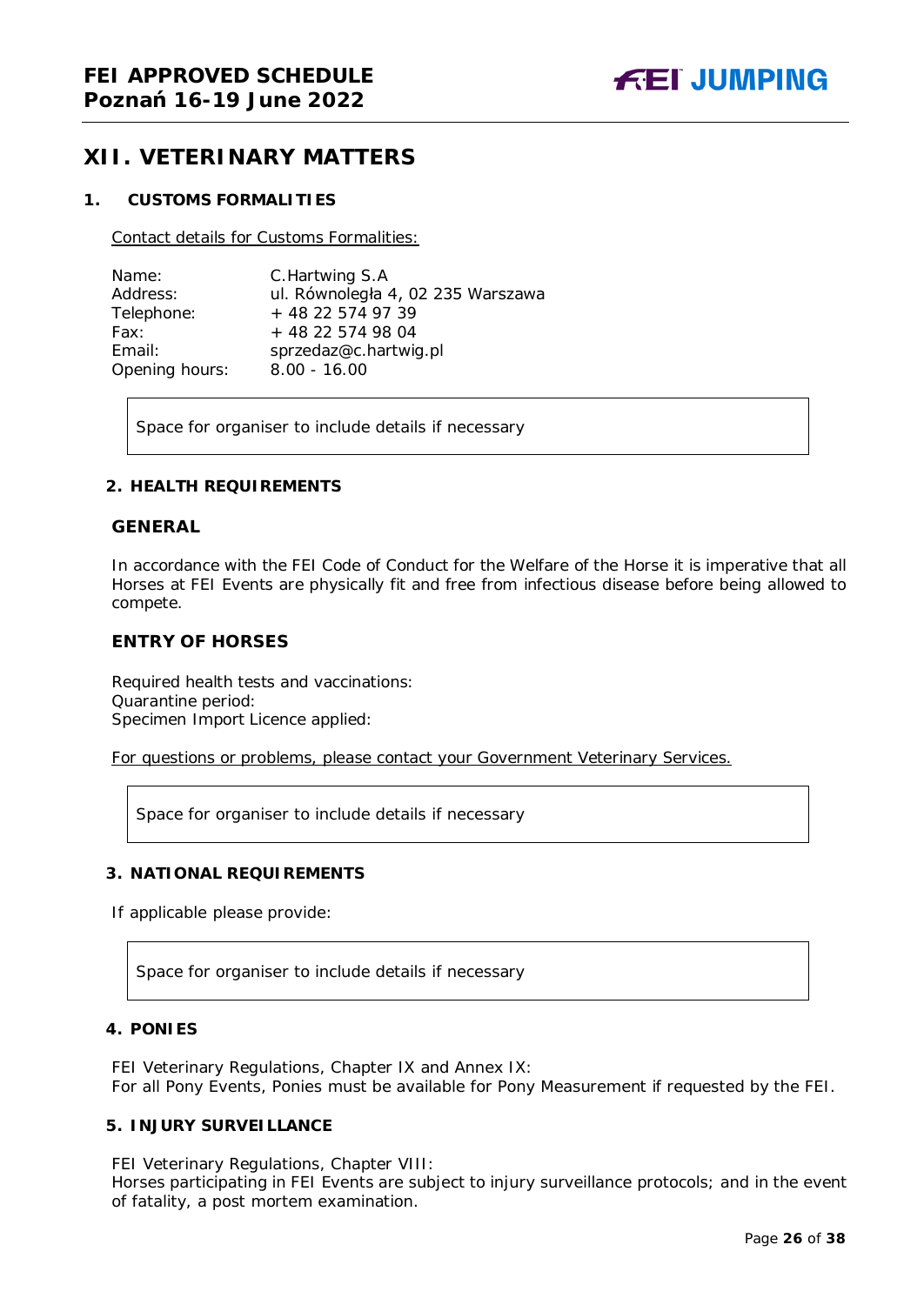#### <span id="page-26-0"></span>**6. TRANSPORT OF HORSES**

Horses must be fit to travel and be transported in suitable vehicles for the transport of horses. Any government requirements for disease testing and control must be requested well in advance, to ensure that the horse is in compliance by the time of arrival at the border of the country where the Event is taking place. Athletes, or their representatives, have the responsibility to comply with national legislation in both their country of origin and the host nation of the Event. Where necessary athletes must contact local government authorities or veterinary advisors for information regarding animal health requirements and transport legislation. Within the European Union (EU), this includes EU Council Regulation (EC) No 1/2005 concerning the protection of animals during transport within the Member States of the EU.

#### <span id="page-26-1"></span>**7. VENUE ARRIVAL INFORMATION & FITNESS TO COMPETE**

#### **7.1. PASSPORTS. FEI General Regulations, Art. 137**

#### **For all issues relating to FEI Horse Passports/FEI Recognition Cards please contact your National Federation.**

All Horses competing at FEI Events must be registered with the FEI.

FEI Passports or FEI Recognition Cards (for those Horses with a national passport approved by the FEI) are compulsory for FEI Events.

NB: Horses entered in CIMs and in CSIP in their country of residence are not required to have an FEI Passport or FEI Recognition Card but must be properly registered with the FEI and identifiable (FEI General Regulations, Art. 137.2).

Athletes who do not present a Horse's Passport and/or Recognition Card, or one that is not correctly validated or fail to meet other passport requirements will be **subject to Sanctions in accordance with Annex VI of the FEI Veterinary Regulations** and may not be allowed to compete.

**NB** for Horses permanently resident in a Member State of the European Union: all Horses must have a national EU passport in compliance with EU Regulations to which a FEI Recognition card is applied. The exception to this being Horses in possession of an FEI passport which has been continually revalidated without interruption.

#### **7.2. VACCINATIONS - EQUINE INFLUENZA. FEI Veterinary Regulations, Art. 1003**

Horses competing at FEI Events must comply with the requirements for Equine Influenza vaccination in accordance with the Veterinary Regulations and as summarised below.

| <b>VACCI NATION</b>   | <b>PROTOCOL</b>                                                                            | <b>ELIGIBILITY TO ENTER</b><br><b>VENUE</b>                                                                                                                              |
|-----------------------|--------------------------------------------------------------------------------------------|--------------------------------------------------------------------------------------------------------------------------------------------------------------------------|
| <b>Primary Course</b> | 1 <sup>st</sup> Vaccination: day 0<br>2 <sup>nd</sup> Vaccination: day 21-92               | May compete 7 days after the<br>2 <sup>nd</sup> Vaccination                                                                                                              |
| <b>First Booster</b>  | months of the 2 <sup>nd</sup><br>Within 7<br>the<br>vaccination<br>Primary<br>of<br>Course | May compete for 6 months $+21$<br>days after the 2 <sup>nd</sup> vaccination of<br>the Primary Course<br>Must not compete in the 7 days<br>after receiving a vaccination |
| <b>Boosters</b>       | MINIMUM: within one year of<br>previous booster vaccination<br>IF COMPETING: must be in    | Must<br>have<br>been<br>vaccinated<br>within 6 months $+21$ days<br>before arriving at the Event                                                                         |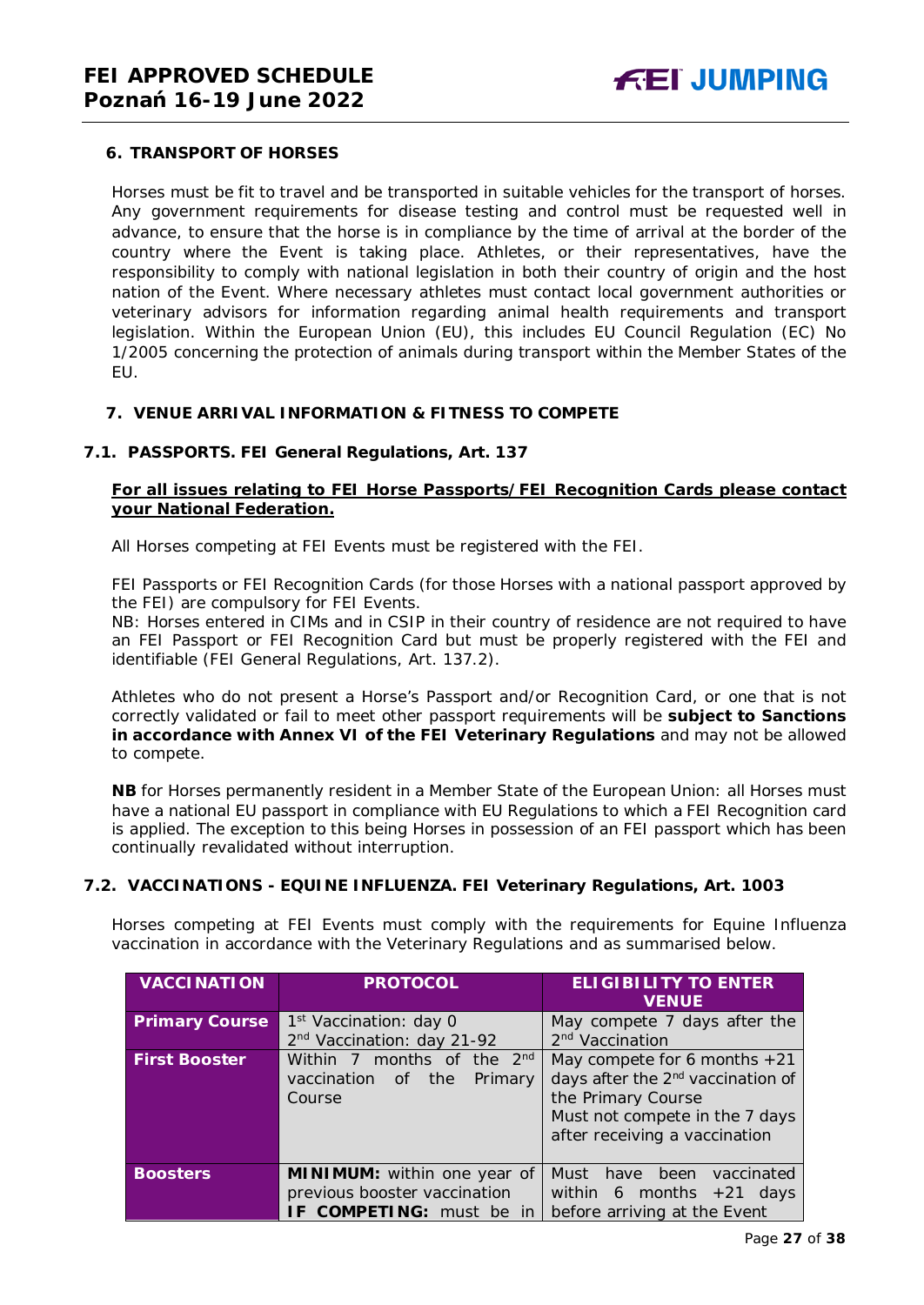| the 6 months $+21$ days of the   Must not compete in the 7 days |                               |
|-----------------------------------------------------------------|-------------------------------|
| booster previous vaccination                                    | after receiving a vaccination |

All FEI registered Horses intending to compete at FEI Events (including CIMs) must be vaccinated against Equine Influenza in accordance with these VRs. The exception being if the applicable domestic legislation prevents the use of Equine Influenza vaccines within the relevant territory

#### **7.3. EXAMINATION ON ARRIVAL. FEI Veterinary Regulations, Art. 1031**

On arrival at an Event venue, all Horses must undergo an examination by a veterinarian to confirm their identification from their passport and micro-chip ID (where present), their vaccination status and general health. To protect all horses attending events, any Horse with a questionable health status concerning vaccination, disease or other concerns, must be stabled within the isolation facilities provided by the Organising Committee pending a decision on entering the venue. PRs must fulfil the Horse Health Requirements via the FEI HorseApp in advance of the event which will be checked at the Examination on Arrival.

#### **7.4. HORSE INSPECTIONS. FEI Veterinary Regulations, Art. 1034-1042**

All Horses will be assessed for their fitness to compete during the Horse Inspection. Any Horse demonstrating questionable fitness may be referred to the Holding Box for further veterinary examination. Horses not deemed fit to compete by the Inspection Panel will not be permitted to compete.

#### **7.5. LIMB SENSITIVITY EXAMINATION. FEI Veterinary Regulations, Art. 1048-1053 and Annex VIII**

All Horses are subject to examination under the protocol for abnormal limb sensitivity throughout the period of an Event. For Jumping that includes, but is not limited to, between rounds and before the Jump Off. Horses may be examined once or on multiple occasions during the Period of an Event.

Horses may be selected for examination under the protocol randomly or they may be targeted. All Horses selected to be tested must submit promptly to the examination or are subject to immediate disqualification. There is no obligation to examine any specific number of Horses at an Event.

#### <span id="page-27-0"></span>**8. EQUINE ANTI-DOPING AND CONTROLLED MEDICATION PROGRAMME (EADCMP). FEI VETERINARY REGULATIONS, CHAPTER VII**

#### **8.1. SAMPLING. FEI Veterinary Regulations, Chapter VII**

All horses competing at FEI Events may be subject to sampling for the presence of Prohibited Substances in accordance with the Anti-Doping and Controlled Medication Regulations (EADCMRs). Horses may be selected for sampling in accordance with obligatory testing, targeted or random sampling procedures. Refer to FEI Financial Charges for details of fees relating to Equine and Human Anti-Doping program (EADCMP), which OCs/NFs have the right to charge to the athlete (applicable for all FEI events worldwide).

#### **8.2. ELECTIVE TESTING. FEI VETERINARY REGULATIONS ARTICLES 1058**

Elective Testing may be carried out prior to an Event to check for the presence of Prohibited Substances. Please refer to<https://inside.fei.org/fei/cleansport/horses> for information and details.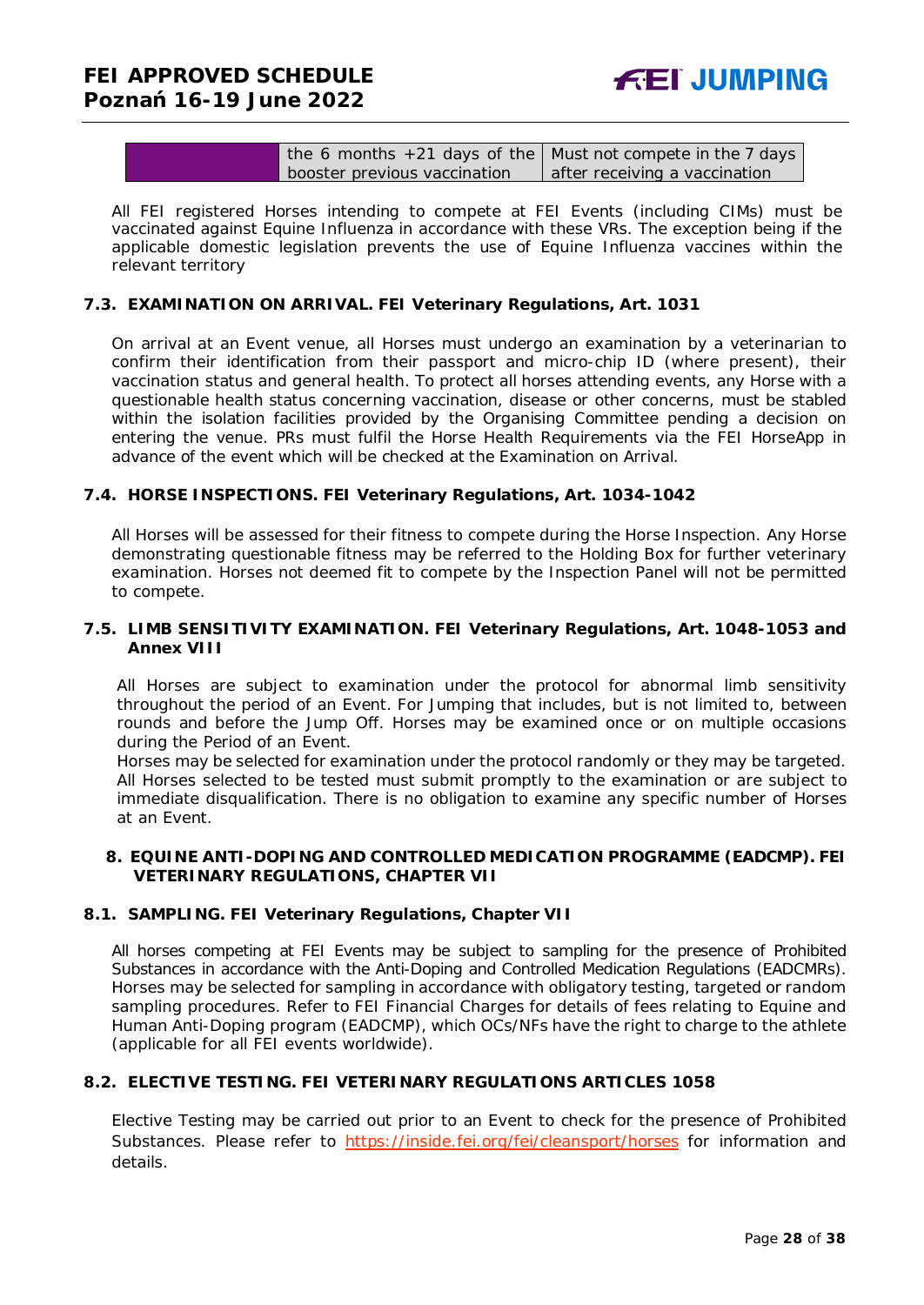### <span id="page-28-0"></span>**XIII. HUMAN ANTI-DOPING**

Athletes can be tested at any FEI Event, by the FEI or by other Anti-Doping Organisations with Testing jurisdiction. Organisers will have the responsibility to provide facilities and staff/volunteers to facilitate such Testing if requested by the FEI as outlined in article 22.3 of the FEI's Anti-doping Rules for Human Athletes (ADRHA).

The ADRHA rules are published on the FEI website at [http://inside.fei.org/content/anti-doping](http://inside.fei.org/content/anti-doping-rules)[rules.](http://inside.fei.org/content/anti-doping-rules)

### <span id="page-28-1"></span>**XIV. ADDITIONAL INFORMATION**

<span id="page-28-2"></span>**1. THE FEI POLICY FOR ENHANCED COMPETITION SAFETY DURING THE COVID-19 PANDEMIC**

The FEI Policy for Enhanced Competition Safety during the Covid-19 Pandemic ("Policy") (https://inside.fei.org/system/files/FEI%20Policy%20for%20Enhanced%20Competition%2 0Safety%20during%20the%20Covid-19%20Pandemic%20-

%20Effective%201%20July%202020%20-%20Updated%2012%20October%202020.pdf)

is mandatory and applies for any FEI Event taking place **as of 1 July 2020**. The Policy has been developed based on currently accepted best practices by the WHO and US Center for Disease Control (CDC) and will be continually reviewed and updated as more information becomes available. It is not intended to replace the applicable guidance and policies from domestic government and health authorities, but to supplement their recommendations with sport specific considerations.

The OC shall submit the risk assessment and mitigation plan (including name and contact details of the person in charge) to the FEI as an annex to the Event Schedule, **at the latest ten (10) working days before the event's deadline for Definite Entries**.

Events for which the FEI has not received the documented risk assessment and mitigation measures plan in accordance with article 2.1.g) of the Policy **will be removed from the FEI calendar** in accordance with Article 112.3 of the FEI General Regulations.

#### **ASSUMPTION OF RISK / WAIVER OF LIABILITY**

In consideration of being allowed to participate in the Event and related activities, all Participants (as defined in the Policy) acknowledge, appreciate, and agree that:

- 1. Participation includes possible exposure to and illness from infectious diseases including but not limited to COVID-19. While particular rules and personal discipline may reduce this risk, the risk of serious illness and death does exist; and,
- 2. The Participants knowingly and freely assume all such risks, both known and unknown, even if arising from the negligence of the OC or others, and assume full responsibility for their participation; and,
- 3. The Participants willingly agree to comply with the stated and customary terms and conditions for participation as regards protection against infectious diseases. If, however, a Participant observes any unusual or significant hazard during his/her presence or participation, the Participant will remove himself/herself from participation and bring such to the attention of the nearest official immediately; and,
- 4. The Participants, for themselves and on behalf of their heirs, assigns, personal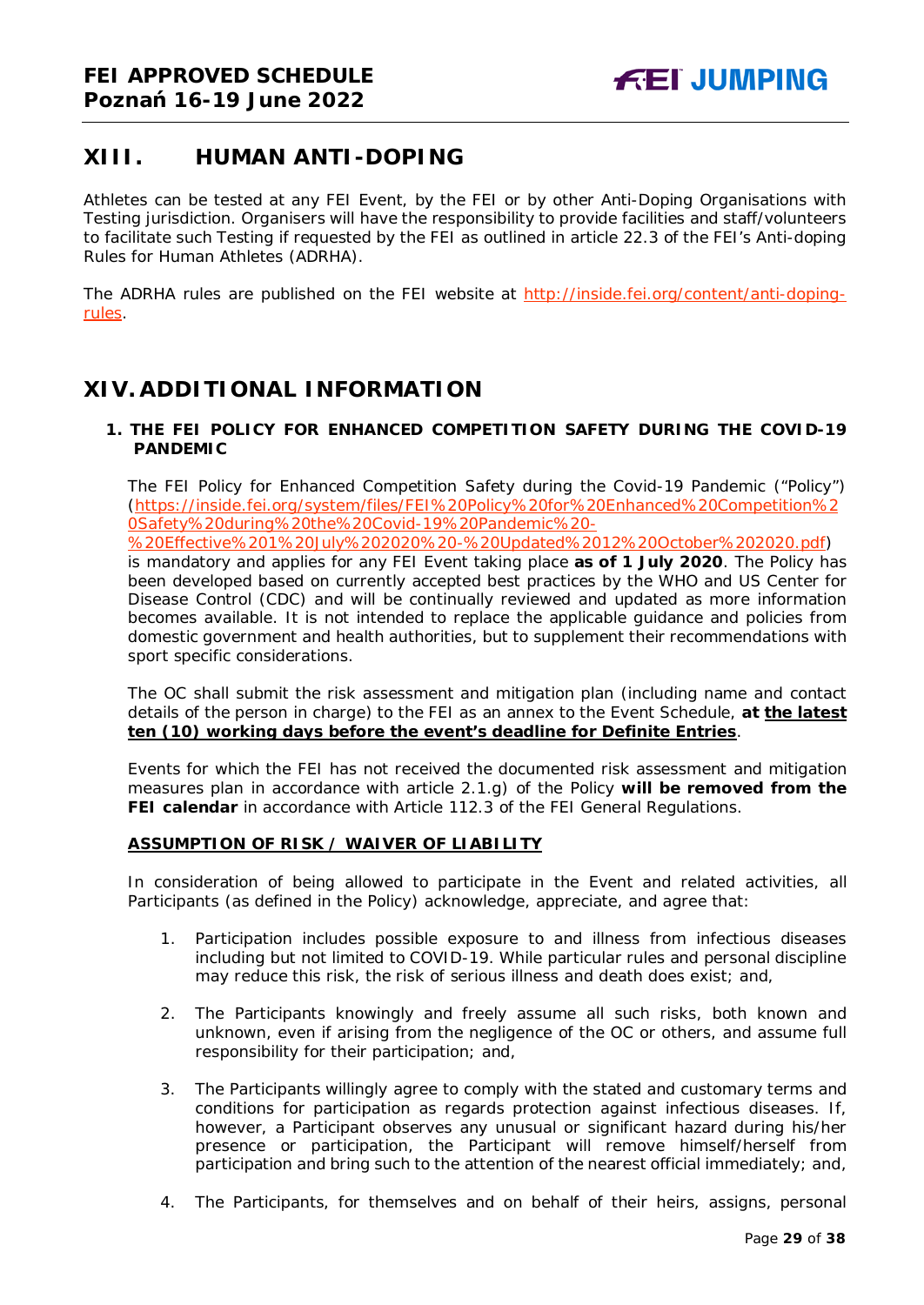representatives and next of kin, HEREBY RELEASE AND HOLD HARMLESS THE OC AND THE FEI, their officers, officials, agents, and/or employees, other participants, sponsoring agencies, sponsors, advertisers, and if applicable, owners and lessors of premises used to conduct the event ("RELEASEES"), WITH RESPECT TO ANY AND ALL ILLNESS, DISABILITY, DEATH, or loss or damage to person or property, WHETHER ARISING FROM THE NEGLIGENCE OF RELEASEES OR OTHERWISE, to the fullest extent permitted by law.

The Participants confirm to have read this release of liability and assumption of risk agreement, fully understand its terms, understand that they have given up substantial rights.

#### <span id="page-29-0"></span>**2. INSURANCES AND NATIONAL REQUIREMENTS**

Equestrian sports involve inherent dangerous risks. To the greatest extent permitted by law, the FEI and the FEI Event Organiser shall NOT be liable for any damages relating to loss of property or injury of any kind to Athletes, Owners, Support Personnel or Horses at or in connection with an FEI Event and the FEI expressly excludes all such liability.

#### **2.1. ATHLETES, OWNERS AND SUPPORT PERSONNEL**

#### **2.1.1. Personal Accident and Health Insurance**

It is your responsibility as an Athlete/Owner/ Support Personnel to ensure that you have adequate personal accident insurance in place to cover your participation at FEI Events and in particular to insure against any personal injury or medical expenses arising from an accident, injury or illness which may occur at a FEI Event.

You should check with your National Federation to confirm if your National Federation's insurance policy (if any) covers personal accidents and/or illnesses which may occur when you are attending/participating in FEI Events.

If your National Federation does not have a personal accident/health insurance policy or if the National Federation's insurance policy does not cover personal accident or health claims, then you should obtain your own personal accident and health insurance policy to cover your attendance/participation at FEI Events.

#### **2.1.2. Personal Property Insurance**

You should also ensure that you are insured against property loss, theft or damage which may occur at an FEI Event.

Again, the advice is to check with your National Federation to confirm if they have an insurance policy in place which would cover you in case of such property loss, theft or damage. If not, then you should obtain your own personal property insurance to cover such situations.

#### **2.1.3. Press Equipment**

Press equipment and other items left in the Press workroom, Press lockers, the Press Tribune or anywhere on the showgrounds are left entirely at the owner's risk. The Organising Committee does not accept any responsibility for any loss or damage to such equipment or items. Members of the Press are advised not to leave any equipment or personal items unattended.

#### **2.2. ATHLETES AND OWNERS**

#### **2.2.1. Third Party Liability Insurance**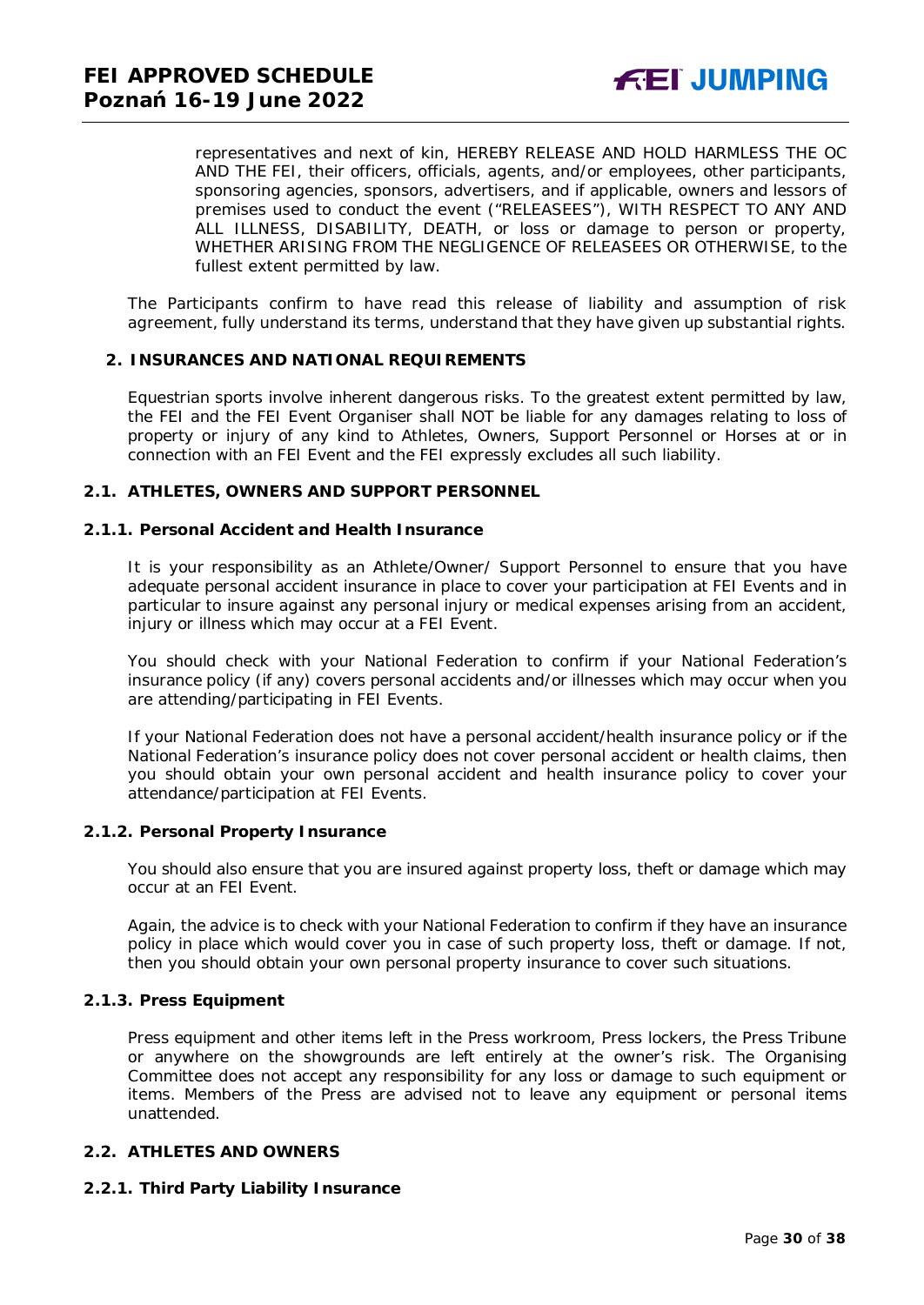As an Athlete/Owner you are personally responsible for damages to third parties caused by you, your employees, Support Personnel, your agents or your Horses. You are, therefore, strongly advised to take out third-party liability insurance providing full coverage in relation to FEI Events at home and abroad, and to keep the policy up to date.

The FEI and the Organiser will NOT be responsible for any damage caused to third parties by you, your employees, Support Personnel, your agents or your Horses.

#### **2.2.2. Additional Liability Information**

Space for organiser to include reference to National Laws when necessary

#### **2.2.3. Horse Insurance**

As an Owner you should ensure that your Horses are adequately insured against any injuries or illnesses they may sustain while participating at a FEI Event.

Space for organiser to include reference to National Laws when necessary

#### <span id="page-30-0"></span>**3. PROTESTS/APPEALS**

To be valid, all Protests and Appeals must be made in writing and accompanied by a deposit of CHF 150.- or equivalent, as mentioned in the FEI General Regulations (Art. 161-162) available at the following link:

<https://inside.fei.org/content/general-regs-statutes>

#### <span id="page-30-1"></span>**4. SCHOOLING DURING COMPETITIONS**

Athletes wishing to school during speed competitions (Table A and Table C) must inform the OC before these competitions begin. These athletes will start first in these competitions.

#### <span id="page-30-2"></span>**5. STEWARDING**

- If an athlete is uncertain as to whether the boots they intends to use during an event are allowed, they or their representative should show the boots to the Chief Steward for their opinion before the boots are used in training or in competition.
- · In addition, athletes are to be made aware that hind boots must be removed and placed again on the horse's legs in the presence of a Steward while in the warm-up arena prior to entering the competition arena for certain competitions. (If bandages are used in place of boots, athletes are not required to remove the bandages in the warm-up arena.) This procedure is compulsory for competitions for which boot and bandage control is mandatory, that is the Nations Cup, Grand Prix, and the competition with the highest prize money, and is at the discretion of the Chief Steward for other competitions.
- As an alternative to carrying out this procedure at the time designated by the Steward an athlete may ask their groom to take the boots to the in-gate and place them on the horse's legs in front of the Steward prior to the combination entering the arena.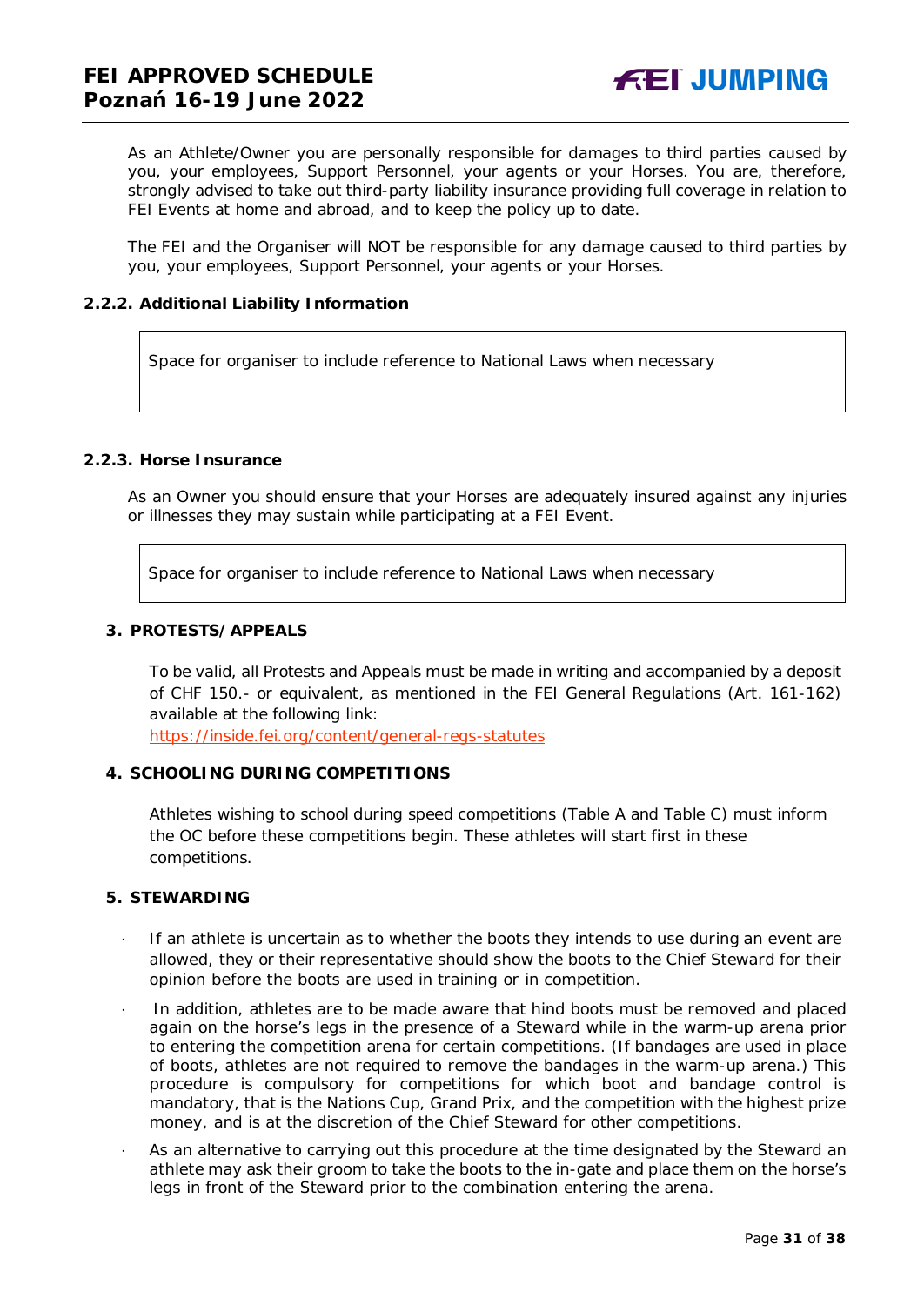- The Steward has the authority to intervene if a boot is deemed excessively tight by instructing that the boot be removed and put on again correctly. *[Stewards are to note that it is normal for a horse's gait to be somewhat affected immediately after boots have been removed and re-placed.]* If an athlete or his/her groom refuses to remove and replace the boot(s) when instructed to do so by the Steward, a Yellow Warning Card will be issued to the athlete in question.
- If it is deemed impossible or unsafe to remove the hind boots in the warm-up arena prior to the combination entering the competition arena, due to an extremely excited or nervous horse, the boots of the horse in question are to be removed by the athlete/groom following the athlete's round upon leaving the arena and inspected by the Steward. This inspection may be carried out during the boot and bandage control if the boot and bandage control is carried out for the competition in question.
- · This procedure does not replace boot and bandage control after completion of an athlete's round for competitions for which boot and bandage control is mandatory (refer to JRs Art. 244.1).

#### <span id="page-31-0"></span>**6. DISPUTES**

In the event of any discussion concerning the interpretation of the schedule (in translated languages), the English version will be decisive.

#### <span id="page-31-1"></span>**7. MODIFICATION TO SCHEDULE**

In exceptional circumstances, together with the approval of Chefs d'Equipe, host NF delegate, if any, and the Ground Jury, the Organiser may change the schedule in order to clarify any matter arising from an omission or due to unforeseen circumstances. Any such changes must be notified to all athletes and officials as soon as possible and they must be reported to the FEI Secretary General by the Technical Delegate, the President of the Ground Jury or the Foreign Judge, as applicable.

### <span id="page-31-2"></span>**8. ADDITIONAL INFORMATION FROM THE OC**

Space for organiser to include any additional information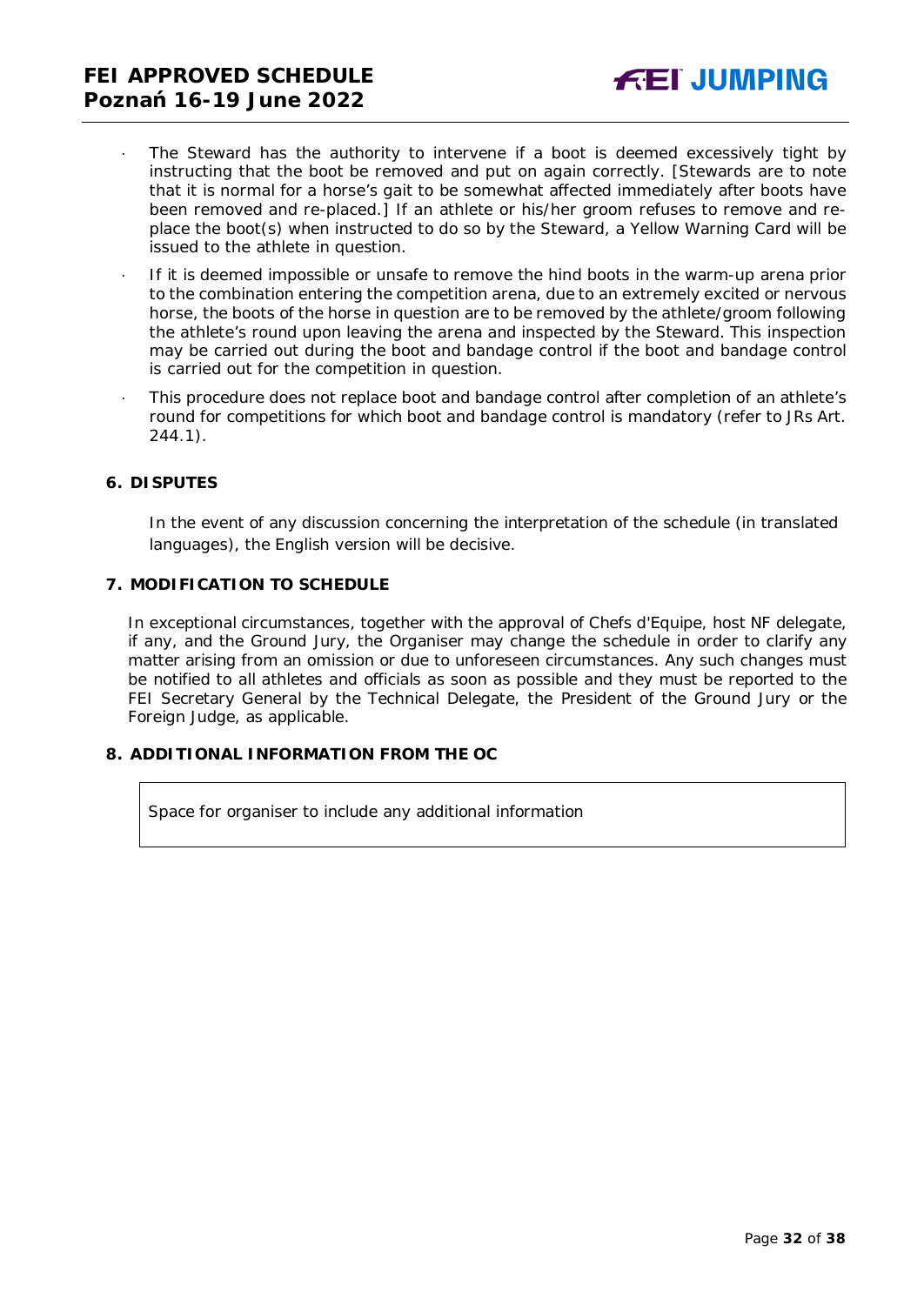#### **Age of Athletes and Horses according to the Event's Category**

| <b>Event's Category</b>                                        | Age of Athletes (Refer to JRs 255)                                                   | <b>Age of Horses</b>      |
|----------------------------------------------------------------|--------------------------------------------------------------------------------------|---------------------------|
| <b>Olympic Games/WEG</b>                                       |                                                                                      | $\overline{Min 9 y}$ .o.  |
|                                                                | As of 18 <sup>th</sup> year                                                          |                           |
| <b>Continental Championships Senior</b>                        | As of 18 <sup>th</sup> year                                                          | Min 8 y.o.                |
| Regional Championships/Games                                   | As of 18 <sup>th</sup> year                                                          | Min. 8 y.o.               |
|                                                                | As of 16 <sup>th</sup> year if height of obstacles max. 1.40m (JRs                   | Min. 7 y.o. if height of  |
|                                                                | Annex IX, Art. 6.1)                                                                  | obstacles max. 1.40m      |
|                                                                |                                                                                      | (JRs Art. 254.1.1)        |
| <b>World Cup Final</b>                                         | As of 18 <sup>th</sup> year                                                          | Min. 9 y.o.               |
| <b>Nations Cup Final</b>                                       | As of 18 <sup>th</sup> year                                                          | Min. 8 y.o.               |
| CSIO(-W)3*-5*/CSI-W3*-5*                                       |                                                                                      |                           |
| Grand Prix, World Cup, Nations Cup, Power and Skill, Derby or  |                                                                                      |                           |
| Competition with the highest prize money                       | As of 18 <sup>th</sup> year                                                          |                           |
| <b>Other Competitions</b>                                      | As of 16 <sup>th</sup> year                                                          | Min. 7 y.o.               |
| Other Competitions if height max. 1.40m                        | As of 14th year                                                                      |                           |
| Other Competitions if height max. 1.30m                        | As of 12 <sup>th</sup> year                                                          |                           |
| CSIO-W1*-2*                                                    |                                                                                      |                           |
| Grand Prix, World Cup, Nations Cup, Power and Skill, Derby or  |                                                                                      |                           |
| Competition with the highest prize money                       | As of 18 <sup>th</sup> year                                                          |                           |
| <b>Other Competitions</b>                                      | As of 16 <sup>th</sup> year                                                          | Min. 7 y.o.               |
| Other Competitions if height max. 1.40m                        | As of 14 <sup>th</sup> year                                                          |                           |
|                                                                | As of 12 <sup>th</sup> year                                                          |                           |
| Other Competitions if height max. 1.30m                        |                                                                                      |                           |
| CSI01*-2*                                                      |                                                                                      |                           |
| Grand Prix, Nations Cup, Power and Skill, Derby or Competition |                                                                                      |                           |
| with the highest prize money                                   | As of 18 <sup>th</sup> year                                                          | Min. 6 y.o. $*$           |
| Other Competitions                                             | As of 16 <sup>th</sup> year                                                          |                           |
| Other Competitions if height max. 1.40m                        | As of 14 <sup>th</sup> year                                                          |                           |
| Other Competitions if height max. 1.30m                        | As of 12 <sup>th</sup> year                                                          |                           |
| CSI-W2*                                                        |                                                                                      |                           |
| World Cup, Power and Skill or Derby                            | As of 18 <sup>th</sup> year                                                          |                           |
| Grand Prix, if not the World Cup Competition and other         |                                                                                      |                           |
| Competitions                                                   | As of 16 <sup>th</sup> year                                                          |                           |
| Grand Prix, if not the World Cup Competition and other         |                                                                                      | Min. 7 y.o.               |
| Competitions if height max. 1.40m                              | As of 14 <sup>th</sup> year                                                          |                           |
| Grand Prix, if not the World Cup Competition and other         |                                                                                      |                           |
| Competitions if height max. 1.30m                              | As of 12 <sup>th</sup> year                                                          |                           |
| $CSI-W1*$                                                      |                                                                                      |                           |
| World Cup, Power and Skill or Derby                            | As of 18 <sup>th</sup> year                                                          |                           |
| Grand Prix, if not the World Cup Competition and other         |                                                                                      |                           |
| Competitions if height max. 1.40m                              | As of 14 <sup>th</sup> year                                                          | Min. 7 y.o.               |
| Grand Prix, if not the World Cup Competition and other         |                                                                                      |                           |
|                                                                | As of 12 <sup>th</sup> year                                                          |                           |
| Competitions if height max. 1.30m                              |                                                                                      |                           |
| CSI3*-5*                                                       |                                                                                      |                           |
| Grand Prix, Power and Skill, Derby or Competition with the     |                                                                                      |                           |
| highest prize money                                            | As of 18 <sup>th</sup> year                                                          | Min. 7 y.o.               |
| <b>Other Competitions</b>                                      | As of 16 <sup>th</sup> year                                                          |                           |
| Other Competitions if height max. 1.40m                        | As of 14 <sup>th</sup> year                                                          |                           |
| Other Competitions if height max. 1.30m                        | As of 12 <sup>th</sup> year                                                          |                           |
| $CSI2*$                                                        |                                                                                      |                           |
| Power and Skill or Derby                                       | As of 18 <sup>th</sup> year                                                          |                           |
| Grand Prix and other Competitions                              | As of 16 <sup>th</sup> year                                                          | Min. 6 y.o.               |
| Grand Prix and other Competitions if height max. 1.40m         | As of 14 <sup>th</sup> year                                                          |                           |
| Grand Prix and other Competitions if height max. 1.30m         | As of 12 <sup>th</sup> year                                                          |                           |
| CSI <sub>1</sub> *                                             |                                                                                      |                           |
| Power and Skill or Derby                                       | As of 18 <sup>th</sup> year                                                          |                           |
| Grand Prix and other Competitions if height max. 1.40m         | As of 14 <sup>th</sup> year                                                          | Min. 6 y.o.               |
| Grand Prix and other Competitions if height max. 1.30m         | As of 12 <sup>th</sup> year                                                          |                           |
| CH-Y                                                           | As of 16 <sup>th</sup> year to end 21 <sup>st</sup> year                             | Min. 7 y.o.               |
| CSI/CSIO-Y                                                     | As of 16 <sup>th</sup> year to end 21 <sup>st</sup> year                             | Min. 7 y.o.               |
| CH-J                                                           | As of 14 <sup>th</sup> year to end 18 <sup>th</sup> year                             | Min. 7 y.o.               |
| CSI/CSIO-J                                                     | As of 14 <sup>th</sup> year to end 18 <sup>th</sup> year                             |                           |
|                                                                |                                                                                      | Min. 6 y.o.               |
| CSI/CSIO-Ch/CH-Ch                                              | As of 12 <sup>th</sup> year to end 14 <sup>th</sup> year                             | Min. 6 y.o.               |
| CSI/CSIOP/CH-P                                                 | As of 12 <sup>th</sup> year to end 16 <sup>th</sup> year                             | Min. 6 y.o.               |
|                                                                | Ponies must be registered as ponies with FEI                                         |                           |
| <b>CSIU-25</b>                                                 | As of 16 <sup>th</sup> year to end 25 <sup>th</sup> year for all CSIU-25 comp.       | Min. 7 y.o.               |
|                                                                | As of 14 <sup>th</sup> year if height max. 1.40m (to end 25 <sup>th</sup> year)      |                           |
| CSIV                                                           | As of 45 <sup>th</sup> year                                                          | Min. 6 y.o.               |
| CSIAm                                                          | As of 14 <sup>th</sup> year for all CSIAm comp.                                      |                           |
|                                                                | As of 12 <sup>th</sup> year until end of 13 <sup>th</sup> year if competition height | Min. 6 y.o.               |
|                                                                | is max. 1.30m                                                                        |                           |
| <b>CSIYH</b>                                                   | Per Art. 255.2                                                                       | Min. 5 y.o. - Max. 8 y.o. |
| CH-M-YH-S                                                      | As of 18 <sup>th</sup> year or 16 year for athletes qualified with the               | 5 y.o. / 6 y.o. / 7 y.o.  |
|                                                                | same horse                                                                           |                           |

\*Art. 254.1.1: Horses entered for CSIO2\* Events at which the Nations Cup is built to the dimensions set forth in JRs Art. 264.3 for 2\* Events must be at least 6 years old; Horses entered for CSIO2\* Events at which the Nations Cup is built to the dimensions set forth in JRs Art. 264.3 for 3\* Events or higher must be at least 7 years old.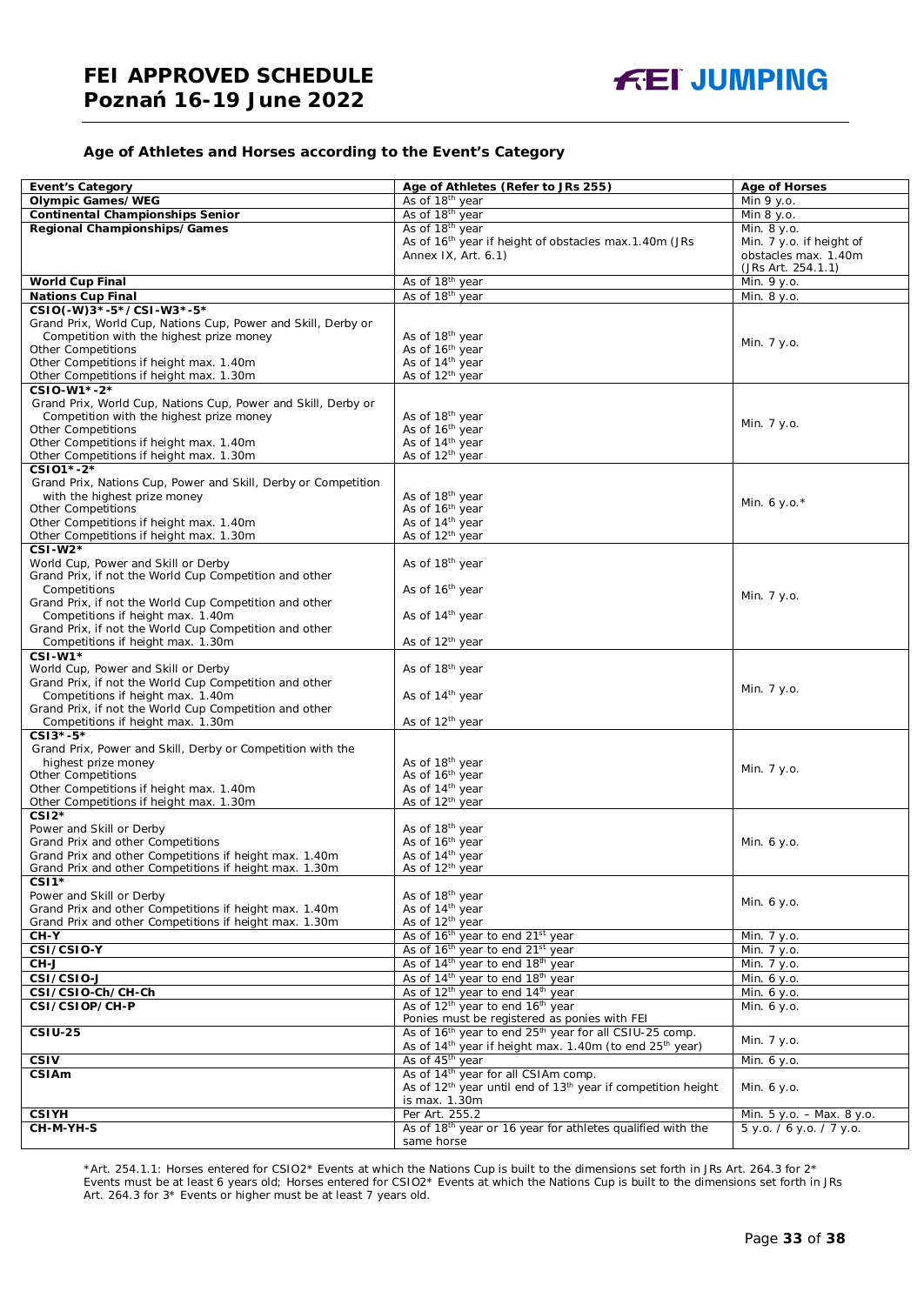#### <span id="page-33-0"></span>**9. PRIZE MONEY DISTRIBUTION**

Prize Money Distribution Chart 1: Prize money distribution with 25% of prize money for the winner updated 06.12.2021

| N° of<br>starters       | up to 11                                                                                                                                                                                                                                                                                                                                                                                                                                                                                                                                                                                                                                                                                                                                               |      | $12 - 48$ | 49-100                            |                                                           |  |
|-------------------------|--------------------------------------------------------------------------------------------------------------------------------------------------------------------------------------------------------------------------------------------------------------------------------------------------------------------------------------------------------------------------------------------------------------------------------------------------------------------------------------------------------------------------------------------------------------------------------------------------------------------------------------------------------------------------------------------------------------------------------------------------------|------|-----------|-----------------------------------|-----------------------------------------------------------|--|
| N° of<br>prizes         | Same as the number of starters who finish the competition                                                                                                                                                                                                                                                                                                                                                                                                                                                                                                                                                                                                                                                                                              | 12   |           | First 12 acc. to                  | percentages be-<br>low; extra prizes<br>for 13th to last* |  |
| Prize<br>money          | Example: Competition prize money = $40'000$ .-                                                                                                                                                                                                                                                                                                                                                                                                                                                                                                                                                                                                                                                                                                         |      |           | $100\% = 40'000$ $100\% = 40'000$ |                                                           |  |
|                         |                                                                                                                                                                                                                                                                                                                                                                                                                                                                                                                                                                                                                                                                                                                                                        | %    |           | %                                 |                                                           |  |
| $\mathbf{1}$            | All athletes who complete the competition receive prize money,                                                                                                                                                                                                                                                                                                                                                                                                                                                                                                                                                                                                                                                                                         | 25   | 10'000    | 25                                | 10'000                                                    |  |
| $\overline{2}$          | to be distributed according to the percentages at right from the                                                                                                                                                                                                                                                                                                                                                                                                                                                                                                                                                                                                                                                                                       | 20   | 8000      | 20                                | 8000                                                      |  |
| $\overline{\mathbf{3}}$ | 1st placed to the last placed athlete. The remaining prizes, i.e.<br>the prizes foreseen up to 12th place, are then distributed in                                                                                                                                                                                                                                                                                                                                                                                                                                                                                                                                                                                                                     | 15   | 6000      | 15                                | 6000                                                      |  |
| $\overline{4}$          | descending order starting again with the 1st placed athlete until                                                                                                                                                                                                                                                                                                                                                                                                                                                                                                                                                                                                                                                                                      | 10   | 4000      | 10                                | 4000                                                      |  |
| 5                       | there are no more prizes to be distributed. See examples below.<br>6<br>5 athletes: winner gets prize for 1 <sup>#</sup> (25%) and the other athletes get the<br>relevant percentages down to the last athlete, i.e. 5th place (7%). The prize for<br>$\overline{7}$<br>$6^{th}$ (5.5%) is then given to the winner, the prize for 7 <sup>th</sup> (4%) is given to the 2 <sup>nd</sup><br>placed athlete, the prize for 8th (3%) is given to the 3rd placed athlete, the prize<br>8<br>for 9 <sup>th</sup> (3%) is given to the 4 <sup>th</sup> placed athlete and the prize for 10 <sup>th</sup> (2.5%) is<br>$\mathbf Q$<br>given to the 5 <sup>th</sup> placed athlete. The prize for 11 <sup>th</sup> (2.5%) is then given to the 1 <sup>th</sup> |      | 2800      | $\overline{7}$                    | 2800                                                      |  |
|                         |                                                                                                                                                                                                                                                                                                                                                                                                                                                                                                                                                                                                                                                                                                                                                        |      | 2200      | 5.5                               | 2200                                                      |  |
|                         |                                                                                                                                                                                                                                                                                                                                                                                                                                                                                                                                                                                                                                                                                                                                                        |      | 1600      | 4                                 | 1600                                                      |  |
|                         |                                                                                                                                                                                                                                                                                                                                                                                                                                                                                                                                                                                                                                                                                                                                                        |      | 1200      | 3                                 | 1200                                                      |  |
|                         |                                                                                                                                                                                                                                                                                                                                                                                                                                                                                                                                                                                                                                                                                                                                                        |      | 1200      | 3                                 | 1200                                                      |  |
| 10                      | place athlete and the prize for 12 <sup>th</sup> (2.5%) is given to the 2 <sup>nd</sup> placed athlete.                                                                                                                                                                                                                                                                                                                                                                                                                                                                                                                                                                                                                                                | 2.5  | 1000      | 2.5                               | 1000                                                      |  |
| 11                      | 10 athletes: winner gets prize for 1st (25%) and 11th (2.5%), second placed<br>gets prize for 2 <sup>nd</sup> (20%) and 12 <sup>th</sup> (2.5%); the remaining athletes receive the<br>prize money for their placing as per the percentages from 3rd to 10th place.                                                                                                                                                                                                                                                                                                                                                                                                                                                                                    |      | 1000      | 2.5                               | 1000                                                      |  |
| 12                      | n/a                                                                                                                                                                                                                                                                                                                                                                                                                                                                                                                                                                                                                                                                                                                                                    | 2.5  | 1000      | 2.5                               | 1000                                                      |  |
| Total                   | 40'000                                                                                                                                                                                                                                                                                                                                                                                                                                                                                                                                                                                                                                                                                                                                                 | 100% | 40'000    | 100%                              | 40'000                                                    |  |
| 13                      |                                                                                                                                                                                                                                                                                                                                                                                                                                                                                                                                                                                                                                                                                                                                                        |      |           |                                   | Extra prizes for 13th<br>to last place*                   |  |
| 14                      |                                                                                                                                                                                                                                                                                                                                                                                                                                                                                                                                                                                                                                                                                                                                                        |      |           |                                   |                                                           |  |
| 15<br>16                |                                                                                                                                                                                                                                                                                                                                                                                                                                                                                                                                                                                                                                                                                                                                                        |      |           |                                   |                                                           |  |
| Total                   |                                                                                                                                                                                                                                                                                                                                                                                                                                                                                                                                                                                                                                                                                                                                                        |      |           |                                   |                                                           |  |
|                         | * The OC must provide additional prizes for the remaining placed athletes to fulfil quota of one prize<br>per four athletes. The amount to be given to each of these athletes must be stated in the Schedule.                                                                                                                                                                                                                                                                                                                                                                                                                                                                                                                                          |      |           |                                   |                                                           |  |

Prize Money Distribution Chart 2: Prize money distribution with 33% of prize money for the winner updated 06.12.2021

|                                                                              | N° of<br>up to 11<br>starters                                                                                                                                                                                                                                                               |                    | $12 - 48$ |                                                                                           | 49-100                                  |  |
|------------------------------------------------------------------------------|---------------------------------------------------------------------------------------------------------------------------------------------------------------------------------------------------------------------------------------------------------------------------------------------|--------------------|-----------|-------------------------------------------------------------------------------------------|-----------------------------------------|--|
| N° of<br>Same as the number of starters who finish the competition<br>prizes |                                                                                                                                                                                                                                                                                             | 12                 |           | First 12 acc. to<br>percentages be-<br>low; extra prizes<br>for 13 <sup>th</sup> to last* |                                         |  |
| Prize                                                                        | Example: Competition prize money = 40'000.-<br>money                                                                                                                                                                                                                                        |                    |           |                                                                                           | $100\% = 40'000$ $100\% = 40'000$       |  |
|                                                                              |                                                                                                                                                                                                                                                                                             | $\frac{q}{\alpha}$ |           | $\%$                                                                                      |                                         |  |
| $\mathbf{1}$                                                                 | All athletes who complete the competition receive prize money,                                                                                                                                                                                                                              | 33                 | 13'200    | 33                                                                                        | 13'200                                  |  |
| $\overline{2}$                                                               | to be distributed according to the percentages at right from the                                                                                                                                                                                                                            | 20                 | 8000      | 20                                                                                        | 8000                                    |  |
| 3                                                                            | 1st placed to the last placed athlete. The remaining prizes, i.e.<br>the prizes foreseen up to 12 <sup>th</sup> place, are then distributed in                                                                                                                                              | 15                 | 6000      | 15                                                                                        | 6000                                    |  |
| $\overline{4}$                                                               | descending order starting again with the 1st placed athlete until                                                                                                                                                                                                                           | 10                 | 4000      | 10                                                                                        | 4000                                    |  |
| 5                                                                            | there are no more prizes to be distributed. See examples below.                                                                                                                                                                                                                             |                    |           | 6                                                                                         | 2400                                    |  |
| 6                                                                            | 5 athletes: winner gets prize for $1st$ (25%) and the other athletes get the                                                                                                                                                                                                                | 4.5                | 1800      | 4.5                                                                                       | 1800                                    |  |
| $\overline{7}$                                                               | relevant percentages down to the last athlete, i.e. 5 <sup>th</sup> place (7%). The prize for<br>$6th$ (5.5%) is then given to the winner, the prize for $7th$ (4%) is given to the $2nd$                                                                                                   | 3                  | 1200      | 3                                                                                         | 1200                                    |  |
| 8                                                                            | placed athlete, the prize for 8 <sup>th</sup> (3%) is given to the 3 <sup>rd</sup> placed athlete, the prize                                                                                                                                                                                | 2.5                | 1000      | 2.5                                                                                       | 1000                                    |  |
| $\mathbf Q$                                                                  | for 9 <sup>th</sup> (3%) is given to the 4 <sup>th</sup> placed athlete and the prize for $10^{th}$ (2.5%) is<br>given to the 5 <sup>th</sup> placed athlete. The prize for 11 <sup>th</sup> (2.5%) is then given to the 1 <sup>st</sup>                                                    | $\overline{2}$     | 800       | $\overline{2}$                                                                            | 800                                     |  |
| 10                                                                           | place athlete and the prize for 12 <sup>th</sup> (2.5%) is given to the 2 <sup>rd</sup> placed athlete.                                                                                                                                                                                     | $\overline{2}$     | 800       | $\overline{2}$                                                                            | 800                                     |  |
| 11                                                                           | 10 athletes: winner gets prize for 1st (25%) and 11th (2.5%), second placed<br>gets prize for 2 <sup>nd</sup> (20%) and 12 <sup>th</sup> (2.5%); the remaining athletes receive the<br>prize money for their placing as per the percentages from 3 <sup>rd</sup> to 10 <sup>th</sup> place. |                    | 400       | $\mathbf{1}$                                                                              | 400                                     |  |
| 12                                                                           | n/a                                                                                                                                                                                                                                                                                         | 1                  | 400       | $\mathbf{1}$                                                                              | 400                                     |  |
| Total                                                                        | 40'000                                                                                                                                                                                                                                                                                      | 100%               | 40'000    | 100%                                                                                      | 40'000                                  |  |
| 13                                                                           |                                                                                                                                                                                                                                                                                             |                    |           |                                                                                           | Extra prizes for 13th<br>to last place* |  |
| 14                                                                           |                                                                                                                                                                                                                                                                                             |                    |           |                                                                                           |                                         |  |
| 15                                                                           |                                                                                                                                                                                                                                                                                             |                    |           |                                                                                           |                                         |  |
| 16                                                                           |                                                                                                                                                                                                                                                                                             |                    |           |                                                                                           |                                         |  |
| Total                                                                        |                                                                                                                                                                                                                                                                                             |                    |           |                                                                                           |                                         |  |
|                                                                              | * The OC must provide additional prizes for the remaining placed athletes to fulfil quota of one prize<br>per four athletes. The amount to be given to each of these athletes must be stated in the Schedule.                                                                               |                    |           |                                                                                           |                                         |  |

In case of a tie for the 12<sup>th</sup> place in a competition with 12 to 48 starters, the prize money foreseen for the 12<sup>th</sup> place will be divided equally among the athletes concerned.

#### **For Competitions run in two rounds with more than 12 starters in 2nd round:**

*OCs that indicate in the schedule that a specific number (that is more than 12) of athletes will return for the second round will be permitted to distribute the prize money for that competition among all the athletes taking part in the second round, even if the second round is followed by a jump-off in case of a tie on penalties for first place after the second round.*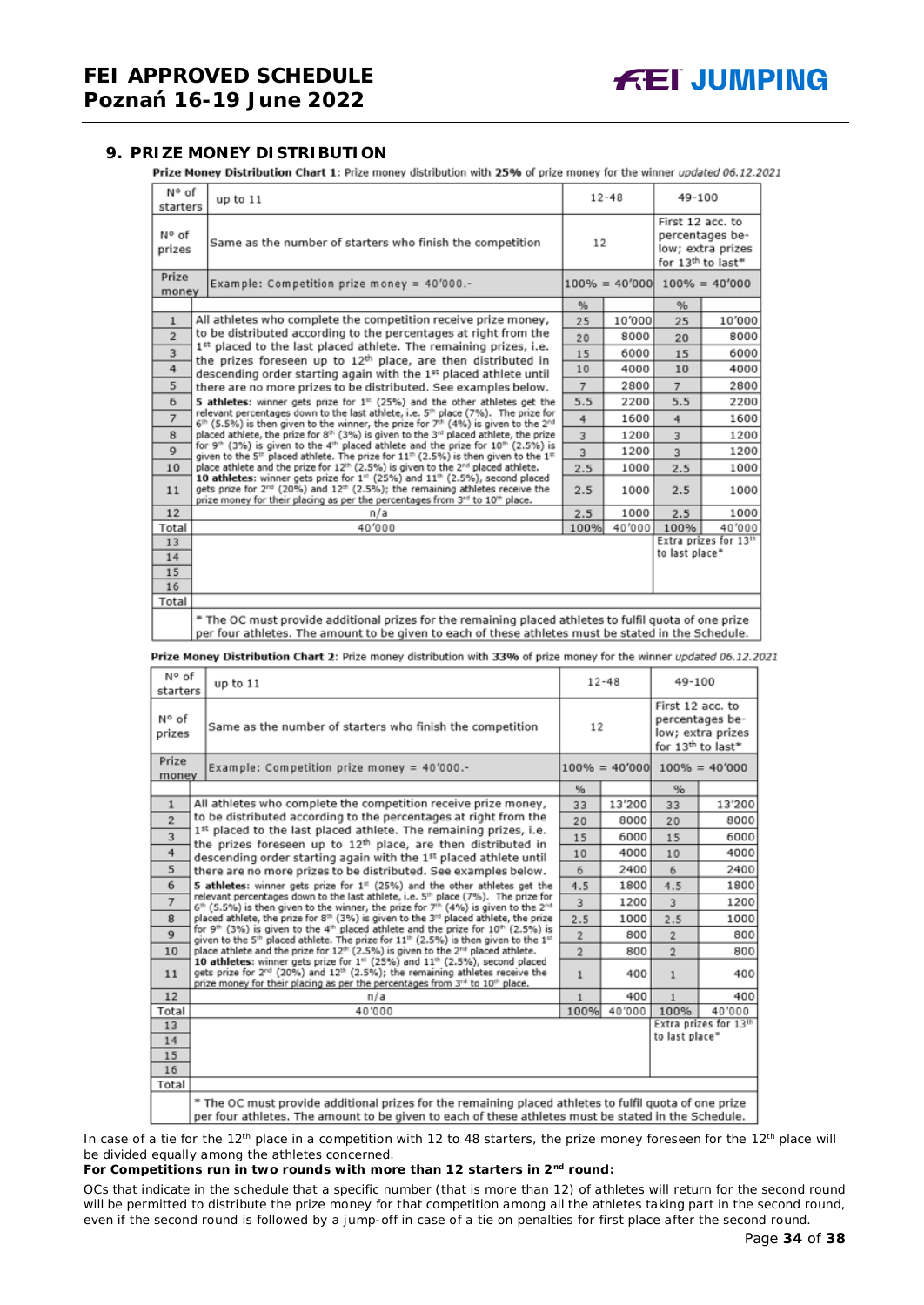#### **DEDUCTIONS FROM PRIZE MONEY AT COMPETITIONS:**

**Full details of any deductions from prize money must be outlined in the schedule. This includes government taxes. If it is necessary for Organisers to deduct such taxes, they must provide participants with an official form indicating the amount of tax deducted.** 

#### **The tax form must be provided to the athletes upon arrival and returned to the Organiser prior to departing.**

Space for organiser to include details if necessary

#### **IMPORTANT**

#### **The total amount of prize money shown for each Competition in the schedule must be distributed. (FEI General Regulations articles 127 and 128)**

For details of the prize money breakdown for each competition please refer to the tables at the end of this document; the Organiser must specify which of the two (2) tables will be used. The total prize money for the Competition must be distributed among the first twelve (12) placed athletes.

The Organiser must provide additional created prizes for athletes placed beyond twelfth (12<sup>th</sup>) place. The minimum amount for each of these additional prizes, for athletes placed from thirteenth (13th) to last place, must be clearly specified in the approved schedule and not exceed the prize money of the athlete placed twelfth  $(12<sup>th</sup>)$ 

#### <span id="page-34-0"></span>**10.MAXIMUM NUMBER OF STARTERS PER COMPETITION**

#### **\*Annex VI FEI Jumping Rules:**

Maximum 100 starters per Competition other than the GP. If more than 100 starters are declared, the OC must split the Competition into the number of groups required to ensure that there are no more than 100 starters in any group, and provide the same amount of prize money as indicated for the original Competition for each group. The additional prize money provided by the OC is not taken into consideration with regard to the overall prize money that determines the star level of the Event or the Longines Ranking point group of the Competition, if applicable.

OCs may apply either of the following methods for splitting the Competition:

The competition is split into the number of groups required before it starts. There may be athletes with multiple horses in each group but all horses of any one athlete must be in the same group. If it is not possible to have groups of equal size there may be a different number of starters in each group;

OR

The competition is run as one single competition and split afterward into the number of groups required to ensure that there are no more than 100 starters in any group, and the classification established as follows: the athlete with the best score is the winner of the first group, the athlete with the second best score is the winner of the second group and so on until prizes have been allocated to 25% of the total number of starters. *NB: In this case separate results must be sent to the FEI for each of the groups, e.g. results for Competition 1a and for Competition 1b (and for Competition 1c if the original Competition was split into three groups, etc).*

In both cases above each group must offer the same amount of prize money as indicated for the original Competition. For the avoidance of doubt, it is the number of declared starters in the Competition, not the final number of starters that determines whether the Competition must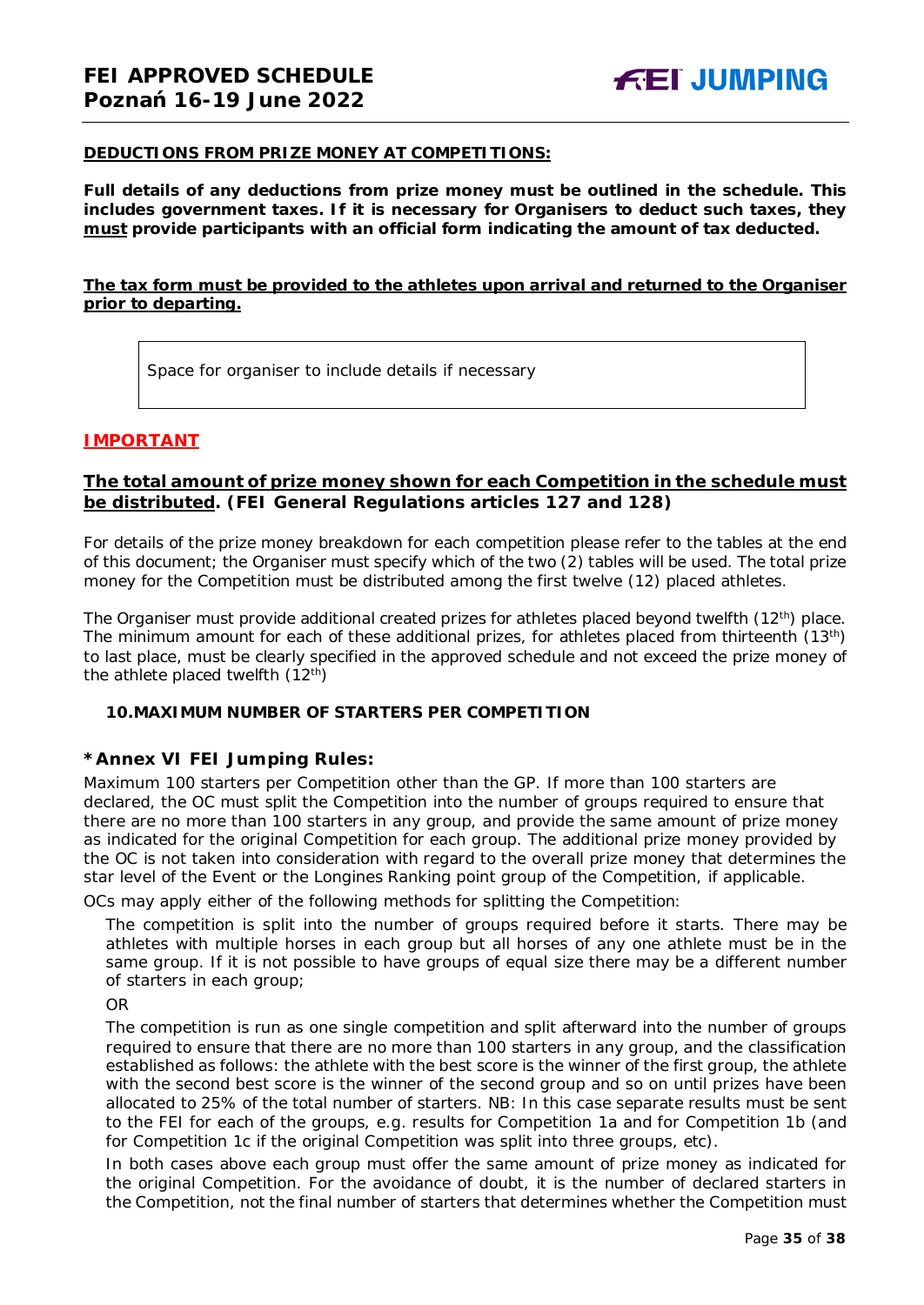be split.

As all FEI World Cup™ Competitions have the status of a Grand Prix, the minimum prize money requirements for the Grand Prix are applicable to the FEI World Cup™ Competition. For CSI-W Events with a Grand Prix Competition in addition to the FEI World Cup™ Competition, the minimum prize money requirements for the Grand Prix apply only to the FEI World Cup™ Competition; the Grand Prix Competition at such Events cannot offer more prize money than the prize money offered for the FEI World Cup™ Competition.

#### <span id="page-35-0"></span>**11. GLOSSARY**

#### **\*Glossary FEI Jumping Rules:**

#### **Fees:**

- Compulsory Fee: Compulsory Fees are fees that may be charged by the OC for costs/services not included in the Entry Fee. Compulsory Fees, if charged, must be paid by the Athletes concerned as outlined below. Only the following Compulsory Fees may be charged by the OC, providing full details of the amount to be charged is included in the Schedule and approved by the FEI:
	- NF fee if applicable
	- NF medication control programme fee if applicable
	- FEI EADCMR fee if applicable (OC to indicate in the Schedule if the EADCMR fee is included in the Entry Fee or not)
	- Fee for health/customs-related documents for Horses if these have been requested by the Athlete.
	- Fee for manure disposal (maximum  $\epsilon$  40 per horse per Event)
	- Fee for lorry parking if applicable (The fee indicated in the Schedule may only be charged per lorry not per Athlete.)
	- Fee for electric hook-up for lorry (The fee indicated in the Schedule may only be charged per lorry, not per Athlete.)
- Discretionary Fee: Discretionary Fees are fees that may be charged for optional commodities/services that may be purchased by an Athlete if he so chooses and that do not affect the equity of the Athlete's right to compete at the Event or the well-being of the Horse, such as:
	- VIP or premium parking
	- VIP table
	- Extra box for tack or for non-competing Horse
	- Extra bedding and/or fodder (details to be included e.g. shavings, straw, hay)
	- Premium stabling (all stabling at the Event must meet minimum FEI requirements)
- Entry Fee: The Entry Fee is the fee charged to participate in an Event with one Horse and covers the following:
	- Stabling of one Horse for the duration of the Event (includes cleaning and disinfecting stables before the event, including between Events that are part of Tours, water and electricity in the stables, first bedding or a fixed amount of bedding depending on the type of event and 24 hour security services for the stables)
	- Use of all facilities at the Event (no infrastructure fees may be charged)
	- Right to participate in all Competitions in accordance with the conditions in the Schedule (no nomination fees or start fees may be charged)
	- Administrative/Office fees (includes all services relating to administration of the Event and running of the Competitions: data/results/timing services, bookkeeping and accreditation services)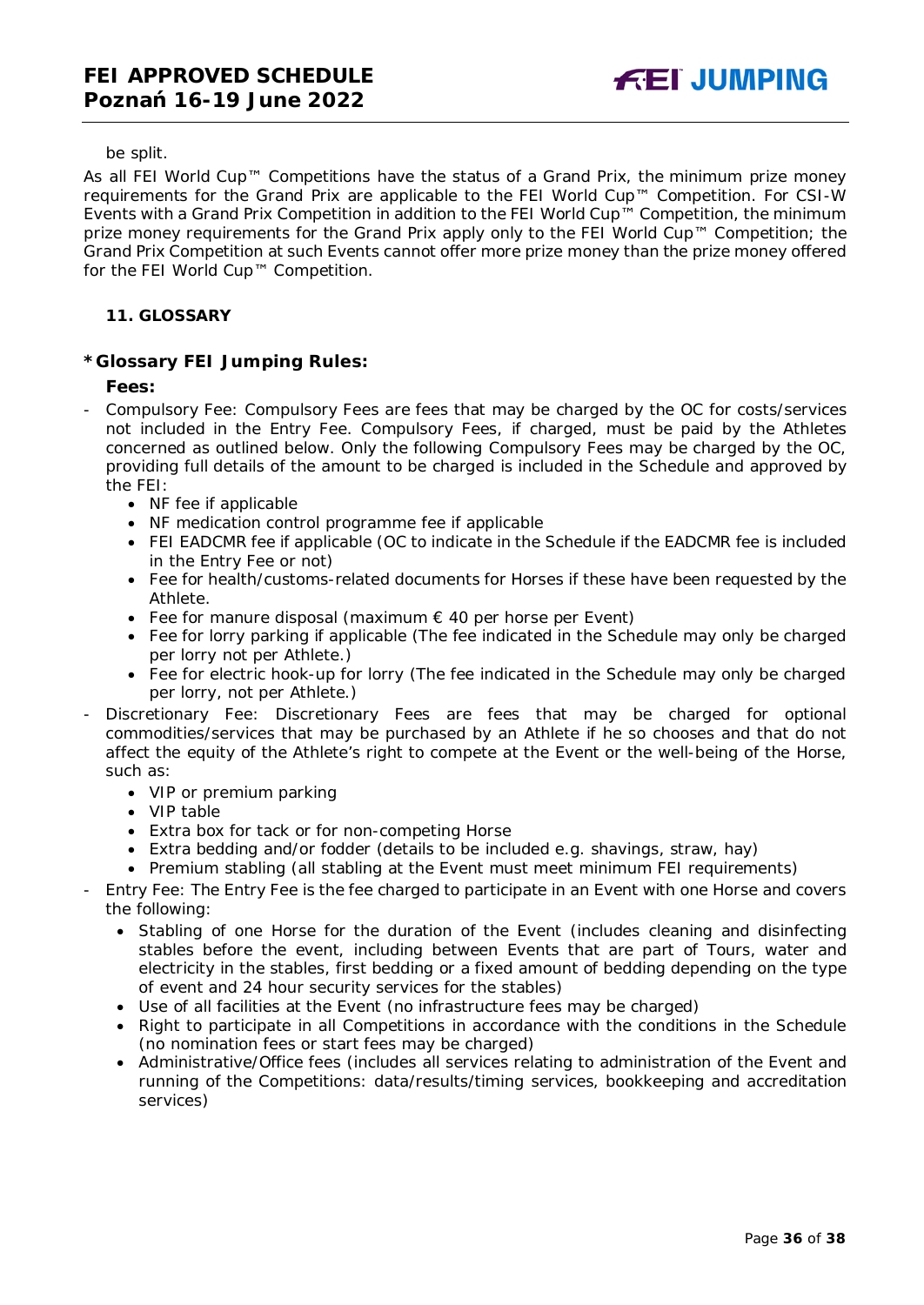### <span id="page-36-0"></span>**XV. ANNEXES**

### **1. FEI ENTRY SYSTEM**

Please fill the form below in order to provide you and the other members of your committee or your IT Providers access to the FEI Entry System.

| FEI ID <sup>1</sup> : | 10139344                       |                                  |
|-----------------------|--------------------------------|----------------------------------|
| Name*:                | Tarant                         |                                  |
| First Name*:          | Agnieszka                      |                                  |
| $E$ -Mail*:           | agnieszkatarant@gmail.com      |                                  |
| Access Rights*:       | $\boxtimes$ Admin <sup>2</sup> | Consult <sup>3</sup>             |
| Events <sup>4</sup> : | all                            |                                  |
| FEI $1D^1$ :          | 10236250                       |                                  |
| Name*:                | Siczyńska                      |                                  |
| First Name*:          | Małgorzata                     |                                  |
| E-Mail*:              | malsicz@gmail.com              |                                  |
| Access Rights*:       | $\Box$ Admin <sup>2</sup>      | $\boxtimes$ Consult <sup>3</sup> |
| Events <sup>4</sup> : | all                            |                                  |
| FEI $1D^1$ :          |                                |                                  |
| Name*:                |                                |                                  |
| First Name*:          |                                |                                  |
| $E$ -Mail*:           |                                |                                  |
| Access Rights*:       | Admin <sup>2</sup>             | Consult <sup>3</sup>             |
| Events <sup>4</sup> : |                                |                                  |

- <sup>2</sup> Provides you the required access to manage entries and substitutions and download entries/lists.
- <sup>3</sup> You are just able to consult and download the entries/lists.
- <sup>4</sup> Leave the field blank if the user deals with the entries of all events in the show.
- **\* Mandatory Fields**

<sup>&</sup>lt;sup>1</sup> If already have an FEI user account.